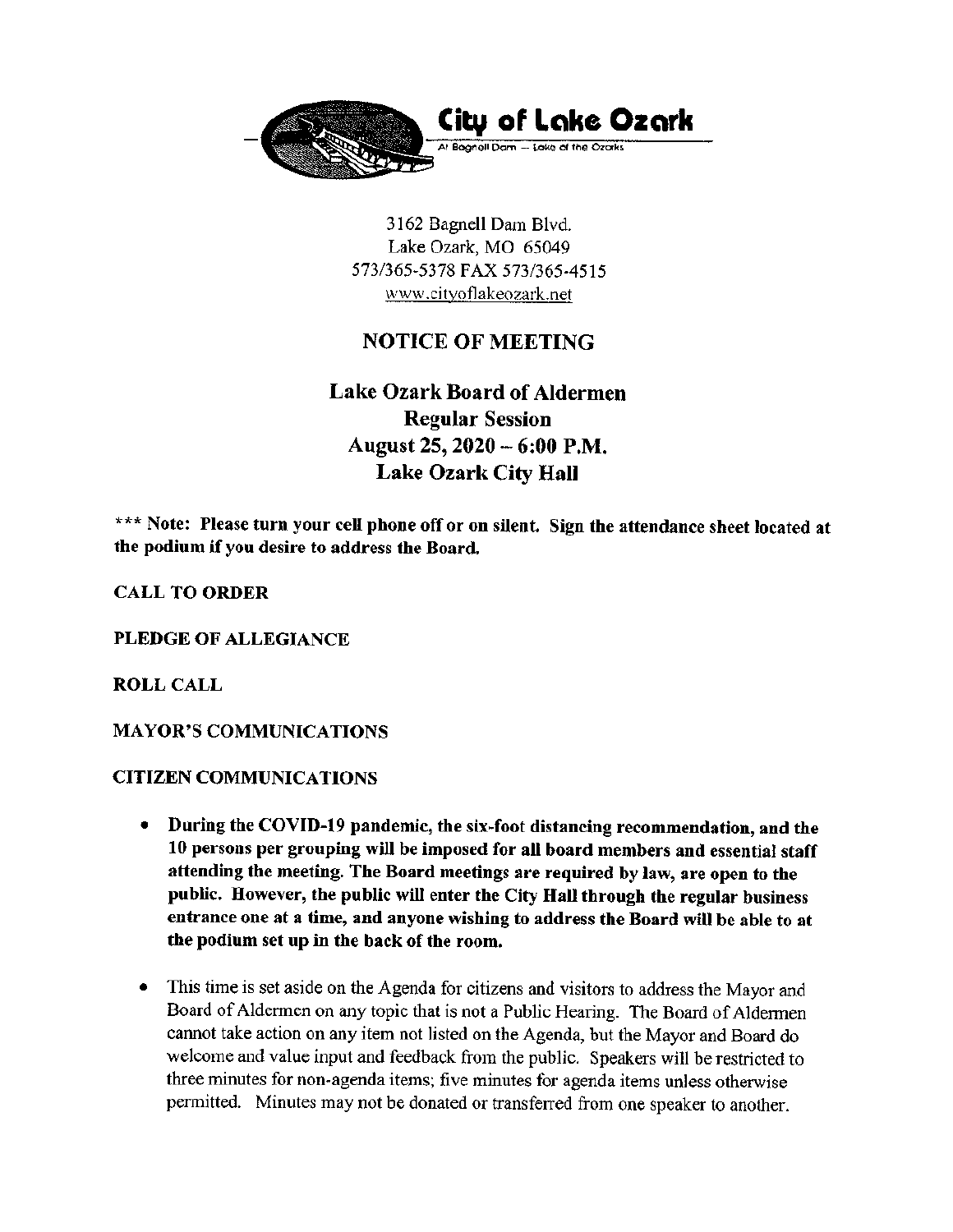# APPROVAL OF CONSENT AGENDA

| A. Agenda<br><b>B.</b> Minutes of the August 11, 2020 Regular Meeting<br>C. Reports                                                                                        | $1 - 3$<br>$5 - 10$    |
|----------------------------------------------------------------------------------------------------------------------------------------------------------------------------|------------------------|
| 1. City Clerk<br>a. Caterer's License; Dam Good Slice, September 4, 5, 11, 12, 17, 18,<br>19, 25, 26, 2020; 1097 Bagnell Dam Blvd.                                         | 11                     |
| b. Caterer's License; Gentlemens Quarters, September 19, 2020;<br>1758 Bagnell Dam Blvd.                                                                                   | $13 - 14$              |
| c. Caterer's License; Icehole, LLC, September 12, 2020; 1371 Bagnell<br>Dam Blvd.                                                                                          | 15                     |
| d. Caterer's License; Off the Cliff, September 4, 5, 11, 12, 17, 18, 19,<br>25, 26, 2020; 66 North Shore Drive.                                                            | 17                     |
| <b>OLD BUSINESS</b>                                                                                                                                                        |                        |
| A. Bill No. 2020-24; approving an Agreement with Yellow Dog Holdings, LLC.<br>regarding a Lease of City right-of-way (second reading)                                      | $19 - 23$              |
| B. Bill No. 2020-25; amending Section 405.160 C. of the Code of the City<br>of Lake Ozark, Missouri (second reading)                                                       | $25 - 26$              |
| <b>NEW BUSINESS</b>                                                                                                                                                        |                        |
| A. Special Event Application; Benne Media, Bike Fest on the Strip; September<br>18, 19, 20, 2020.                                                                          | $27 - 34$              |
| B. Application and Revocable License for use of property (Temporary<br>Outdoor Consumption Permit) Bike Fest, September 18, 19, 20, 2020.                                  | 35                     |
| C. Bill No. 2020-26; approving an Agreement between the City and certain<br>establishments licensed to sell liquor by the drink (Bike Fest) (first reading)                | $37 - 42$              |
| D. Bill No. 2020-27; amending Section 700.120 of the Code of the City of<br>Lake Ozark (solid waste) (first reading)                                                       | 43-44                  |
| E. Resolution No. 2020R-23; Approving and accepting the Outdoor Warning<br>Siren System Planning Study of Miller Companies.                                                | $45 \&$<br>side pocket |
| F. Resolution No. 2020R-24; authorizing the destruction of City records                                                                                                    | 47-54                  |
| G. Resolution No. 2020R-25; accepting the Lake of the Ozarks Council of<br>Local Governments gratis Proposal to update the Comprehensive Plan of<br>the City of Lake Ozark | 55-58                  |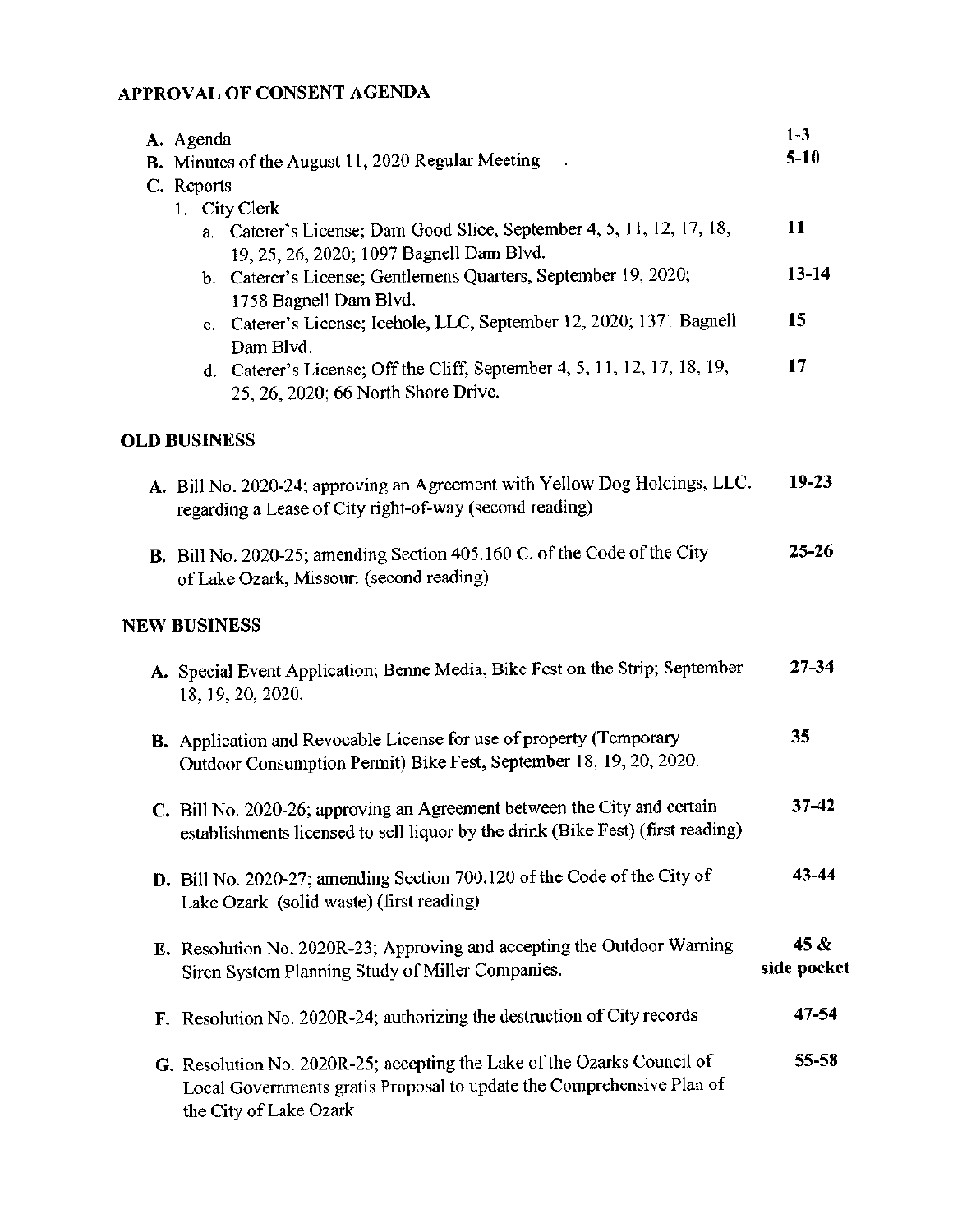# COMMUNICATIONS FROM MEMBERS OF THE BOARD OF ALDERMEN

# STAFF COMMUNICATIONS

# ADJOURNMENT

If any member of the public requires a specific accommodation as address by the American with Disabilities Act, please contact the City Clerk's office 48 hours in advance of the meeting at the telephone number above.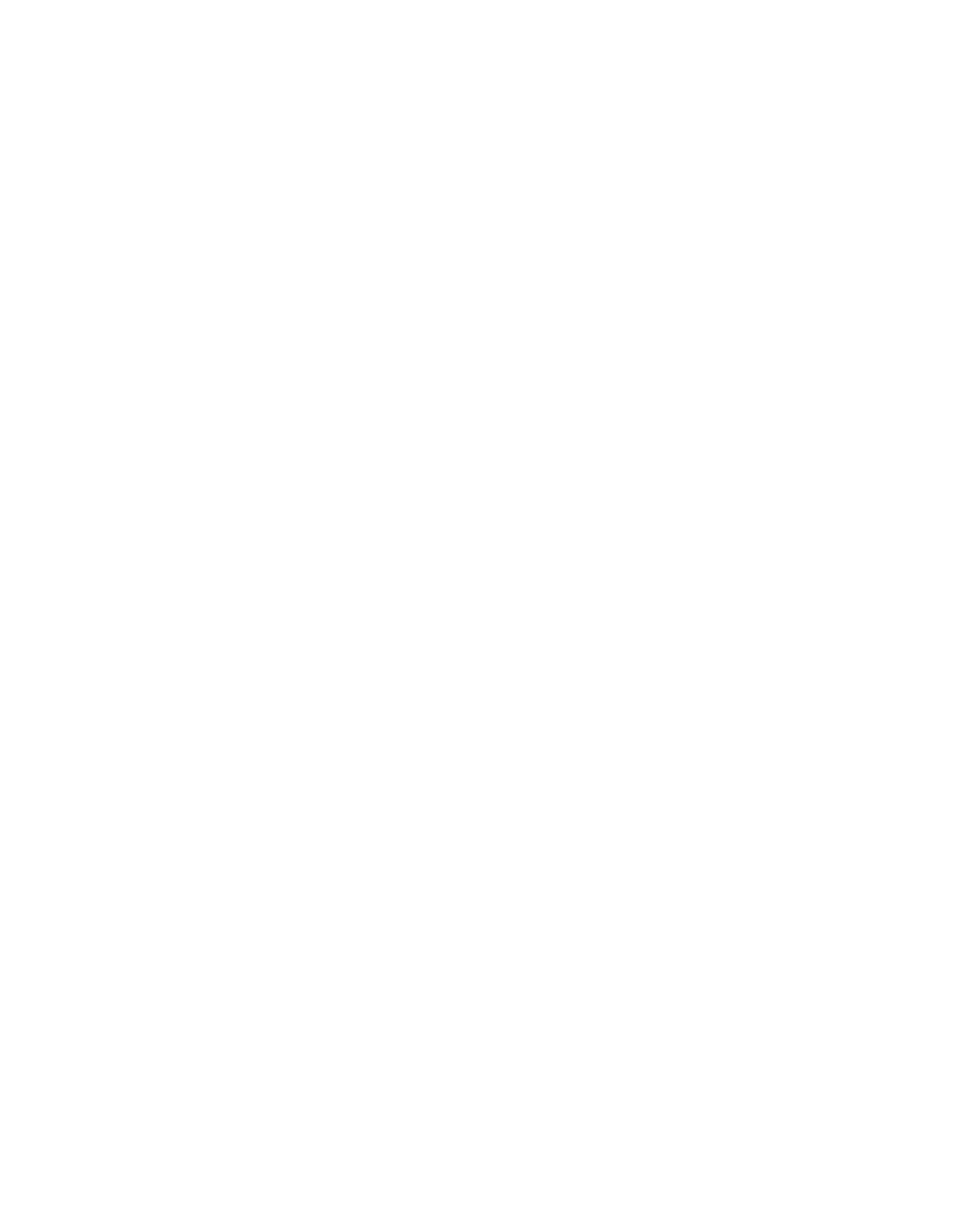

# City of Lake Ozark

At Bagnell Dam - Lake of the Ozarks

# Lake Ozark Board of Aldermen Minutes - Regular Meeting

August 11, 2020

Time: Place: 6:00 pm Lake Ozark City Hall; 3162 Bagnell Dam Blvd.

# CALL TO ORDER:

# PLEDGE OF ALLEGIANCE

# ROLL CALL:

Mayor Gerry Murawski - Present Alderman Mark Maples - Present Alderman Dennis Klautzer - Present Alderman Patricia Thompson - Present Alderman Judy Neels - Present Alderman Larry Giampa - Present Alderman Vemon Jaycox - Present City Administrator Dave Van Dee - Present City Attorney Christopher Rohrer - Present City Clerk Kathy Vance - Present

# MAYOR'S COMMUNICATIONS:

Mayor Murawski advised that he recently attended Mayors Conference in Columbia, Missouri. Several legislative issues were discussed, including Use Tax and Wayfair Act.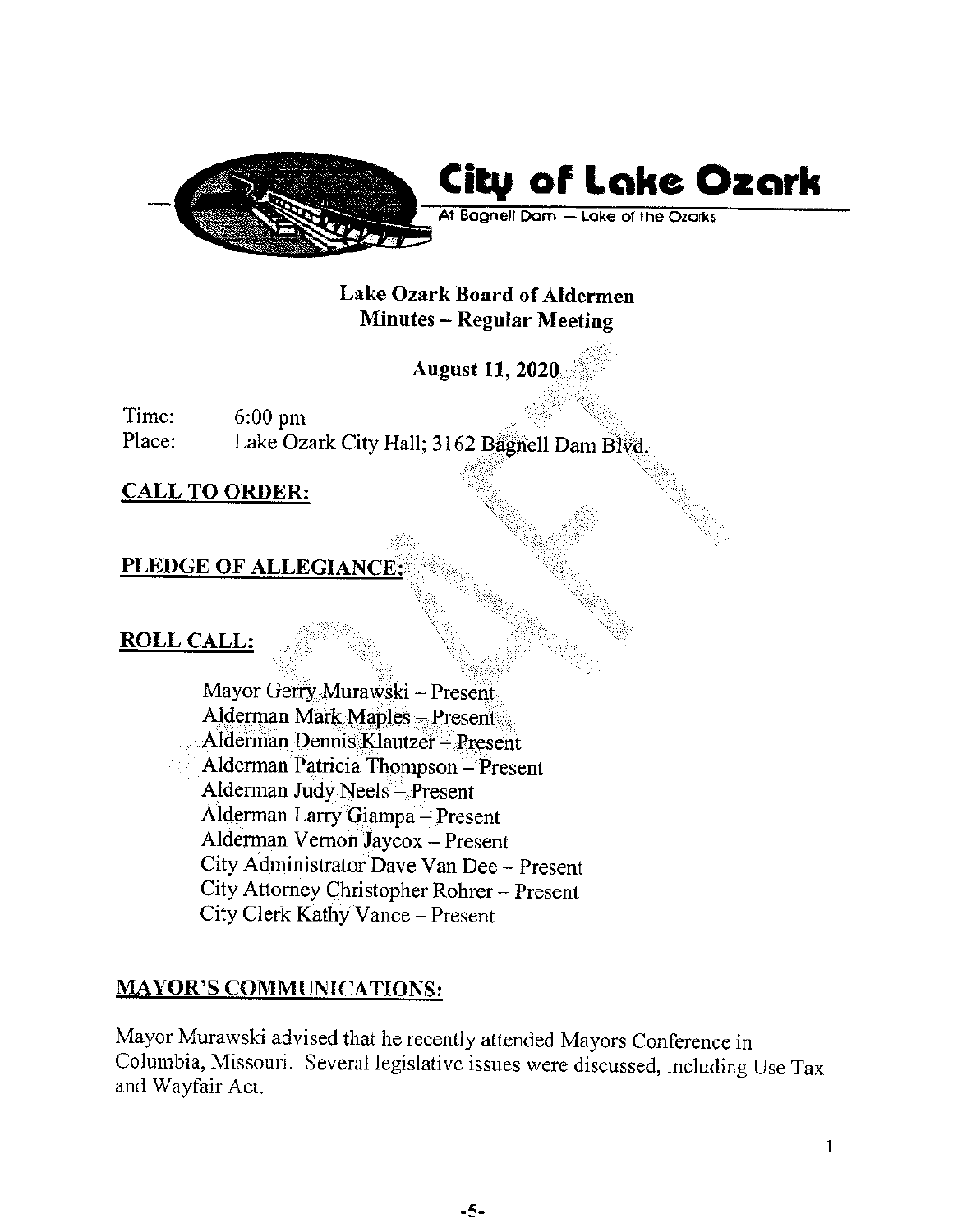The Mayor also advised that he recently conducted an interview with KRCG 13; he went on to explain how he determined that the lake area has had approximately 9. 13 million visitors this year. This is compared to 5.4 million in 2019 and 5.2 million in 2018. The potential to reach 12 million visitors by the end of the year is very possible. This news has reached the national media.

The State Representative elect. Dr. Lisa Thompson will likely attend the next Board of Alderman meeting.

# CITIZEN'S COMMUNICATIONS:

Ms. Carol Denecke addressed the Board addressed her zoning issues again. Mayor Murawski advised her that the City is taking the City Attorney's advice on the matter and that the issue is closed.

 $\mathcal{H}_{\mathcal{F}_{\mathcal{G}}}$ 

# APPROVAL OF CONSENT AGENDA:

Alderman Thompson motioned to approve the Consent Agenda as presented. Second by Alderman Jaycox. Alderman Giampa abstained. All others approved, motion passed. The items approved on the Consent Agenda are as follows:

والأمراج

- A. Agenda
- B. Minutes of the July 22, 2020 Work Session Meeting. Minutes of the July 28, 2020 Regular Session Meeting
- C. Reports
	- 1. City Administrator

肉子

- 2. Assistant City Administrator
- 3. City Clerk
	- a. Caterer's License; Tucker Shuckers, August 26, 2020, 1339 Bagnell Dam Blvd.
	- b. Caterer's License; Dam Good Slice, August 14, 15, 20, 21, 22, 26, 27, 28, 2020; 1097 Bagnell Dam Blvd.
	- c. Caterer's License; Fat Polly's Pub, September 17, 18, 19, 2020; 3080 Bagnell Dam Blvd.
- 4. Police Chief
	- a. Request to hire new officer
- 5. Treasurer
	- a. July Bills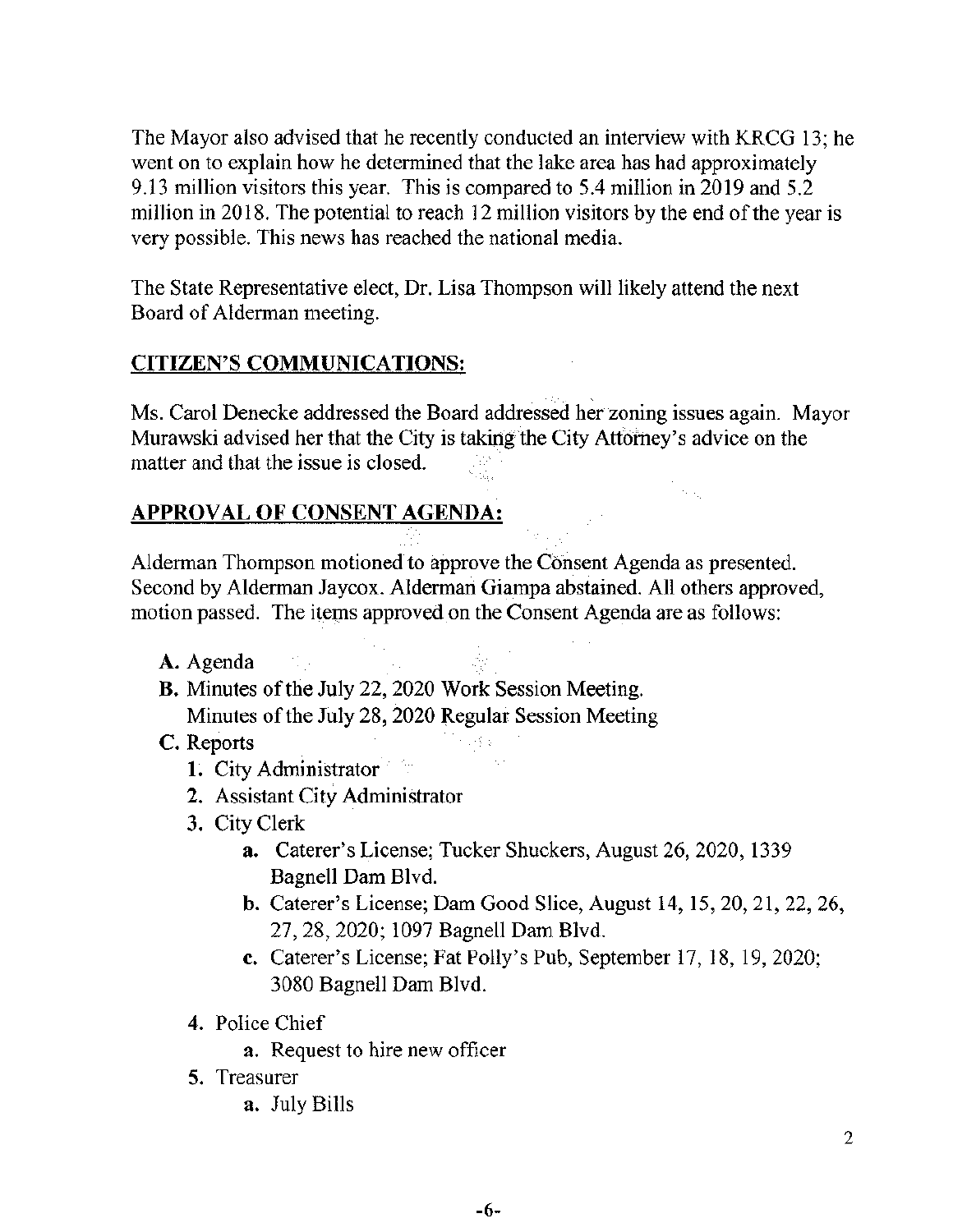- b. July Financials
- 6. Court Clerk

# OLD BUSINESS:

A. Bill no. 2020-21; Approving an Agreement with LCMC Enterprises, LLC regarding an exchange of land for City right-of-way. With no questions, comments or discussion, Alderman Thompson motioned to hold the second reading of Bill No. 2020-21 by title only. Second by Alderman Klautzer. All voted unanimously in favor. The Bill was read by title only. Alderman Thompson motioned to accept the second reading of Bill No. 2020-21 by title only. Second by Alderman Giampa. All voted unanimously in favor. Alderman Jaycox motioned to place Bill No. 2020-21 on its final passage as Ordinance No. 2020-21. Second by Alderman Klautzer. A roll call vote was taken. "Ayes"; Alderman Jaycox, Alderman Giampa, Alderman Neels, Alderman Thompson, Alderman Klautzer, Alderman Maples. "Nays"; none. Bill No. 2020-21 now becomes **Ordinance 2020-21.** 

# NEW BUSINESS:

- A. Special Event Application; Shootout on the Strip Meet & Greet; August 26, 2020; 12:00 pm -10:00 pm; Bagnell Dam Blvd. Alderman Neels advised that she was concerned about the large events being held, and she was concerned what measures are being taken regarding the COVID-19 vims. Mr. Ron Duggan of the Shoot Out advised that many extra precautions were being taken, including masks and hand samtizers. With no other comments or questions, a motion was made by Alderman Maples to approve the Special Event. His motion was seconded by Alderman Klautzer with unanimous approval with Alderman Giampa abstaining.
- B. Application and Revocable License for use of Property (Temporary Outdoor Consumption Permit); Shootout Meet & Greet, August 26, 2020. With no questions or comments, a motion was made by Alderman Maples to approve the Application. His motion was seconded by Alderman Klautzer. Unanimous approval with Alderman Giampa abstaining.
- C. Bill No. 2020-23; Approving an Agreement between the City and certain establishments licensed to sell liquor by the drink. (Shoot Out Meet and Greet). Administrator Van Dee advised that this is the Agreement with the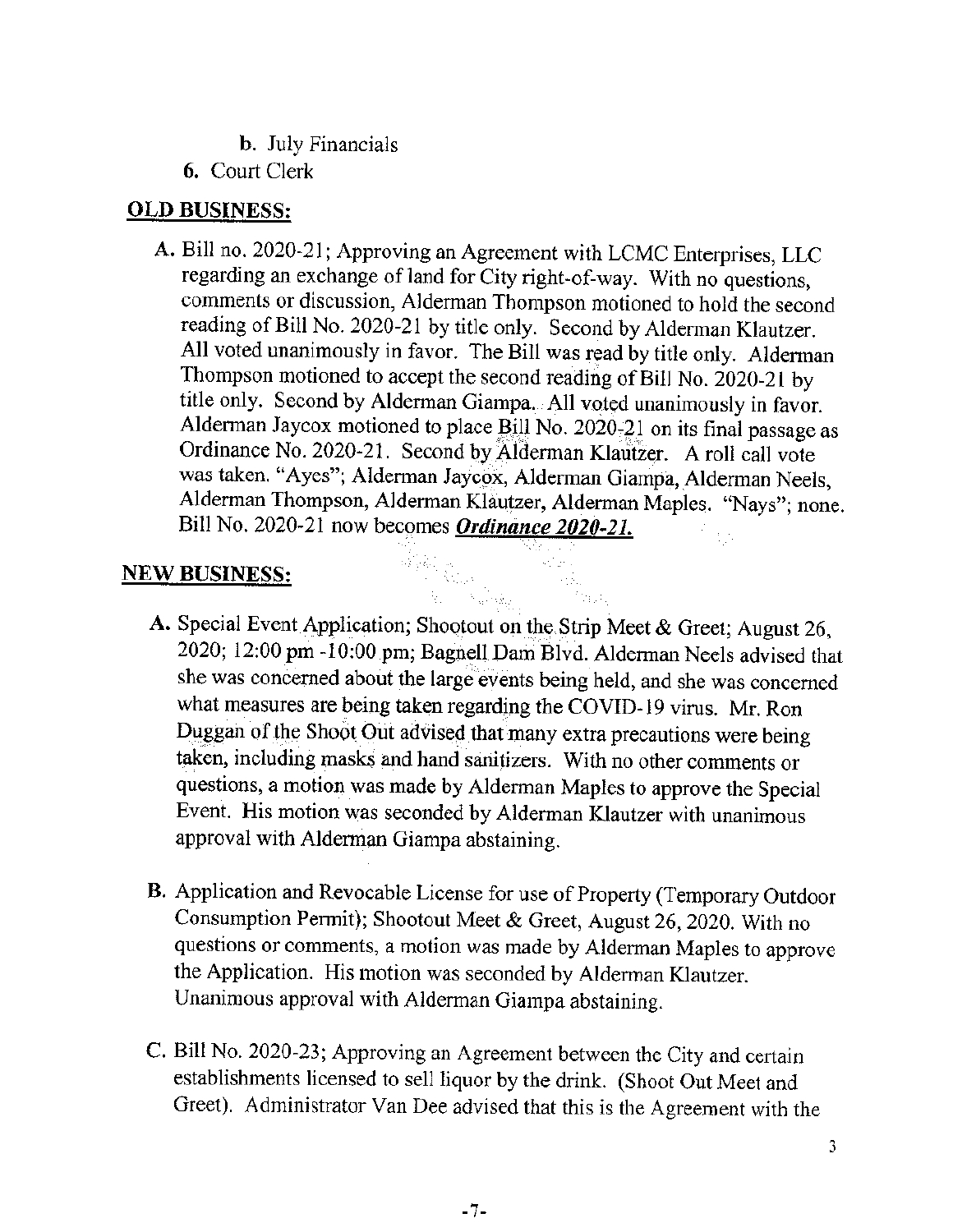establishments selling liquor by the drink on the Strip. The establishments will still be required to obtain their State license.

With no questions or comments, Alderman Thompson motioned to hold the first reading of Bill No. 2020-23 by title only. Second by Alderman Neels. The motion passed unanimously. Alderman Giampa abstained. The Bill was read by title only.

Alderman Jaycox motioned to accept the first reading of Bill No. 2020-23 by title only. Second by Aldennan Neels. The motion passed unanimously.

Alderman Thompson motioned to suspend parliamentary procedure to allow the second reading. Second by Alderman Jaycox. A roll call vote was taken. "Ayes" Aldermen Maples, Klautzer, Thompson, Neels, Jaycox. "Nays" None; Alderman Giampa abstained.

Alderman Thompson motioned to hold the second reading of Bill No. 2020- 23 by title only. Second by Alderman Klautzer. The motion passed unanimously. The Bill was read for the second time by title only. Alderman Neels motioned to accept the second reading of Bill No. 2020-23 by title only. Second by Alderman Maples. The motion passed unanimously.

Aldennan Thompson motioned to place Bill No. 2020-23 on its final passage as Ordinance No. 2020-23. Second by Alderman Maples. A roll call vote was taken. "Ayes" Aldermen Jaycox, Giampa, Neels, Thompson, Klautzer, "Nays", none; Alderman Giampa abstained. Bill No. 2020-23 now becomes Ordinance 2020-23.

- D. Special Event Application; 32nd Annual Magic Dragon Street Meet Nationals, September 11-13, 2020; Bagnell Dam Strip. (Request for waiver of fees) KC Cloke advised that in exchange for the waiver of fees, the City would be named as an event sponsor. Alderman Maples motioned approval of the Event and waiver of fees. Alderman Klautzer seconded the motion which was then unanimously approved. Alderman Giampa abstained.
- E. Bill No. 2020-24; approving an Agreement with Yellow Dog Holdings LLC. regarding a lease of City right-of-way Administrator Fry explained that Agreement is with the owner of the property formerly known as the Arrowhead Lodge property who has recently submitted a site plan to the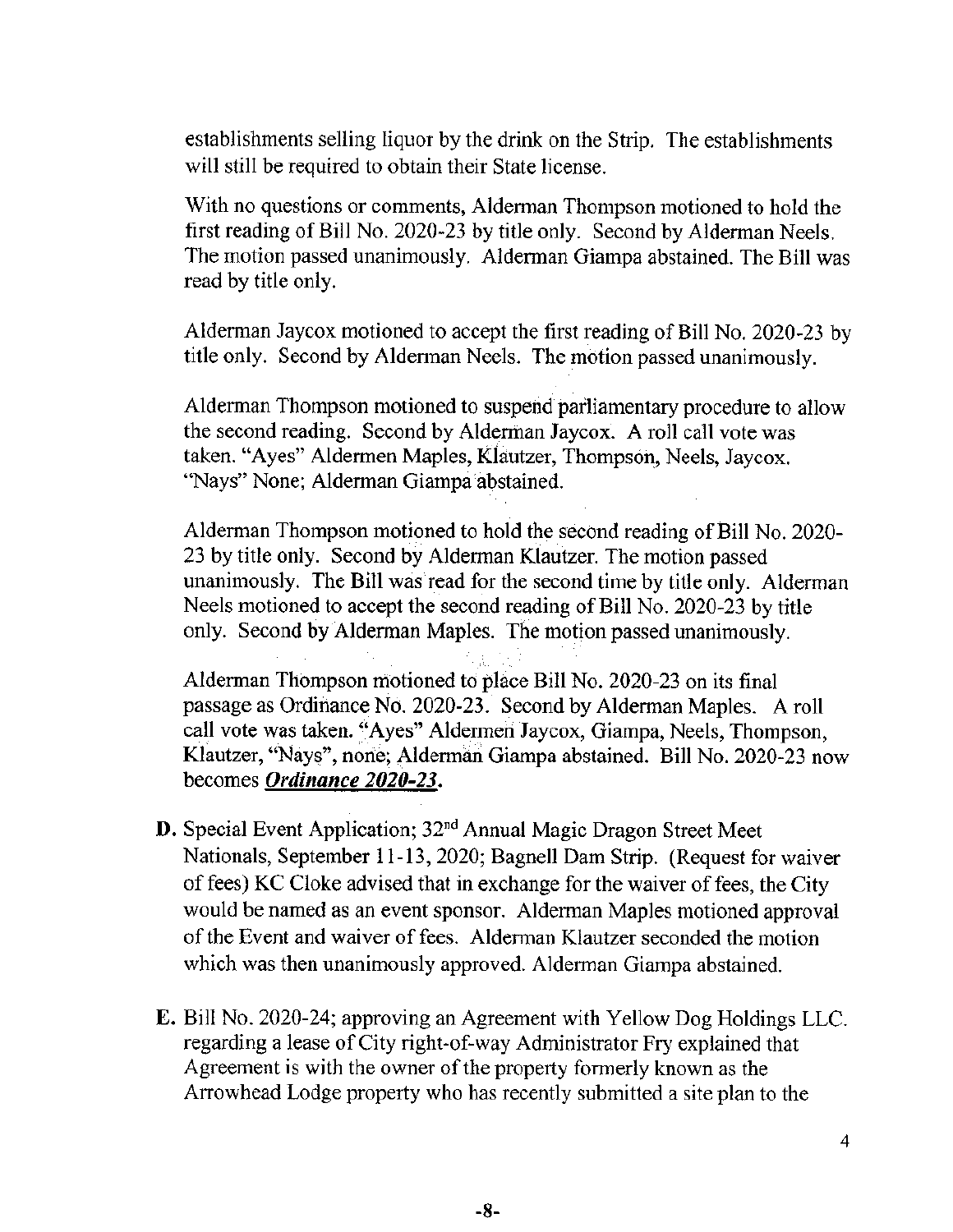Planning and Zoning Commission, which was approved by the Commission for final approval by the Board of Aldermen. With no questions, comments or discussion, Alderman Thompson motioned to hold the first reading of Bill No. 2020-24 by title only. Second by Alderman Neels. All voted unanimously in favor. The Bill was read by title only. Alderman Giampa motioned to accept the first reading of Bill No. 2020-24 by title only. Second by Alderman Jaycox. All voted unanimously in favor, motion passed. The second reading will be held at a later date.

- F. Bill No. 2020-25; amending section 405. 160 C. of the Code of the City of Lake Ozark, Missouri Administrator Fry explained that this amendment to the City Code regards to a potential development on Valley Dr. which would not be required to have a commercial space on the ground floor of a multi-family structure. Alderman Thompson motioned to hold the first reading of Bill No. 2020-25 by title only. Second by Alderman Jaycox. All voted unanimously in favor. The Bill was read by title only. Alderman Neels motioned to accept the first reading of Bill No. 2020-25 by title only. Second by Alderman Klautzer. All voted unanimously in favor, motion passed. The second reading will be held at a later date.
- G. Resolution No. 2020R-21; Authorizing the Mayor to tender the sum of \$50,000 to Lakewood Corporation from general funds to satisfy the balloon Payment due for 2020. Administrator Van Dee explained this was the second half of the balloon payment that the approved and that if all goes as planned the City Hall building will be paid off in September of 2021. Alderman Maples motioned approval of the Resolution. His motion was seconded by Alderman Thompson and was then unanimously approved.

# COMMUNICATIONS FROM THE MEMBERS OF THE BOARD:

Alderman Giampa advised that during a recent trip to Florida, they noticed several establishments with paper currency on the ceiling. As the owner of Blondies Burger Bar, they have decided to start a similar campaign and all funds collected will be donated to the Lake Regional Cancer Center to be used towards patient services. It is his hope that all of the establishments on the Strip will do the same next summer.

Alderman Neels stated that she is encouraged by the proactive approach the City is taking regarding short term rentals.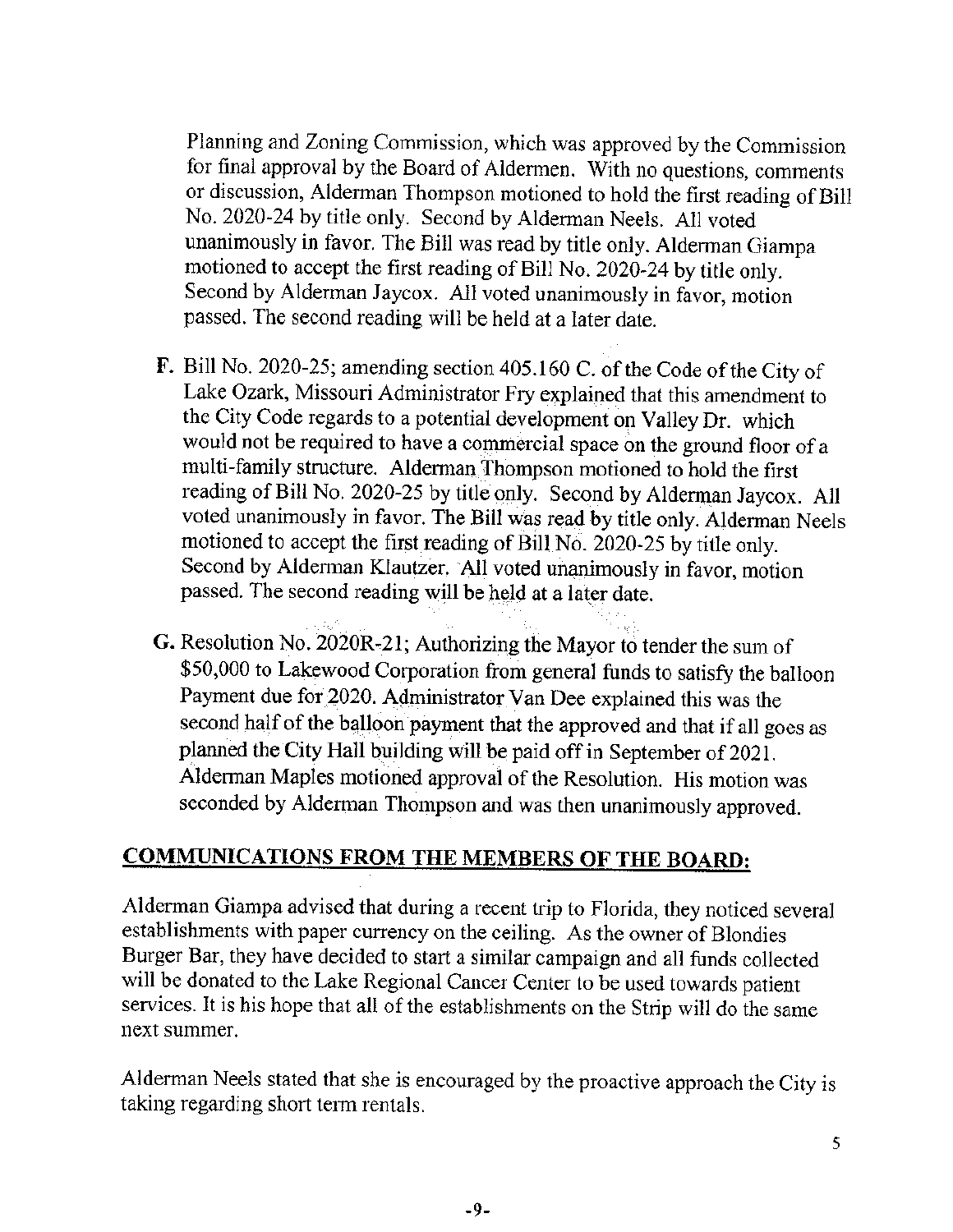# STAFF COMMUNICATIONS: None at this time.

# ADJOURNMENT:

With no further business to discuss, a motion was made by Alderman Klautzer to adjourn the meeting. Second by Alderman Thompson. The meeting adjourned at 6:43 pm.

APPROVED: ATTEST:

 $\cdot$ 

 $\mathcal{F}^{\mathcal{G}}_{\mathcal{G}}(x)$  and  $\mathcal{F}^{\mathcal{G}}_{\mathcal{G}}(x)$ 

Approved on:

 $\mathcal{E}_{\rm{int}}$  $\sim 1$  $\bar{z}$  $\Delta \sim 10^{11}$ 

 $\gamma$  , and the  $\gamma$  $\sim 10^{11}$ 

Gerry Murawski, Mayor Kathy Vance, City Clerk

 $\mathcal{A}_1$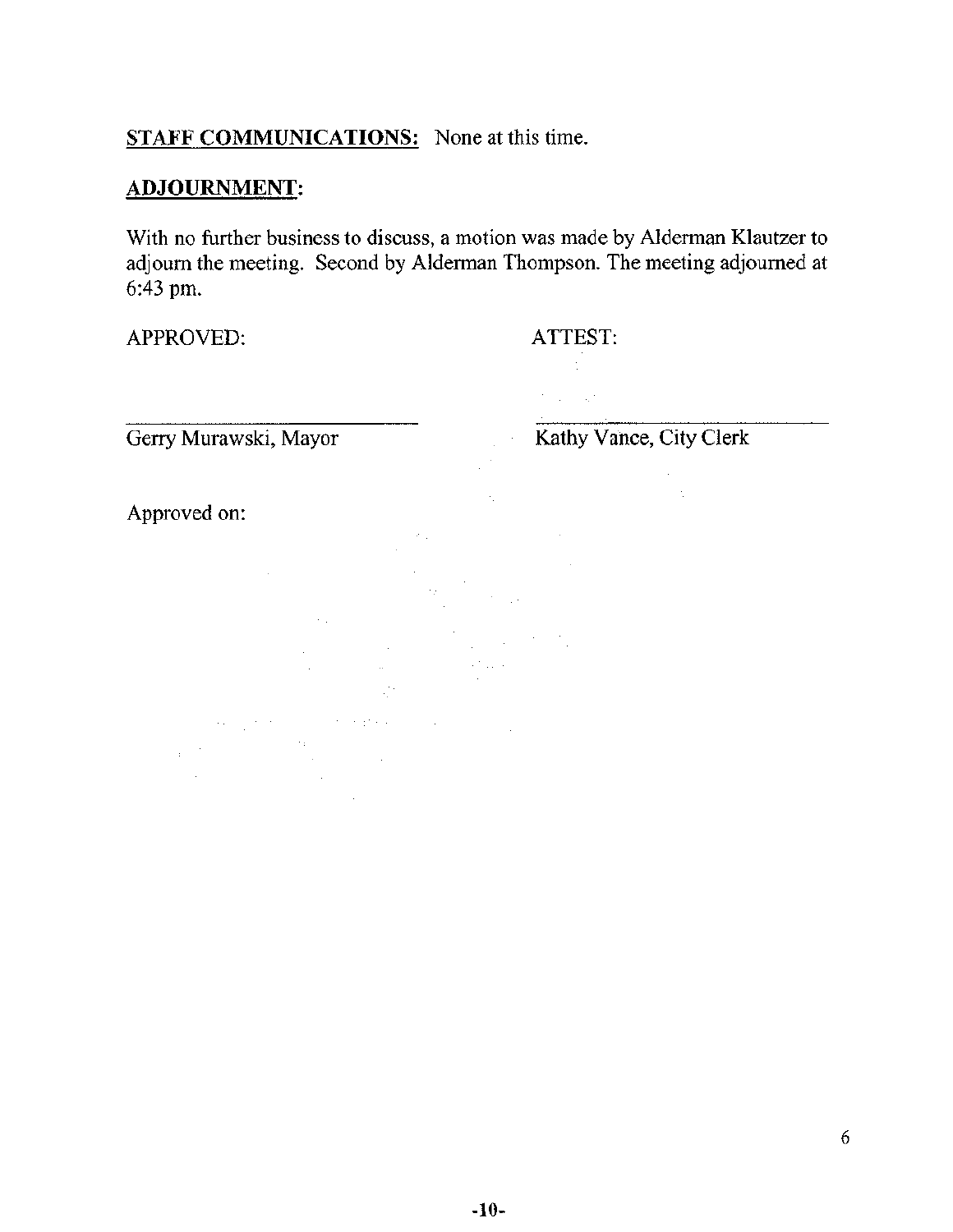City of Lake Ozark 3162 Bagnell Dam Blvd. P.O. Box 370 Lake Ozark, MO 65049

FILING DATE:

STAFF INITIAL:

LIQUOR LICENSE APPLICATION

Type of License Requested: [Please check all that apply] LICENSE #:

D Restaurant Bar by the Drink.................................. \$450. 00

D Restaurant Bar by the Drink (includes Sunday) .... \$750.00 D Package Liquor License ........................................ \$150.00

D Package Liquor License (includes Sunday)........... \$450.00

| $\Box$ Caterer's License |  |
|--------------------------|--|
|                          |  |

(Temporary Beer/ Liquor by the Drink/ Picnic)....... \$15.00<br>DATE OF EVENT:  $\frac{S P H}{P}$ ,  $\frac{f f}{P}$ ,  $\frac{S f}{P}$ 

Liquor Licenses for 2020-2021 are due by June 30, 2020. Please make checks payable to the City of Lake Ozark. Payment must accompany the Application. Please be advised that this License Application must be approved by the Lake Ozark Board of Aldermen. Board meetings are scheduled on the second and fourth Tuesday of each Month. When approved, the . up at the City Clerk's office Monday through Friday between the hours of 8:00 am and 5:66 pm. Questions may be dfrected license will be mailed to the address provided below, unless otherwise requested by the applicant. Licenses may be picked to the City Clerk at (573) 365-5378.

 $\label{eq:2} \frac{1}{2} \left( \frac{1}{2} \frac{d^2}{dt} \right)^2 \frac{d^2}{dt}$ 

Please complete the following:

| <b>NAME OF BUSINESS</b><br>$'\gamma$ oda   | $\Lambda^{\dagger}$             |
|--------------------------------------------|---------------------------------|
| <b>ADDRESS OF BUSINESS</b><br><i>uanje</i> | oZark<br>$M_{O.}$<br>$\epsilon$ |
| OWNER'S NAME                               |                                 |
| <b>OWNER'S ADDRESS</b>                     |                                 |
| <b>CITY</b><br>STÅTE                       | ZIP                             |
| <b>EMAIL ADDRESS?</b>                      |                                 |
| <b>BUSINESS PHONE</b>                      | CELL PHONE                      |
| EMERGENGY CONTACT NAME                     | <b>CONTACT PHONE</b>            |
| MISSOURI SALES TAX NUMBEP                  | <b>FEDERAL ID NUMBER</b><br>×   |

The applicant has read this application and fully understands, that said license will be subject to all of the ordinances of the City of Lake Ozark pertaining to the operation of said business and agrees that he/she will abide by all lawful ordinances, regulations and rules adopted by the City of Lake Ozark relating to the conduct of said business, that he/she is in all respect qualified in law to receive such license and, that the answers and statements set out in the above application are true. It is understood and agreed that the license when and if issued, shall be subject to revocation for cause by the Board of Aldermen and when and if lawfully revoked, the City shall in no event, return any part of the license fee paid for such license and such license fee shall be forfeited to the City.

Signature

 $-23 - 20$ Date

NO LICENSES WILL BE ISSUED TO BUSINESSES OWING TAXES OR OTHER MONIES TO THE CITY.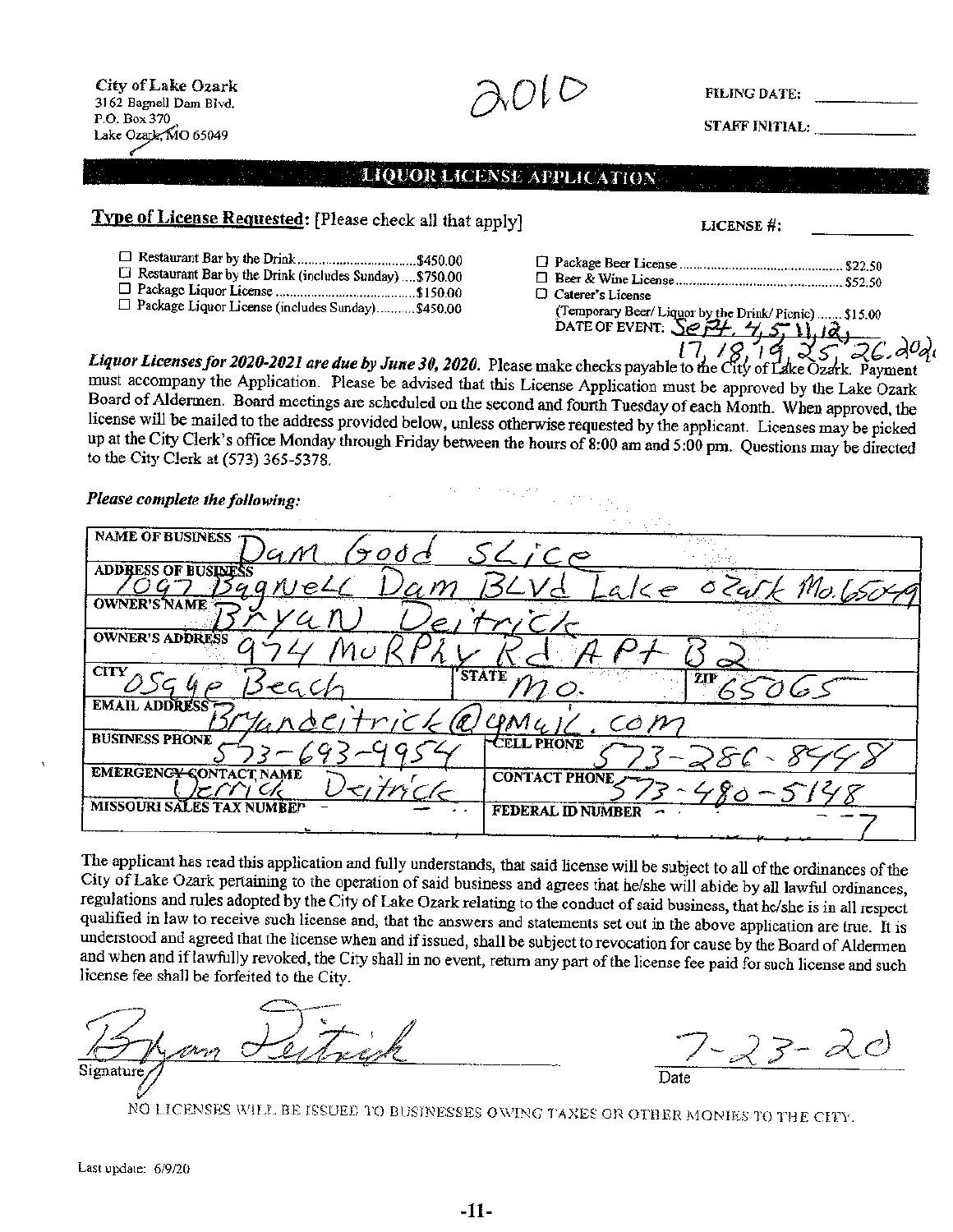This page intentionally left blank

 $\sim$ 

 $\mathcal{L}^{\text{max}}_{\text{max}}$  , where  $\mathcal{L}^{\text{max}}_{\text{max}}$ 

 $\sim$   $\sim$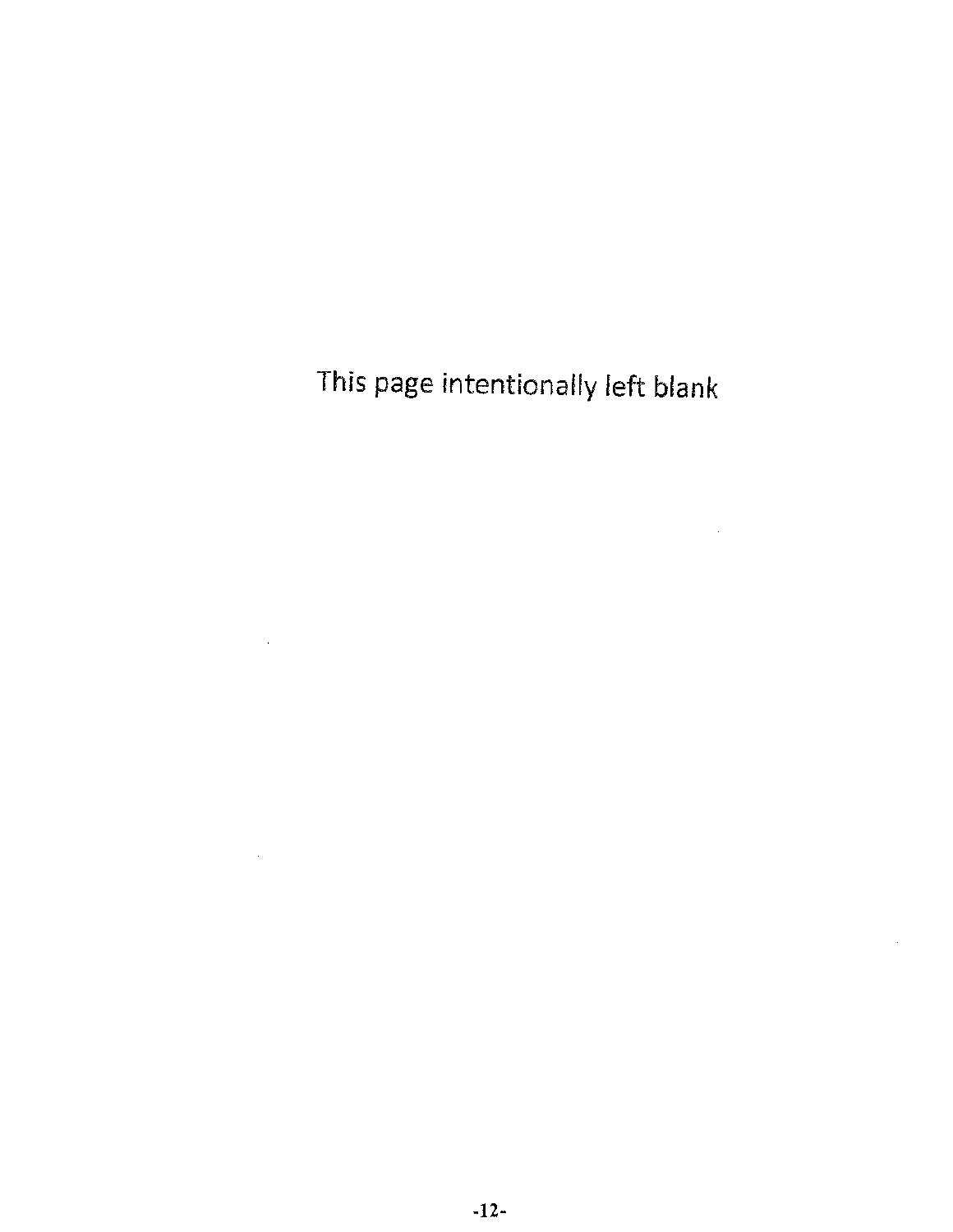t

# $2015$

FILING DATE:

STAFF INITIAL:

### »i f^-b'--^'- Jf-S -.."'- h?^-' **LIQUOR LICENSE APPLICATION**

# Type of License Requested: [Please check all that apply]

### LICENSE #:

D Restaurant Bar by the Drink.................................. \$450.00 D Restaurant Bar by the Drink (includes Sunday) .... \$750.00

D Package Liquor License ........................................ \$150. 00

 $\Box$  Package Liquor License (includes Sunday)............ \$450.00

D Package Beer License............................................... \$22.50 D Beer & Wine License................................................ \$52. <sup>50</sup> D Caterer's License (Temporary Beer/ Liquor by the Drink/ Picnic)....... \$15.00<br>DATE OF EVENT:  $\frac{G_2 - 1}{2} - 2020$ 

Liquor Licenses for 2020-2021 are due by June 30, 2020. Please make checks payable to the City of Lake Ozark. Payment must accompany the Application. Please be advised that this License Application must be approved by the Lake Ozark Board of Aldermen. Board meetings are scheduled on the second and fourth Tuesday of each Month. When approved, the license will be mailed to the address provided below, unless otherwise requested by the applicant. Licenses may be picked up at the City Clerk's office Monday through Friday between the hours of 8:00 am and 5:00 pm. Questions may be directed to the City Clerk at (573) 365-5378.

 $\label{eq:2.1} \lim_{\lambda\to 0}\sum_{i=1}^n\lambda_i\frac{1}{\lambda_i}\int_{\mathbb{R}^n}\left|\frac{1}{\lambda_i}\int_{\mathbb{R}^n}\left|\frac{1}{\lambda_i}\int_{\mathbb{R}^n}\left|\frac{1}{\lambda_i}\int_{\mathbb{R}^n}\left|\frac{1}{\lambda_i}\int_{\mathbb{R}^n}\right|\frac{1}{\lambda_i}\int_{\mathbb{R}^n}\left|\frac{1}{\lambda_i}\int_{\mathbb{R}^n}\left|\frac{1}{\lambda_i}\int_{\mathbb{R}^n}\right|\frac{1}{\lambda_i}\int_{\mathbb{R}^n}\left|\$ 

Please complete the following:

| <b>SAMPLE ROLL</b>                                               |                                                        |
|------------------------------------------------------------------|--------------------------------------------------------|
| <b>NAME OF BUSINESS</b><br>sentlemens                            |                                                        |
| <b>ADDRESS OF BUSINESS</b><br>クぢく<br>$\forall$ aane              | Dan<br>Lake Ozook Mo                                   |
| <b>OWNER'S NAME-</b>                                             |                                                        |
| <b>OWNER'S ADDRESS</b><br>Bagnell<br>Dani)                       | AX 0                                                   |
| <b>CITY</b><br>Le $\theta$ zar'                                  | <b>STATE</b><br>ZIP<br>MC                              |
| <b>EMAIL ADDRESS</b><br><u>Stephen</u> ®<br>COM<br><u>adcDro</u> |                                                        |
| <b>BUSINESS PHONE</b><br>のぐわわ<br>७१३<br>$\sim$                   | <b>CELL PHONE</b><br>$\mathcal{O}$ to $\mathbb{D}$ $-$ |
| <b>EMERGENCY CONTACT NAME</b><br>ephen Wells                     | <b>CONTACT PHONE</b>                                   |
| MISSOURI SALES TAX NUMBER                                        | <b>FEDERAL ID NIMBER</b>                               |

The applicant has read this application and fully understands, that said license will be subject to all of the ordinances of the City of Lake Ozark pertaining to the operation of said business and agrees that he/she will abide by all lawful ordinances, regulations and mles adopted by the City of Lake Ozark relating to the conduct of said business, that he/she is in all respect qualified in law to receive such license and, that the answers and statements set out m the above application are tme. It is understood and agreed that the license when and if issued, shall be subject to revocation for cause by the Board of Aldermen and when and if lawfully revoked, the City shall in no event, return any part of the license fee paid for such license and such license fee shall be forfeited to the City.

Signature Date

<u>8- 19-2020</u>

NO LICENSES WILL BE ISSUED TO BUSINESSES OWING TAXES OR OTHER MONIES TO THE CITY,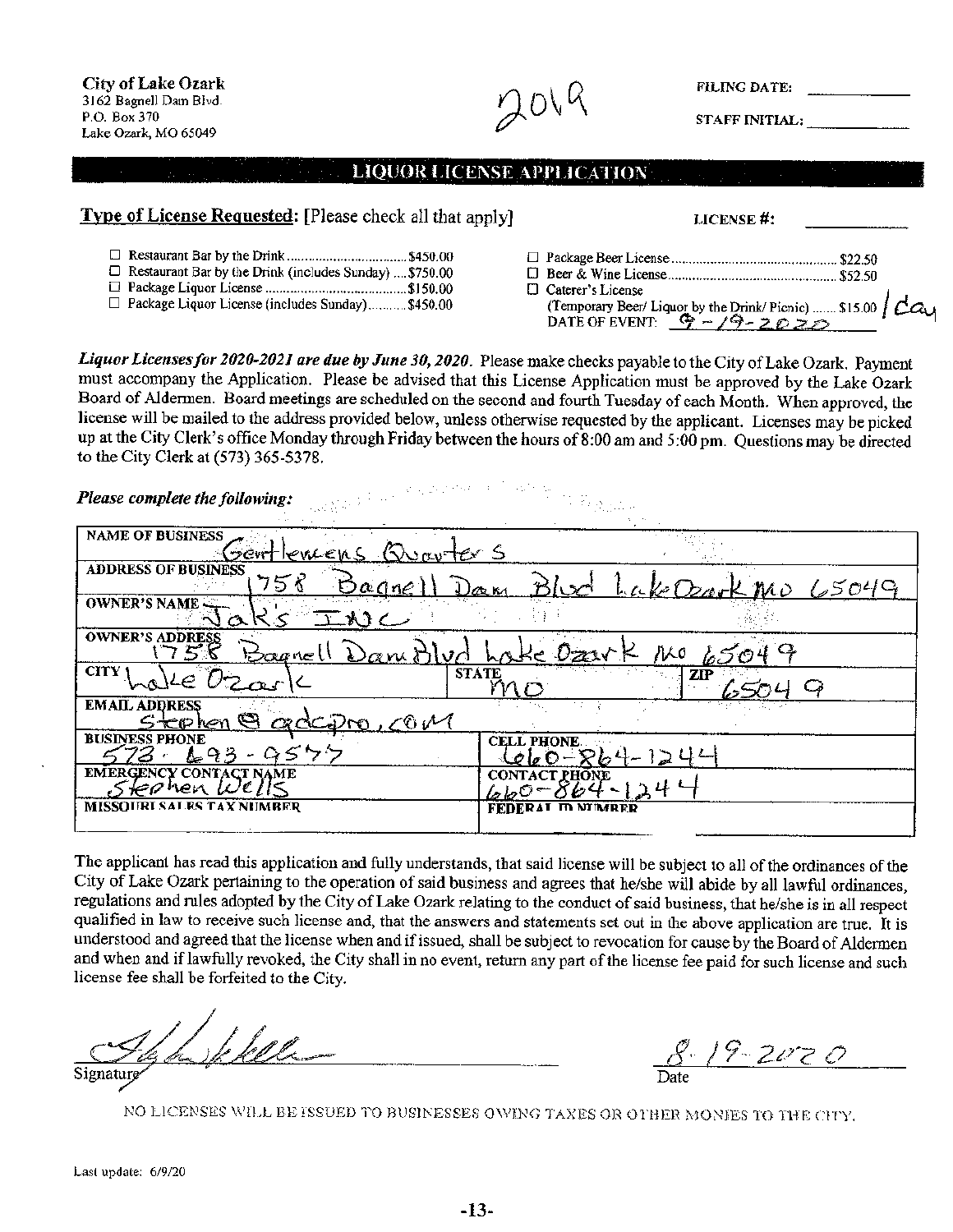

 $-14-$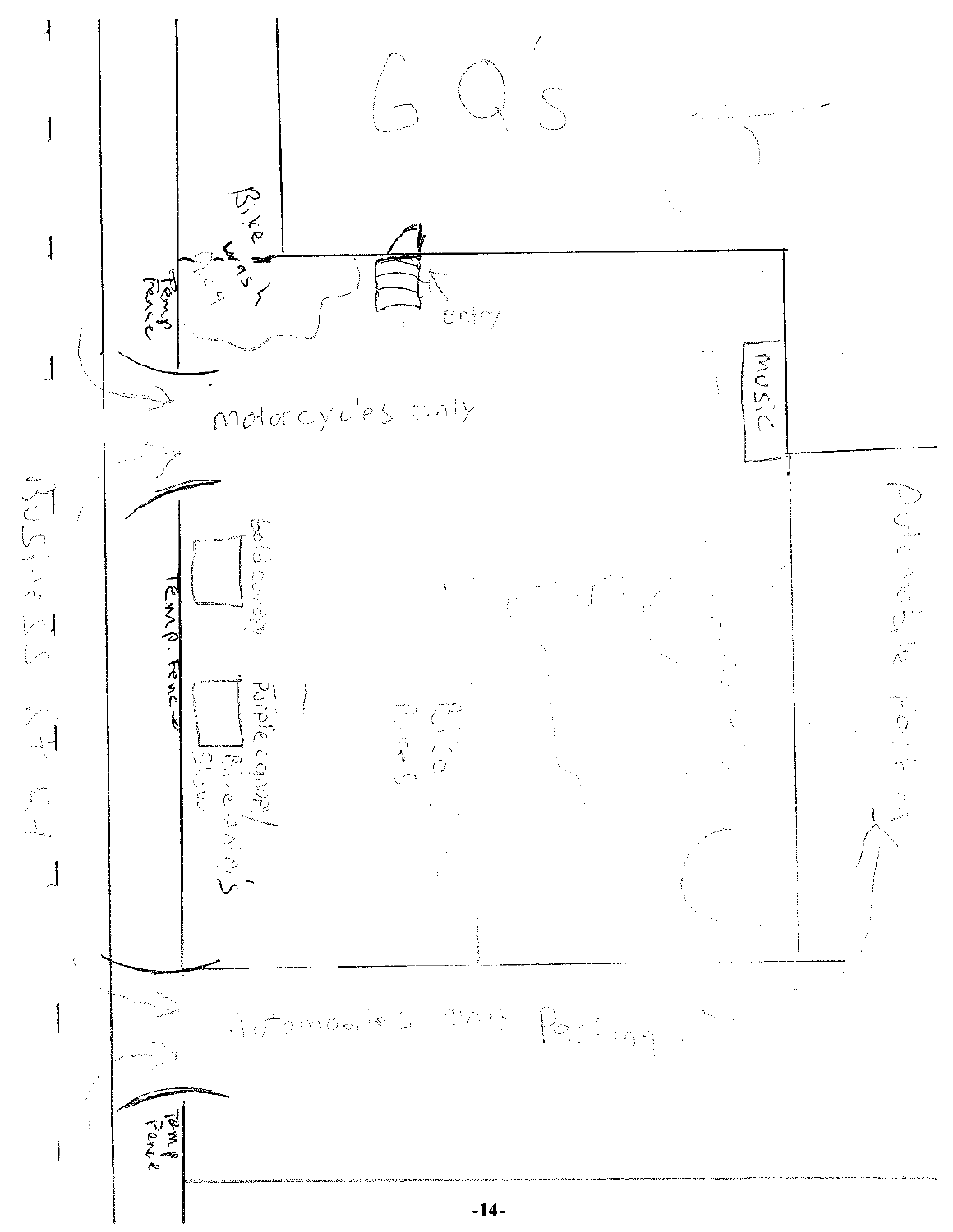City of Lake Ozark 3162 Bagnell Dam Blvd. P.O. Box 370 Lake Ozark, MO 65049

# Lake Ozark, MO 65049<br> **I 10 UOU A LICENSE APPLICATION**

# Type of License Requested: [Please check all that apply]

D Restaurant Bar by the Drink.................................. \$450. 00

D Restaurant Bar by the Drink (includes Sunday) .... \$750. 00

D Package Liquor License........................................ \$150.00

D Package Liquor License (includes Sunday)...........\$450.00

Liquor Licenses for 2020-2021 are due by June 30, 2020. Please make checks payable to the City of Lake Ozark. Payment must accompany the Application. Please be advised that this License Application must be approved by the Lake Ozark Board of Aldermen. Board meetings are scheduled on the second and fourth Tuesday of each Month. When approved, the license will be mailed to the address provided below, unless otherwise requested by the applicant. Licenses may be picked up at the City Clerk's office Monday through Friday between the hours of 8:00 am and 5:66 pm. Questions may be directed to the City Clerk at (573) 365-5378.

Please complete the following:

| NAME OF BUSINESS TOEPOIE LAC                         |                              |                    |  |
|------------------------------------------------------|------------------------------|--------------------|--|
| <b>ADDRESS OF BUSINESS</b><br>1371 Bagwell Dam Blue. |                              |                    |  |
| <b>OWNER'S NAME</b><br>Traves Smith                  |                              |                    |  |
| <b>OWNER'S ADDRESS</b>                               | 1371 Baguell Dam Blop St 144 |                    |  |
| <b>CITY</b><br>LAKE OZAR                             | <b>STATE</b><br>Mь           | ZIP<br>65049       |  |
| <b>EMAIL ADDRESS</b><br>icchole@yahoo.com            |                              |                    |  |
| <b>BUSINESS PHONE</b><br>573169319594                | <b>CELL PHONE</b>            | $573 - 528 - 9538$ |  |
| <b>EMERGENCY CONTACT NAME</b><br>Kin Syth            | <b>CONTACT PHONE</b>         | 573.433.0341       |  |
| <b>MISSOURI SALES TAX NUMBER</b>                     | FEDERAL ID NUMBER            |                    |  |

The applicant has read this application and fully understands, that said license will be subject to all of the ordinances of the City of Lake Ozark pertaming to the operation of said busmess and agrees that he/she will abide by all lawful ordinances, regulations and mles adopted by the City of Lake Ozark relating to the conduct of said business, that he/she is in all respect qualified m law to receive such license and, that the answers and statements set out m the above application are true. It is understood and agreed that the license when and if issued, shall be subject to revocation for cause by the Board of Aldermen and when and if lawfully revoked, the City shall in no event, return any part of the license fee paid for such license and such license fee shall be forfeited to the City.

 $Signature$   $\overline{Date}$ 



FILING DATE:

LICENSE #:

STAFF INITIAL:

NO LICENSES WILL BE ISSUED TO BUSINESSES OWING TAXES OR OTHER MONIES TO THE CITY.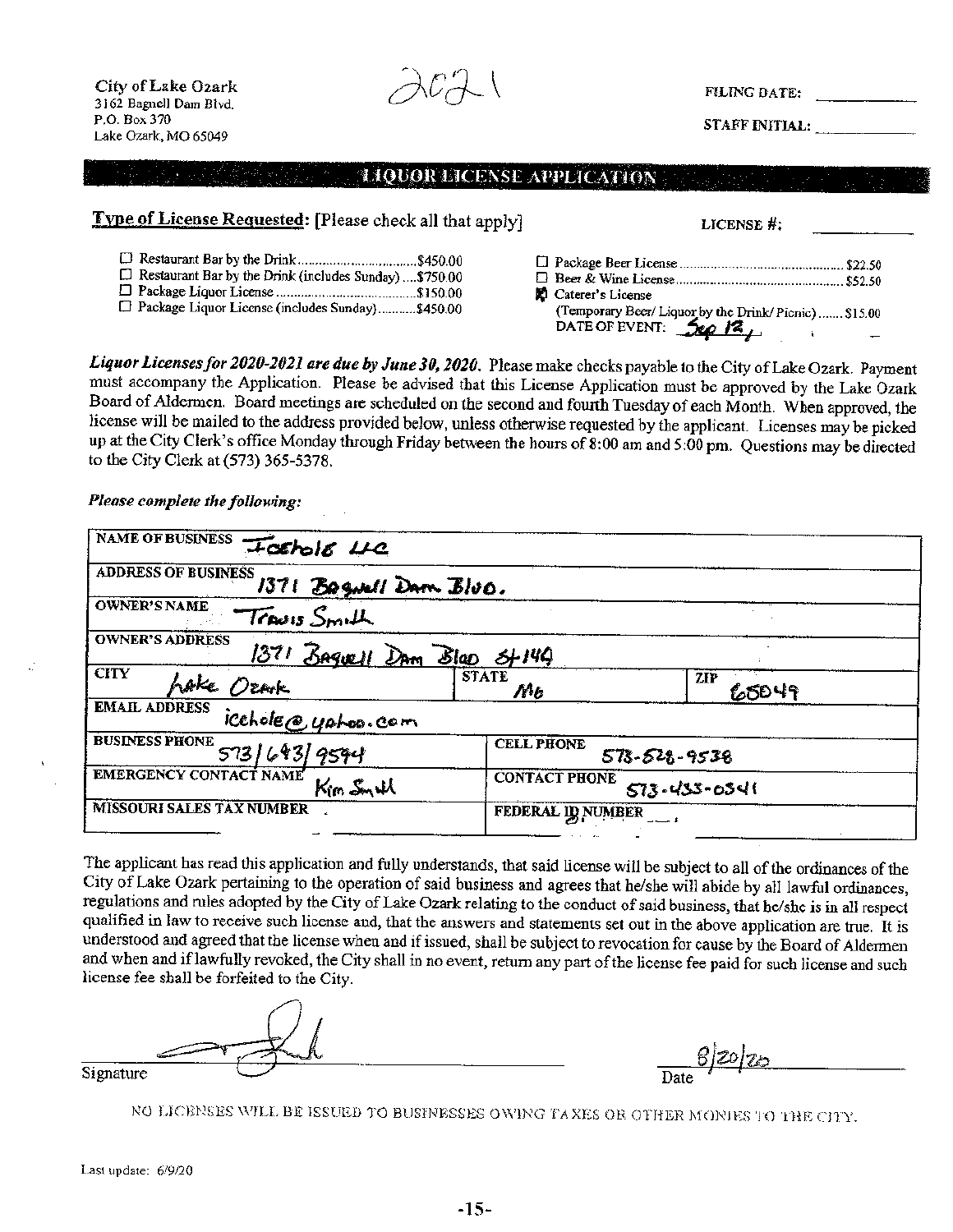This page intentionally left blank

 $\mathcal{A}^{\mathcal{A}}$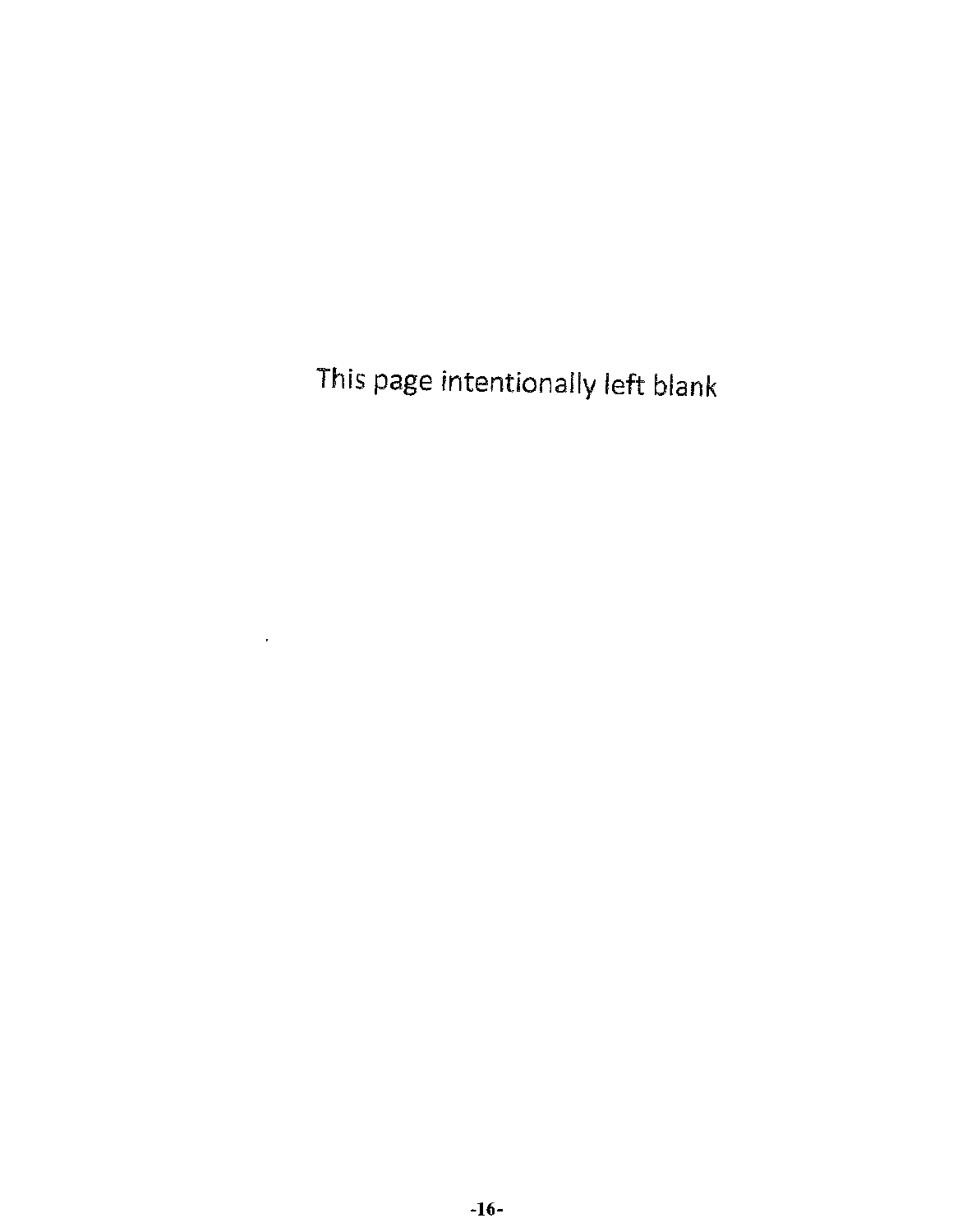City of Lake Ozark 3162 Bagnell Dam Blvd. P.O. Box 370 Lake Ozark, MO 65049

# **LIQUOR LICENSE APPLICATION**

Type of License Requested: [Please check all that apply]

- 
- $\square$  Restaurant Bar by the Drink (includes Sunday) .... \$750.00
- 
- [D] Package Liquor License (includes Sunday)...........\$450.00

□ Caterer's License (Temporary Beer/Liquor by the Drink/Picnic) ....... \$15.00 DATE OF EVENT:

Liquor Licenses for 2020-2021 are due by June 30, 2020. Please make checks payable to the City of Lake Ozark. Payment must accompany the Application. Please be advised that this License Application must be approved by the Lake Ozark Board of Aldermen. Board meetings are scheduled on the second and fourth Tuesday of each Month. When approved, the license will be mailed to the address provided below, unless otherwise requested by the applicant. Licenses may be picked up at the City Clerk's office Monday through Friday between the hours of 8:00 am and 5:00 pm. Questions may be directed to the City Clerk at (573) 365-5378.  $\leq e^{pt}$   $\frac{1}{e^{5}} = 4.5.1172.17.18.19$ <br>Please complete the following:<br> $\frac{25.26}{10.19}$ 

| <b>NAME OF BUSINESS</b>    |                                          |
|----------------------------|------------------------------------------|
| <b>ADDRESS OF BUSINESS</b> |                                          |
|                            | <u>ShriE</u><br>$\overline{\mathcal{L}}$ |
| <b>OWNER'S NAME</b>        |                                          |
| nn                         |                                          |
| <b>OWNER'S ADDRESS</b>     |                                          |
|                            |                                          |
| <b>CITY</b>                |                                          |
|                            | STATE<br><b>ZIP</b>                      |
| الكفا                      |                                          |
| <b>EMAIL ADDRESS</b>       |                                          |
| $\triangle\uparrow$        |                                          |
| <b>BUSINESS PHONE</b>      | <b>CELL PHONE</b>                        |
|                            | 1013                                     |
| EMPRGENCY CONTACT NAME     |                                          |
|                            | <b>CONTACT PHONE,</b>                    |
| MISSOURI SAI ES TAX NUMBER | 233.7290                                 |
|                            | FEDERAL ID NUMBER                        |
|                            | 1 XI                                     |
|                            |                                          |

The applicant has read this application and fully understands, that said license will be subject to all of the ordinances of the City of Lake Ozark pertaining to the operation of said business and agrees that he/she will abide by all lawful ordinances, regulations and rules adopted by the City of Lake Ozark relating to the conduct of said business, that he/she is in all respect qualified in law to receive such license and, that the answers and statements set out in the above application are true. It is understood and agreed that the license when and if issued, shall be subject to revocation for cause by the Board of Aldermen and when and if lawfully revoked, the City shall in no event, return any part of the license fee paid for such license and such license fee shall be forfeited to the City.

Signature

12020 Date

NO LICENSES WILL BE ISSUED TO BUSINESSES OWING TAXES OR OTHER MONIES TO THE CITY.

LICENSE #:

FILING DATE:

STAFF INITIAL:

 $-17-$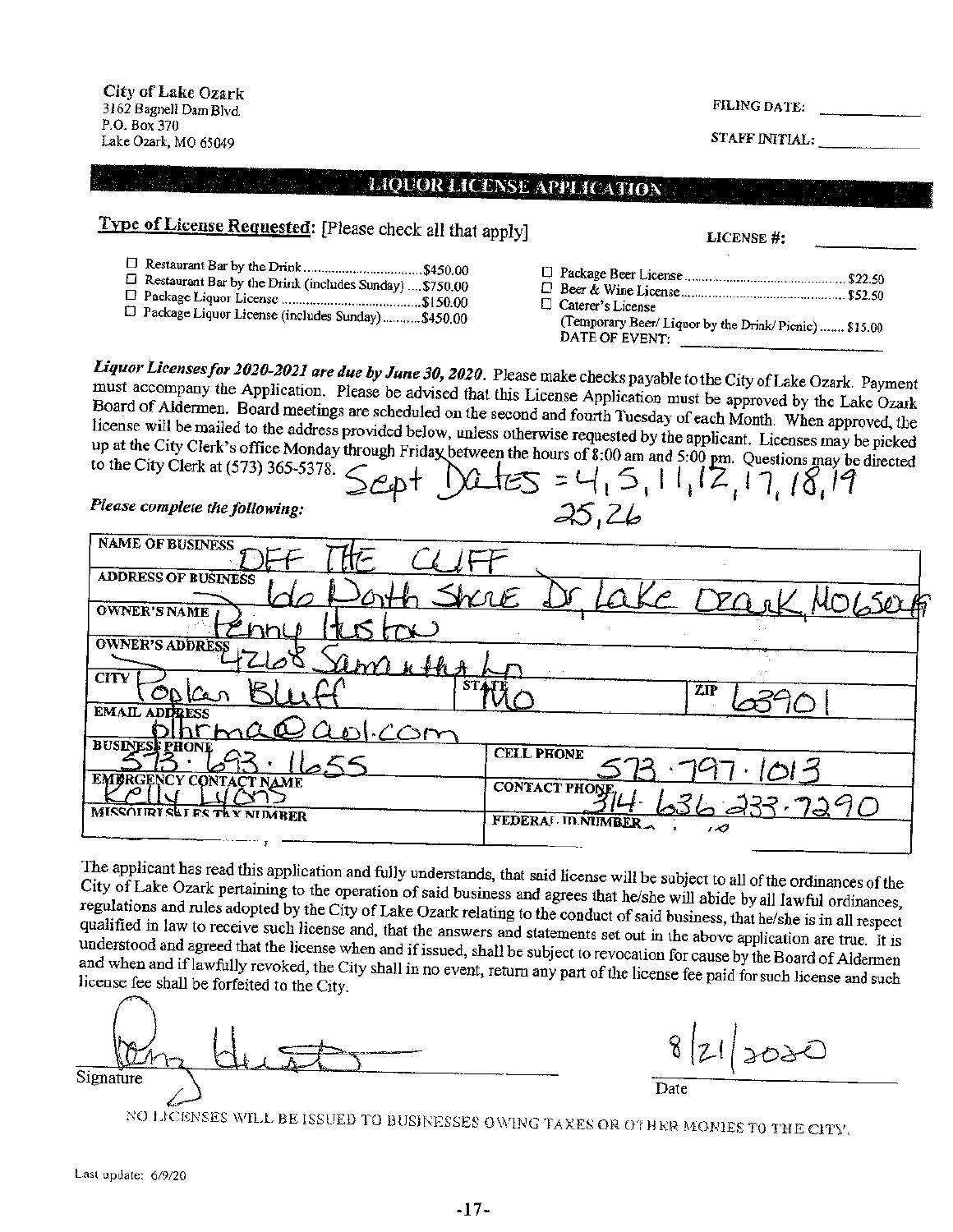This page intentionally left blank

 $\sim 100$ 

 $\label{eq:2.1} \frac{1}{\sqrt{2}}\int_{\mathbb{R}^3}\frac{1}{\sqrt{2}}\left(\frac{1}{\sqrt{2}}\right)^2\frac{1}{\sqrt{2}}\left(\frac{1}{\sqrt{2}}\right)^2\frac{1}{\sqrt{2}}\left(\frac{1}{\sqrt{2}}\right)^2\frac{1}{\sqrt{2}}\left(\frac{1}{\sqrt{2}}\right)^2.$ 

 $\mathcal{L}^{\text{max}}_{\text{max}}$  and  $\mathcal{L}^{\text{max}}_{\text{max}}$ 

 $\label{eq:2.1} \frac{1}{\sqrt{2}}\int_{\mathbb{R}^3}\frac{1}{\sqrt{2}}\left(\frac{1}{\sqrt{2}}\right)^2\frac{1}{\sqrt{2}}\left(\frac{1}{\sqrt{2}}\right)^2\frac{1}{\sqrt{2}}\left(\frac{1}{\sqrt{2}}\right)^2\frac{1}{\sqrt{2}}\left(\frac{1}{\sqrt{2}}\right)^2\frac{1}{\sqrt{2}}\left(\frac{1}{\sqrt{2}}\right)^2.$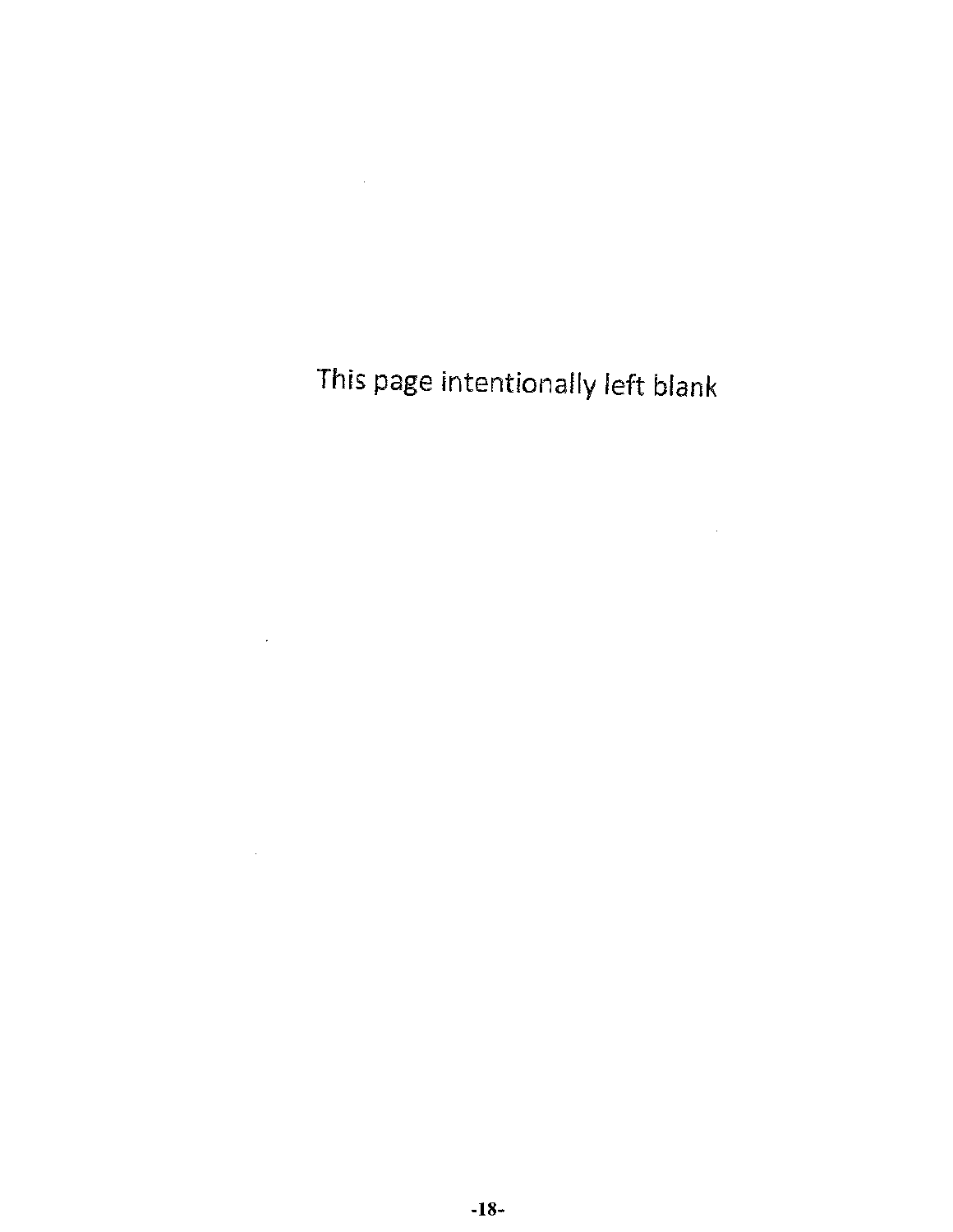# CITY OF LAKE OZARK A Missouri Municipality of the 4th Class

BILL NO.: 2020-24 ORDINANCE NO. : 2020-

# ORDINANCE OF THE CITY OF LAKE OZARK, MISSOURI APRROVING AN AGREEMENT WITH YELLOW DOG HOLDINGS, LLC REGARDING LEASE OF CITY RIGHT-OF-WAY

WHEREAS, the City of Lake Ozark, Missouri maintains a system of roads and public right-of-way for the public benefit; and,

WHEREAS, the City owns certain right-of-ways that are not presently utilized for any specific public purpose but may have usefulness to other individuals or entities; and,

WHEREAS, for the benefit of the community, the City from time to time may lease public right-of-ways to generate income for the City's general revenue account; and,

WHEREAS, the Board of Alderman of the City of Lake Ozark, Missouri has determined that it would be in the best interests of the City of Lake Ozark to execute the attached Lease with Yellow Dog Holdings, LLC; and,

WHEREAS, the Board of Aldermen of the City of Lake Ozark, Missouri has determined that it would be in the best interests of the City of Lake Ozark to authorize the Mayor or his designee to execute said Lease, a copy of which is attached hereto as Exhibit 1, for and on behalf of the City of Lake Ozark;

Now, therefore, be it ordained by the Board of Aldermen of the City of Lake Ozark, Missouri, as follows:

Section 1. Approval of Agreement. The Board of Aldermen of the City of Lake Ozark, Missouri hereby approves, and accepts the Lease with Yellow Dog Holdings, LLC, a copy of which is attached hereto as Exhibit 1. and authorizes the Mayor of the City of Lake Ozark, Missouri, or his designee, execute the Agreement for and on behalf of the City of Lake Ozark.

Section 2. Execution: The Mayor or his designated agent is hereby authorized and directed to execute and deliver said Right-of-Way Lease on behalf of and as the act and deed of the City of Lake Ozark.

Section 3. Further Authority. The Mayor, and the designated officials and agents of City of Lake Ozark are hereby authorized and directed to, take such action, expend such budgeted funds and execute such other documents, certificates and instruments as may be necessary or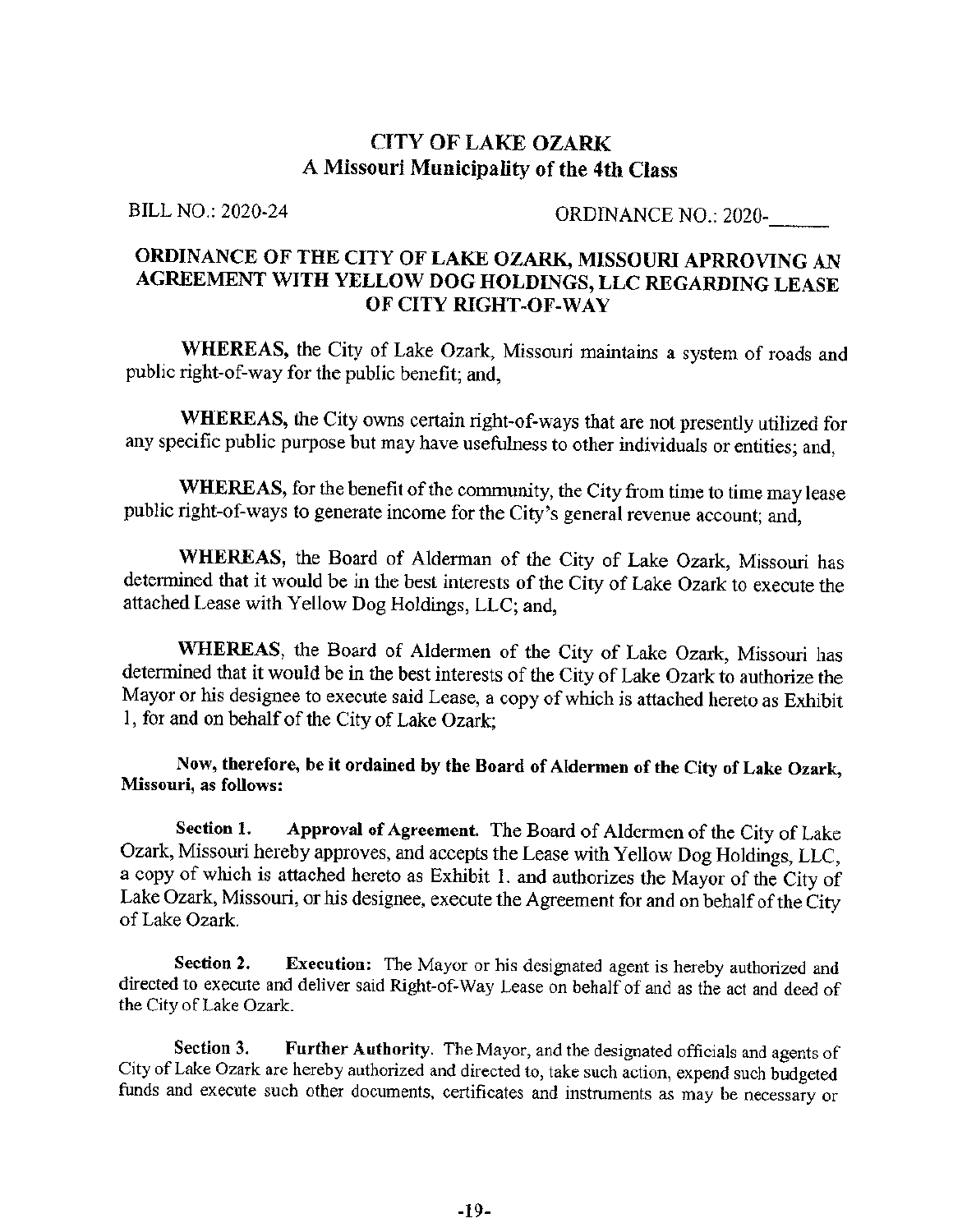desirable to carry out and comply with the intent of this Ordinance and to carry out, comply with and perform the duties of the City of Lake Ozark with respect to the Agreement.

Section 4. Effective Date. This ordinance shall take effect and be in full force from and after its adoption by the Board of Alderman.

First Reading: August 11, 2020

Second Reading:

# DULY READ AND APPROVED THIS DAY OF AUGUST 2020.

| <b>APPROVE:</b>   |     | <b>ATTEST:</b> |     |
|-------------------|-----|----------------|-----|
| Alderman Thompson | Aye | -or            | Nay |
| Alderman Maples   | Aye | -or            | Nay |
| Alderman Neels    | Aye | or             | Nay |
| Alderman Giampa   | Aye | -or            | Nay |
| Alderman Jaycox   | Aye | -or            | Nay |
| Alderman Klautzer | Aye | 0ľ             | Nay |

MAYOR:

CITY CLERK:

Gerry Murawski Kathy Vance

. . . . . . . . . . . . . . . .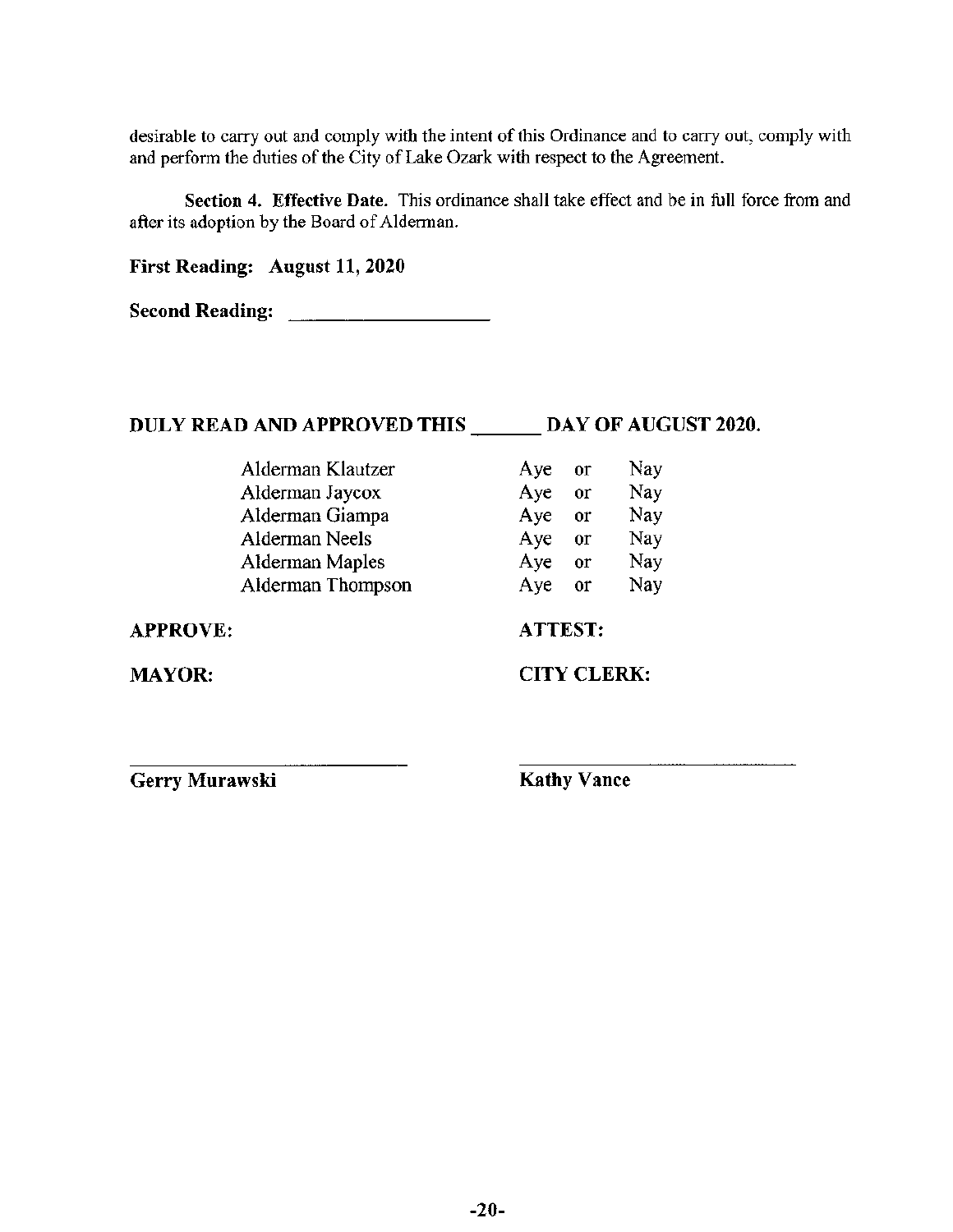# **RIGHT-OF-WAY LEASE**

THIS LEASE AGREEMENT (the "Lease") is entered into this \_\_\_\_\_ day of August 2020, by and between CITY OF LAKE OZARK, MISSOURI (the "Lessor"), and the Yellow Dog Holdings, LLC (the "Lessee").

In consideration of the mutual covenants in this Lease, the Lessor and the Lessee agree as follows.

1. The Premises. The Lessor leases to the Lessee, and the Lessee takes from the Lessor, a portion of the City's Right-of-Way located along 2751 Bagnell Dam Blvd., Lake Ozark, Missouri consisting of  $3,822$  sq. feet  $+\prime$ - as more specifically set out in Exhibit A attached hereto (the "Premises").

2. Term The term of this Lease (the "Term") shall commence on January 1, 2021, and run for an initial term through December 31, 2021, unless terminated earlier in accordance with this Lease. At the end of the initial term, and annually thereafter on January 1 of each successive year (each such date being referred to as a "renewal date"), the Lease shall renew automatically for successive terms of one year each, up to a total of nine additional years, unless either party gives written notice of nonrenewal to the other party at least 30 days prior to the renewal date.

3. Use. The Lessee shall use the Premises as a public parking lot and for no other purpose. The Lessee shall not allow others to use the Premises for any other purpose without the prior written consent of the Lessor, which consent may be withheld in the Lessor's sole discretion.

4. Rent. The Lessee will pay the annual sum of \$3, 822. 00 annually in advance of the first day of the lease or renewal term.

5. Security Deposit. None

6. Utilities. There are no utilities on the leased premises.

7. Maintenance and Repair. The Lessee is solely responsible for all maintenance, repair, and replacement of the Premises and all improvements, including snow removal. The Lessee shall keep the Premises in a neat and safe condition. The Lessee shall maintain the Premises in compliance with all laws, ordinances, or regulations governing the Premises and the Lessee's use of the Premises. The Lessor shall have no obligation to make any repairs or improvements to the Premises.

8. Property Taxes. Any property tax obligation is the responsibility of the Lessor.

9. Condition. The Lessee has had the opportunity to inspect the Premises prior to signing this Lease and accepts the Premises in AS IS condition without any representation from the Lessor as to its condition or suitability for the Lessee's intended use.

10. Alterations. The Lessee shall not make any alterations, additions, or improvements to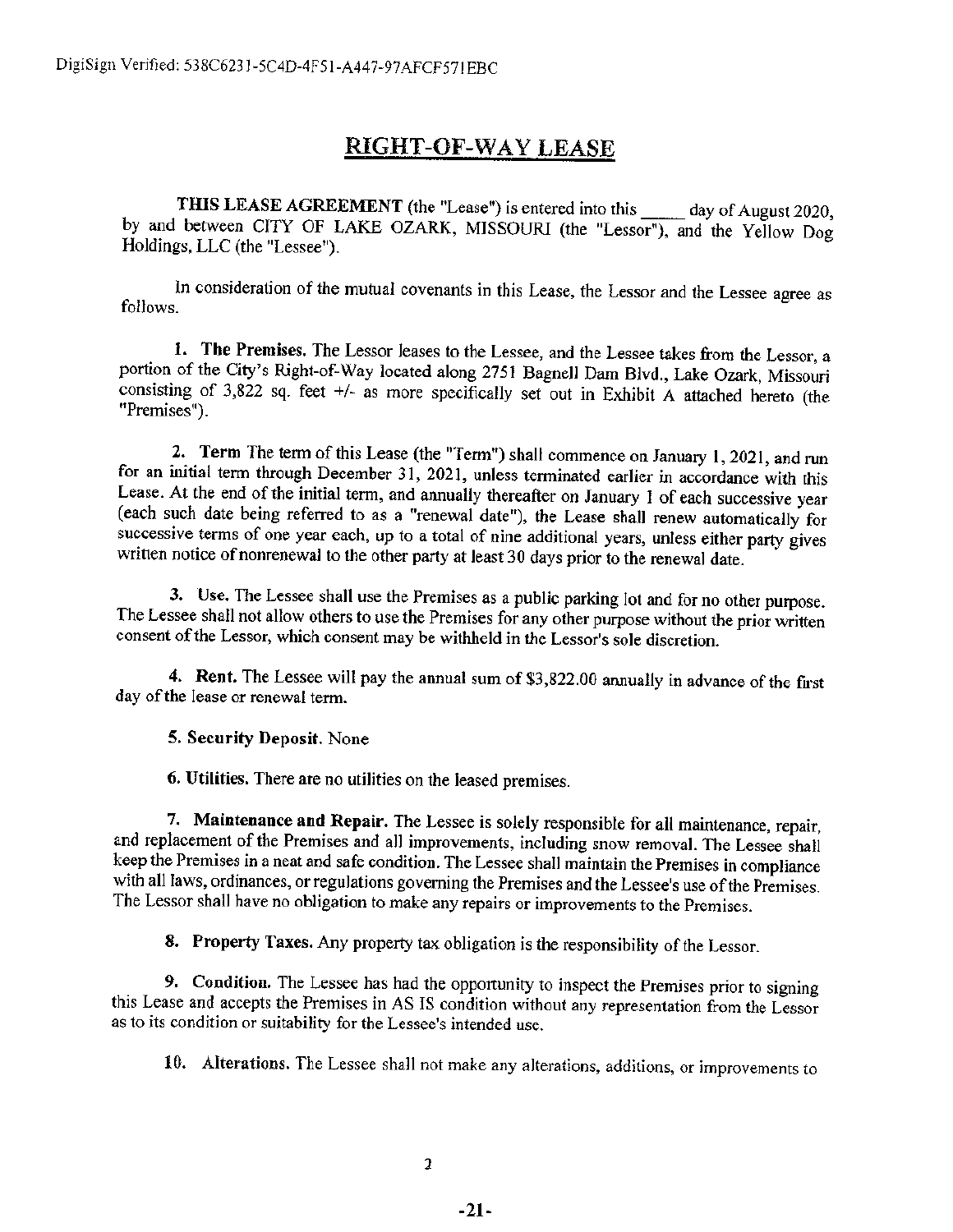the Premises without first obtaining the written consent of the Lessor, which consent may be withheld in the Lessor's sole discretion.

11. Liability Indemnification. The Lessor shall in no way be liable for any personal injuries (including death) or property damage caused by or resulting from the use of the Premises by the Lessee, or the Lessee's employees, agents, visitors, or contractors. The Lessee shall indemnify, defend, and save the Lessor harmless from and against any and all liability, claims, damages, expenses, fees, penalties, legal proceedings, and causes of action of every kind, including the Lessor's costs and reasonable attorneys' fees, incurred as a result of any breach by the Lessee of any covenant of this Lease, or as a result of the Lessee's use of the Premises, or the acts or omissions of the Lessee, or the Lessee's employees, agents, visitors, or contractors; provided, however, that the obligation of the Lessee to indemnify shall not extend to the willful misconduct of the Lessor, or the Lessor's employees, agents, or representatives.

12. Insurance. The Lessee shall maintain at all times commercial general liability insurance insuring the Lessor and the Lessee against all claims or demands for personal injuries to or death of any person, and damage to or destruction or loss of property, that may be claimed to have occurred on the Premises. The policies shall cover such risks and be in such amounts as the Lessor from time to time may reasonably request, but in any event with a combined single limit for bodily injury and property damage per occurrence of not less than One Million Dollars (\$1, 000, 000. 00).

13. Assignment; Sublease. The Lessee may not assign this Lease and the Lessee may not sublease the Premises in whole or in part.

14. Lessor's Right of Access. The Lessor, or the Lessor's employees or agents, shall have the right to enter the Premises in a reasonable manner upon reasonable advance notice to the Lessee to inspect the Premises or to conduct surveys, testing, or studies in connection with any engineering, design, financing, or permitting activities related to potential development of the Premises; provided, however, that no notice will be required in emergency circumstances where it is impractical to provide the Lessee with advance notice. The Lessor shall use reasonable efforts to minimize any disruption of the Lessee's activities.

15. Default. If an Event of Default has occurred and continues, the Lessor may terminate the Lessee's rights to the use the Premises and pursue any other remedies available under Missouri law. The Lessor shall be entitled to collect from the Lessee, in addition to any damages, all reasonable costs, fees, and expenses, including reasonable attorneys' fees, incurred by the Lessor in pursuing its remedies.

16. Termination. On the expiration of the Term, or any earlier termination of this Lease, the Lessee shall: (a) immediately vacate the Premises; (b) repair all damage to the Premises caused by the Lessee's removal of its equipment and property from the Premises; and (c) restore the Premises to the same condition that existed at the commencement of the Term, reasonable wear and tear excepted. The Lessee's indemnity obligation shall survive the termination or expiration of this Lease.

17. Termination for Public Need. Lessor reserves the right to terminate this lease at any time, and without notice, if said leased Premises becomes necessary for a public purpose that is

3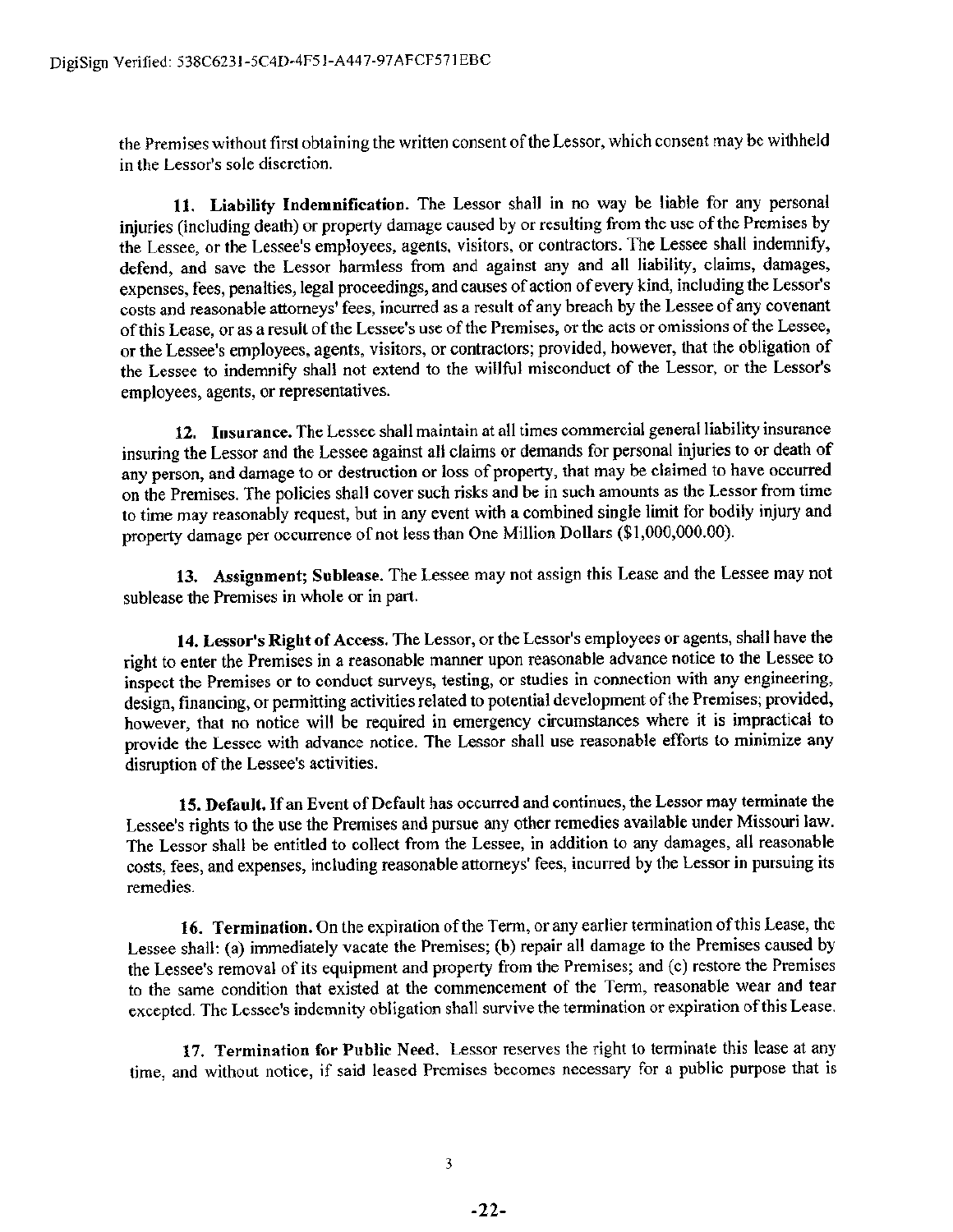inconsistent with continuing the lease. Lessor shall notify Lessee of said need as soon as practical and allow Lessee a reasonable amount of time to remove its property from the premises. In addition, rent shall be refunded by Lessor to Lessee on a prorated basis.

18. Entire Agreement, Applicable Law. This Lease contains the entire agreement of the parties with respect to the leasing of the Premises and no representations or agreements not included in this Lease shall be enforceable unless in writing and signed by the party to be charged. This Lease shall be governed by and interpreted in accordance with the laws of the State of Missouri.

IN WITNESS WHEREOF, the Lessor and the Lessee have caused this Lease to be executed by their duly authorized agents as of on the date first written above.

Executed:

Gerry Murawski, Mayor City of Lake Ozark, MO

 $\beta$ *Niah*  $\beta$ *acobs* Managing Member

Brian Jacobs, Authorized Member Yellow Dog Holdings, LLC

Date:  $\qquad \qquad$ 

Date: 08-10-2020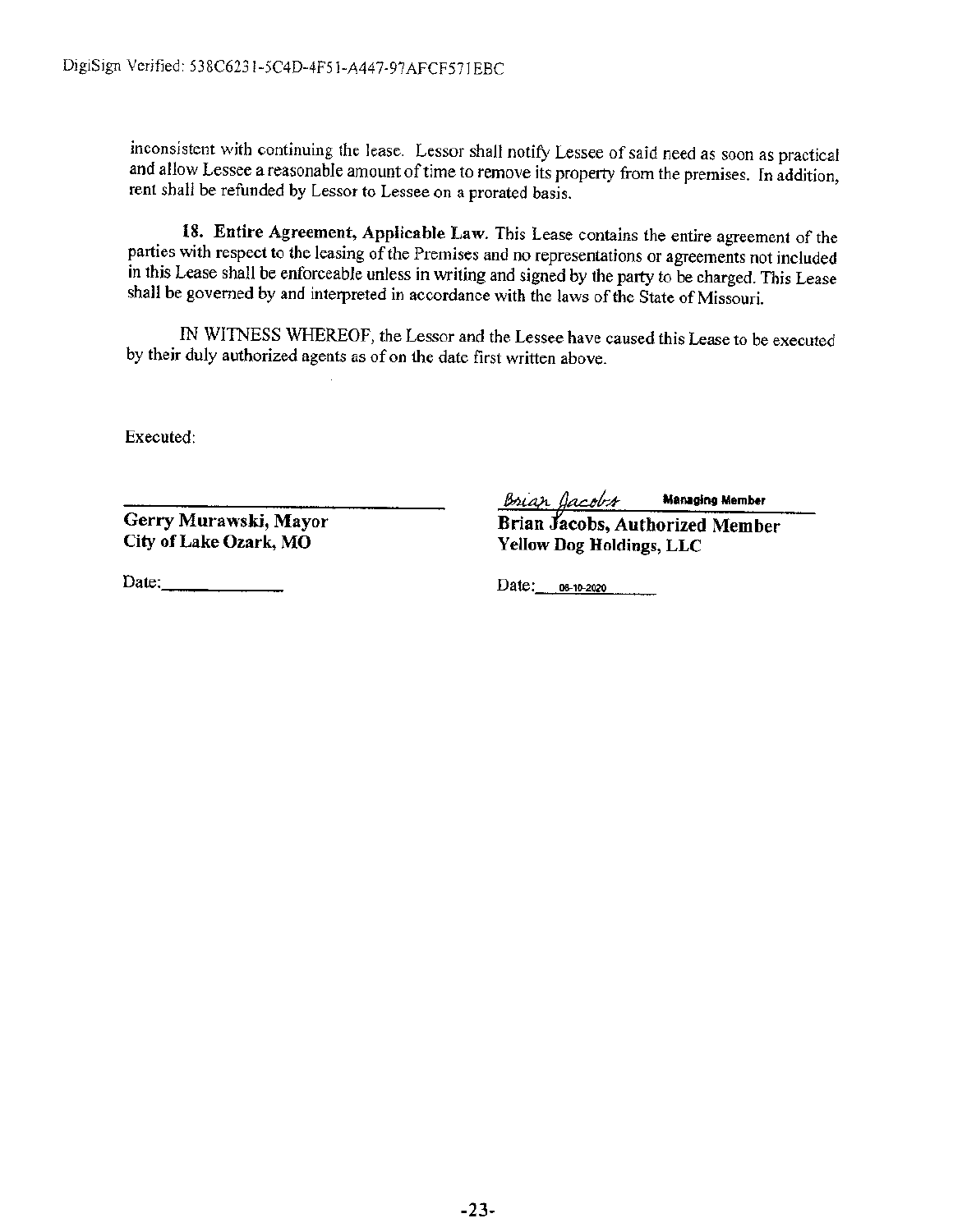This page intentionally left blank

 $\hat{\mathcal{F}}$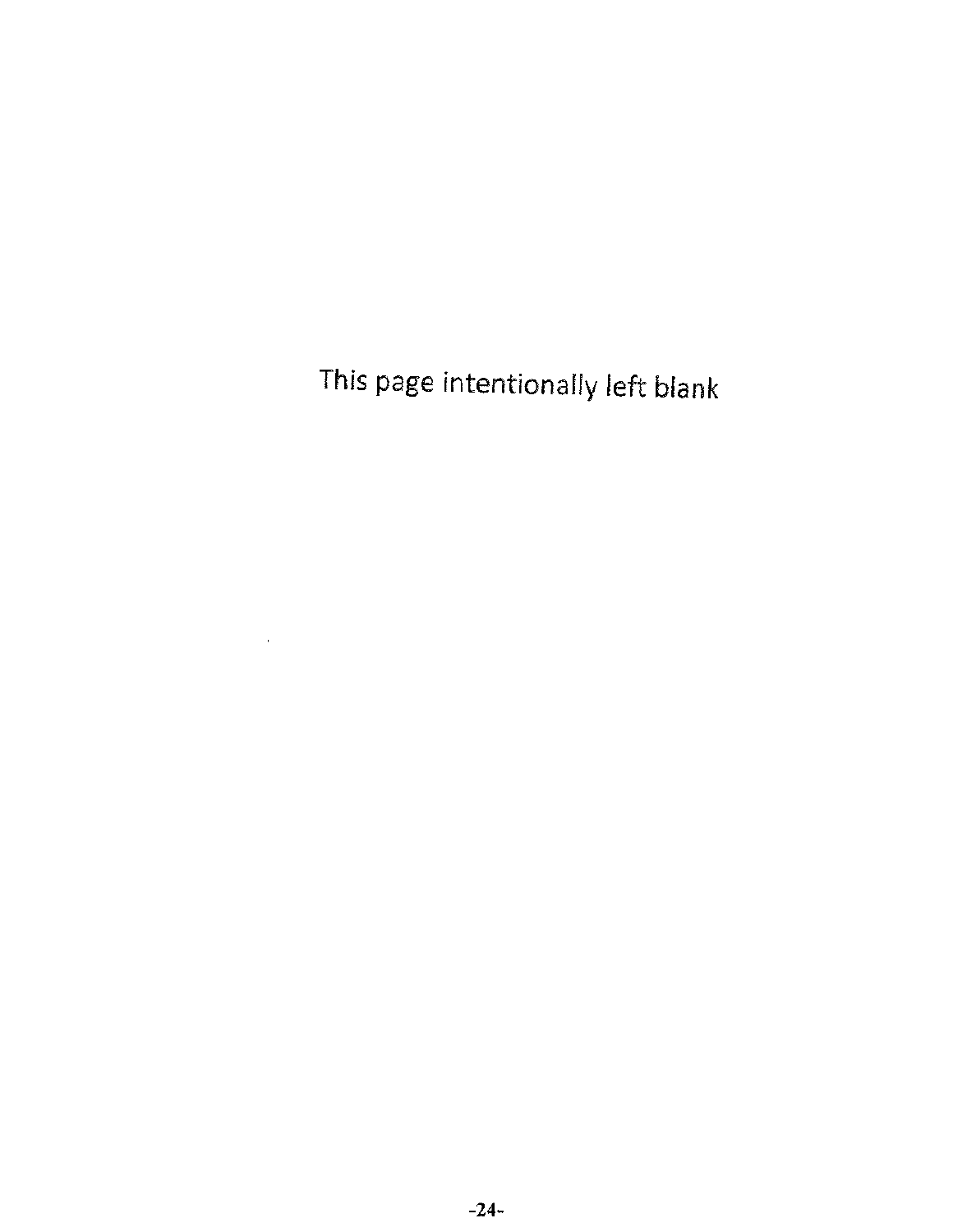# CITY OF LAKE A Missouri Municipality of the 4th Class

# BILL NO.: 2020-25 **ORDINANCE NO.: 2020-**

# AN ORDINANCE AMENDING SECTION 405. 160 C. OF THE CODE OF THE CITY OF LAKE OZARK, MISSOURI

WHEREAS, § 405. 160 of the Municipal Code of the City of Lake Ozark, Missouri provides for regulations in "C-1" Central Commercial Districts, including under what restrictions for multi-family dwellings are allowed in such districts; and

WHEREAS, the City's Building and Zoning Official has recommended updating Section 405.160 C as it relates to multi-family dwellings in "C-1" Districts, and more particularly, requirements for only commercial uses on the street level of any building; and

WHEREAS, the City's Building and Zoning Commission at its regular meeting on August 5, 2020 by unanimous vote of all members present has recommended updating Section 405. 160 C as it relates to multi-family dwellings in "C-l" Districts, and more particularly, to make requirements for only commercial uses on the street level of any building only apply to such buildings within 150 feet of the Bagnell Dam Boulevard right-of-way.

# NOW, THEREFORE, BE IT ENACTED BY THE BOARD OF ALDERMEN, OF THE CITY OF LAKE OZARK, MISSOURI, THAT § 405.160 C. OF THE CODE OF THE CITY OF LAKE OZARK, MISSOUM BE AMENDED FROM ITS EXISTIG FORM AND REPLACED WITH THE FOLLOWIG:

Section 1 of this Ordinance. The Section 405. 160 C. of the Code of the City of Lake Ozark shall be amended to read as follows:

C. Multiple-family dwelling units shall generally be permitted in the "C-1" Zoning District; provided that such dwelling units comply with all other requirements of the City's Code for multi-family dwelling units, including but aot limited to those contained in Section 405. 130 and the Building and Fire Codes of the City.

However, any multiple-family dwelling units that are built within 150 feet of the Bagnell Dam Boulevard right-of-way shall only be permitted in the "C-1" Zoning District on the second (2nd) or higher floor of a building two (2) stories or more above street grade. The street level floor shall be a permitted commercial use only. Commercial and residential mixed use buildings shall provide off-street parking for each residential unit in accordance with the off-street parking and loading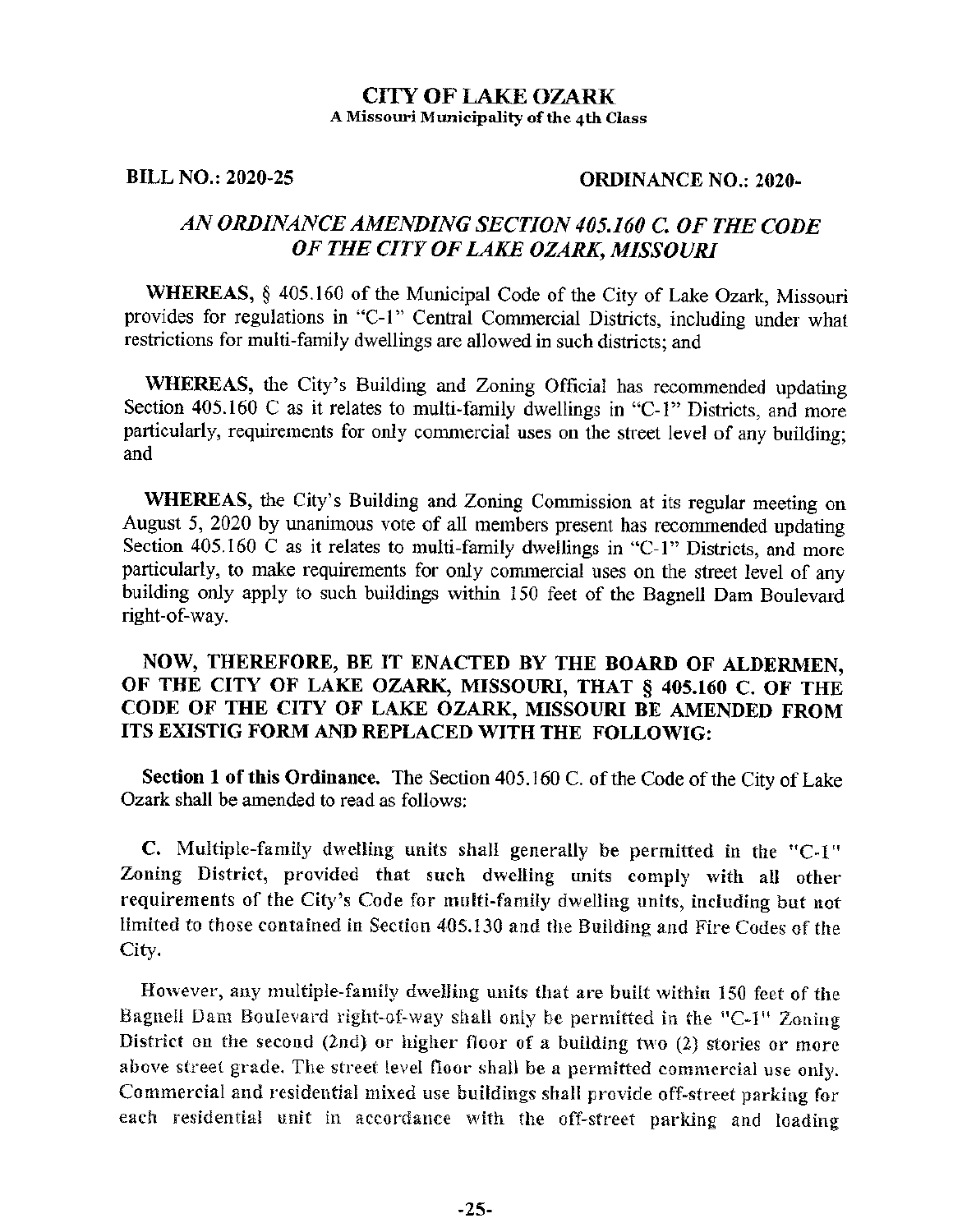regulations contained in Article VI of these regulations and shall comply with the adopted Building and Fire Codes of the City.

Section 2 of this Ordinance. All other provisions of Section 405. 160 of the Code for the City of Lake Ozark not amended or modified by this Ordinance shall continue in force and effect.

Section 3 of this Ordinance. This Ordinance shall take effect and be in full force from and after its passage by the Board of Aldermen of the City of Lake Ozark.

First Reading: August 11, 2020

Second Reading:

| DULY READ AND APPROVED THIS | DAY OF AUGUST. |
|-----------------------------|----------------|
|-----------------------------|----------------|

| Alderman Klautzer | Aye | or        | Nay |
|-------------------|-----|-----------|-----|
| Alderman Jaycox   | Aye | <b>or</b> | Nay |
| Alderman Giampa   | Aye | or        | Nay |
| Alderman Neels    | Ave | or        | Nay |
| Alderman Maples   | Aye | <b>OF</b> | Nay |
| Alderman Thompson | Aye | Оr        | Nay |

APPROVE:

ATTEST:

MAYOR:

CITY CLERK:

Gerry Murawski Kathy Vance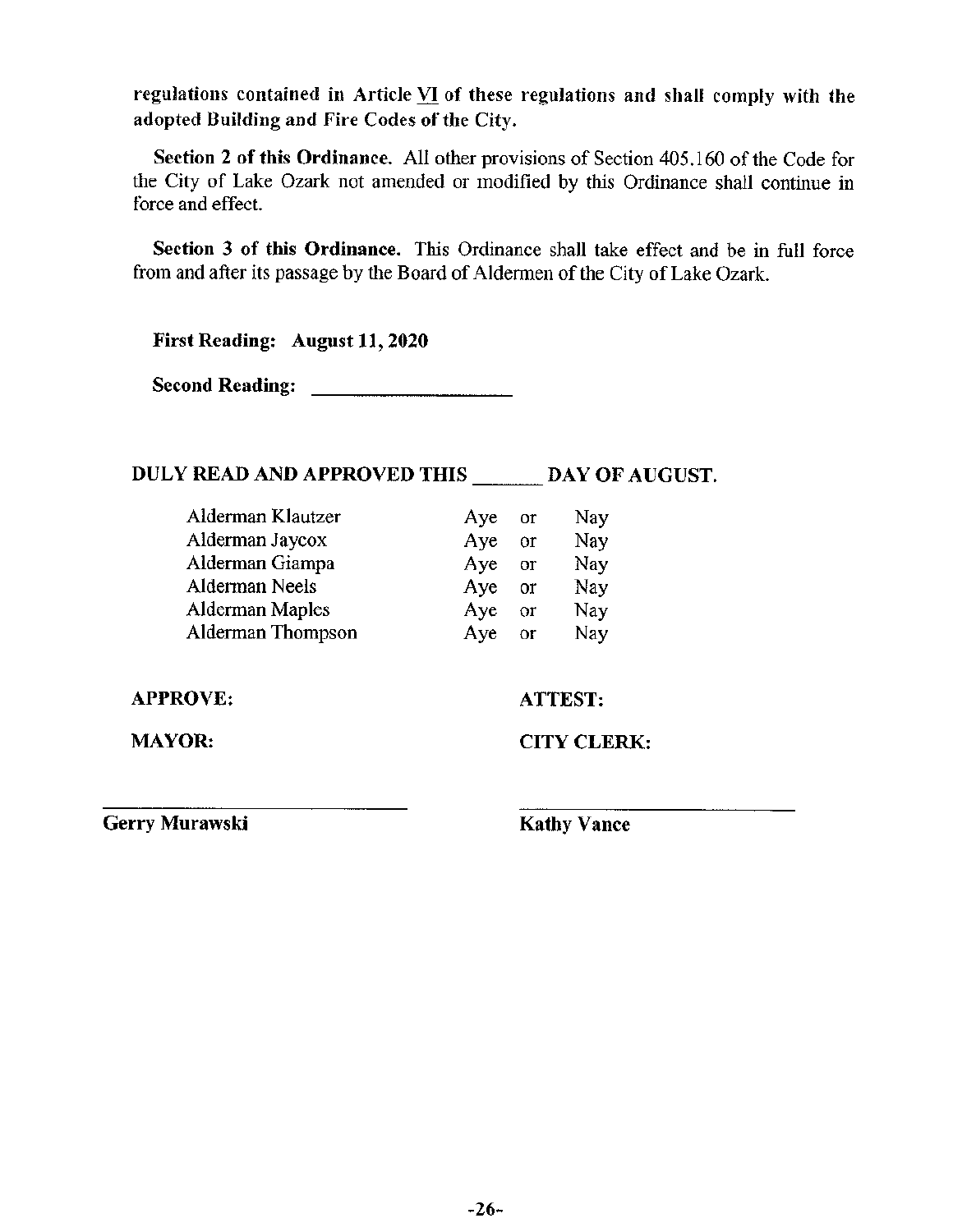

# CITY OF LAKE OZARK, MISSOURI SPECIAL EVENT PERMIT APPLICATION

All Special Event Permit Applications are to be reviewed and approved (or denied) by the Lake Ozark Board of Aldermen at their regularly scheduled meeting. Board meetings are scheduled the second and fourth Tuesday of each month. This application must be fully completed, signed and received by the City at least twelve (12) business days prior to the last date that it can be approved by the Board of Aldermen, but not more than ninety (90) days prior to the scheduled event. If event requires any street closure for one or more days, a specific detailed plan must be attached. A meeting with the Chief no less than 30 days prior to event is required. If the applicant anticipates that itinerant vendors will be participating in the special event, applications shall be submitted at least twenty (20) business days and not marginan minety (90) business days before the date and time at which the special event is proposed at commence. misrepresentation in this application or deviation from the final agreeatingon route and/or methoded soperation described fiergin may result in the immediate revocation of the permit. Please the or print the information elearly and attachtadditional sheets and managemented.

asable to have a Representative present at the poard Meeting to answer any guestions and It is a avoid die application being denied.

Fee Schedule \$250.00 first day, \$35.00 each additional day. A civic digameanous request a waiver of the feeling said fee will not be reduced to less than \$125,00. The City also requires a refundable deposit of \$1,00000 which can be used to constitute experience deemed necessary by the City, such as but not limited to, clean up after the event or excessive overtime incurred. A civic organization may request a waiver of the deposit.

# APPLICANT LEVENT INFORMATION

| Organization / Business Name: Denne Media          |
|----------------------------------------------------|
| Federal Tax ID No. $43 - 1814550$ State Tax ID No. |
| Applicant Name: Greeg Sullens G.S.M. Benne Media   |
| Mailing Address: 160 Highway 42/Kaizer, MO. 66047  |
| Email: gaullens@mix927.com                         |
| Phone Numbers: Home:<br>Office: 348-1958           |
| Cell: $280 - 1154$ Fax: $348 - 1923$               |
| Event Name: Bike Feest on the Strip                |
| Event Type: Motorcycle enthusiasts meet & great    |

Last updated: 1/30/2020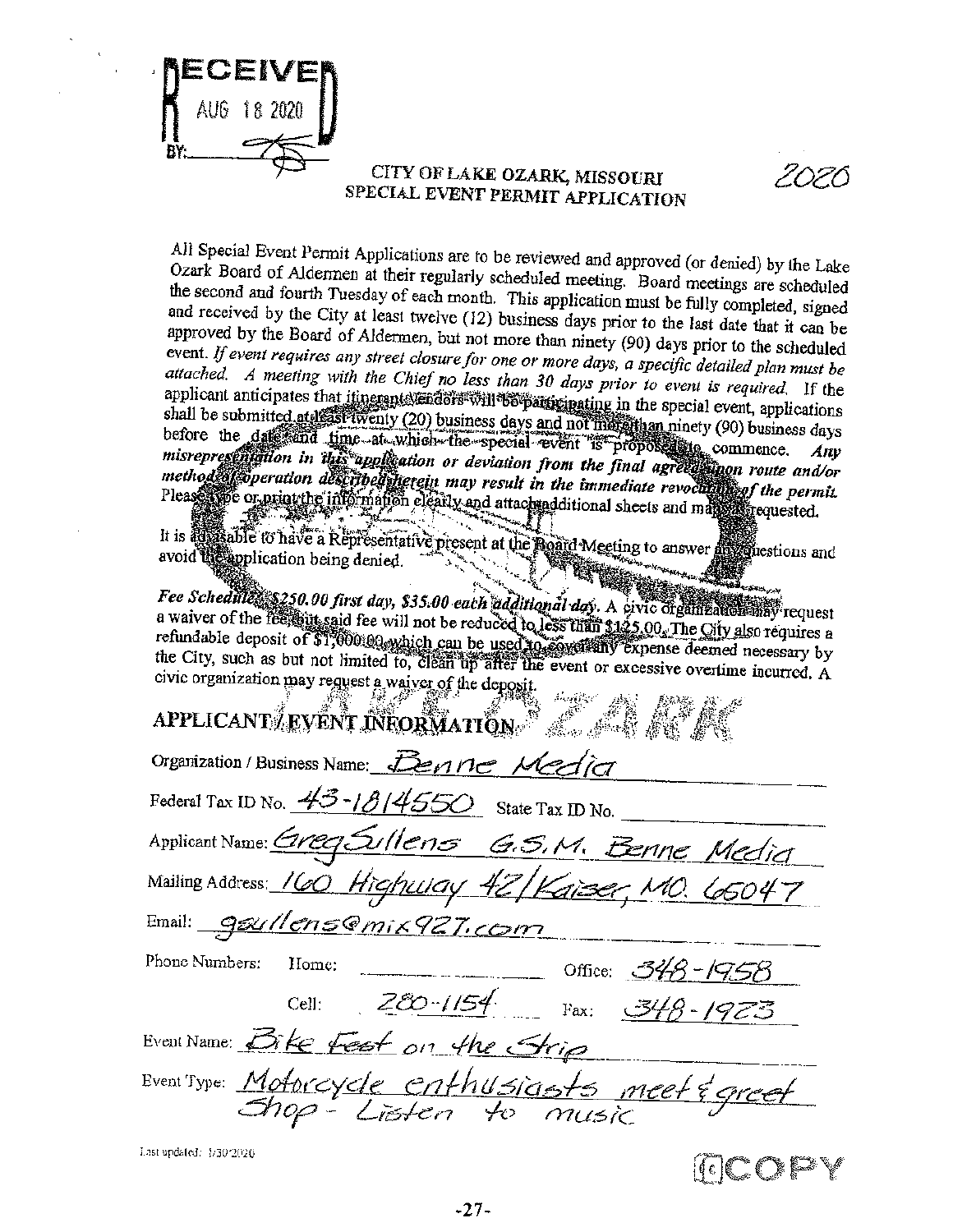| Event Date(s) and time:                                                                                                                                            | 9/18                  | 9/19 | 9170                    |  |
|--------------------------------------------------------------------------------------------------------------------------------------------------------------------|-----------------------|------|-------------------------|--|
| Event Location (Please attach map(s):                                                                                                                              | Bagnell Dam Strip     |      |                         |  |
| City Facilities to be used (circle):                                                                                                                               | School Road to Dun    |      |                         |  |
| $\mathbf{X}$ Street<br>$\Box$ Park                                                                                                                                 | $\Box$ Sidewalk Space |      | $\Box$ Private Property |  |
| Are you requesting any public streets, sidewalks or thoroughfares to be closed? $\mathbf{X}$ Yes $\Box$ No<br>What alternate route(s)/detours are being requested? |                       |      |                         |  |

Center Lane of Strip - Some rarking arca for bed gardens Estimated Crowd: <u>2000</u> Number of Participants; 3000

# PUBLIC SAFETY REQUIREMENTS

The City of Lake Ozark may require certain public safety standards to be met by the event organizer. All services of the police department may be at additional cost to Applicant. If your event is taking place on any roadway, police may be required. If you are closing off any streets for any reason. Applicant is responsible for purchasing and posting signs notifying all motorists prior to and during the event. Any traffic cones needed for the event or for traffic control will be provided by the event. Any traffic barricades needed will be supplied by the Police Dept. with a one-time fee of \$100.

Location and times police services are requested (be specific).

imes police services are requested (be specific):<br>*Horn* Sept. 18<sup>+h</sup> +0 5 pm Sept. 20<sup>+</sup> If you are requesting street closures, does the closure, to the best of your knowledge, require deviation or the detour of traffic to other routes? If so, list the intersections and cross streets where the detours may need to begin or end. Be specific. (The request does not necessarily mean that the detour will occur as requested.) If request involves closure of the Dam, permission from Ameren and MODOT is required. Supply confirmation of this approval. from Ameren and MODOT is required. Supply confirmation of this approval.<br>Kequestions of the contract of Esigne (1 Dam Blvd. Keguesting zenter lane of Bigrell DamBlvd.<br>be Closed during tient with barricades and be Closed during arent with barricades and<br>intersection cones from School Poad to Dam. Motorcycles only will be allowed to park in  $\epsilon$ enter lane along with Radio Station Van.  $\mathcal{S}$ igns  $C$  each end of Strip "Centerlane Parking-<br>Motorcycles Only "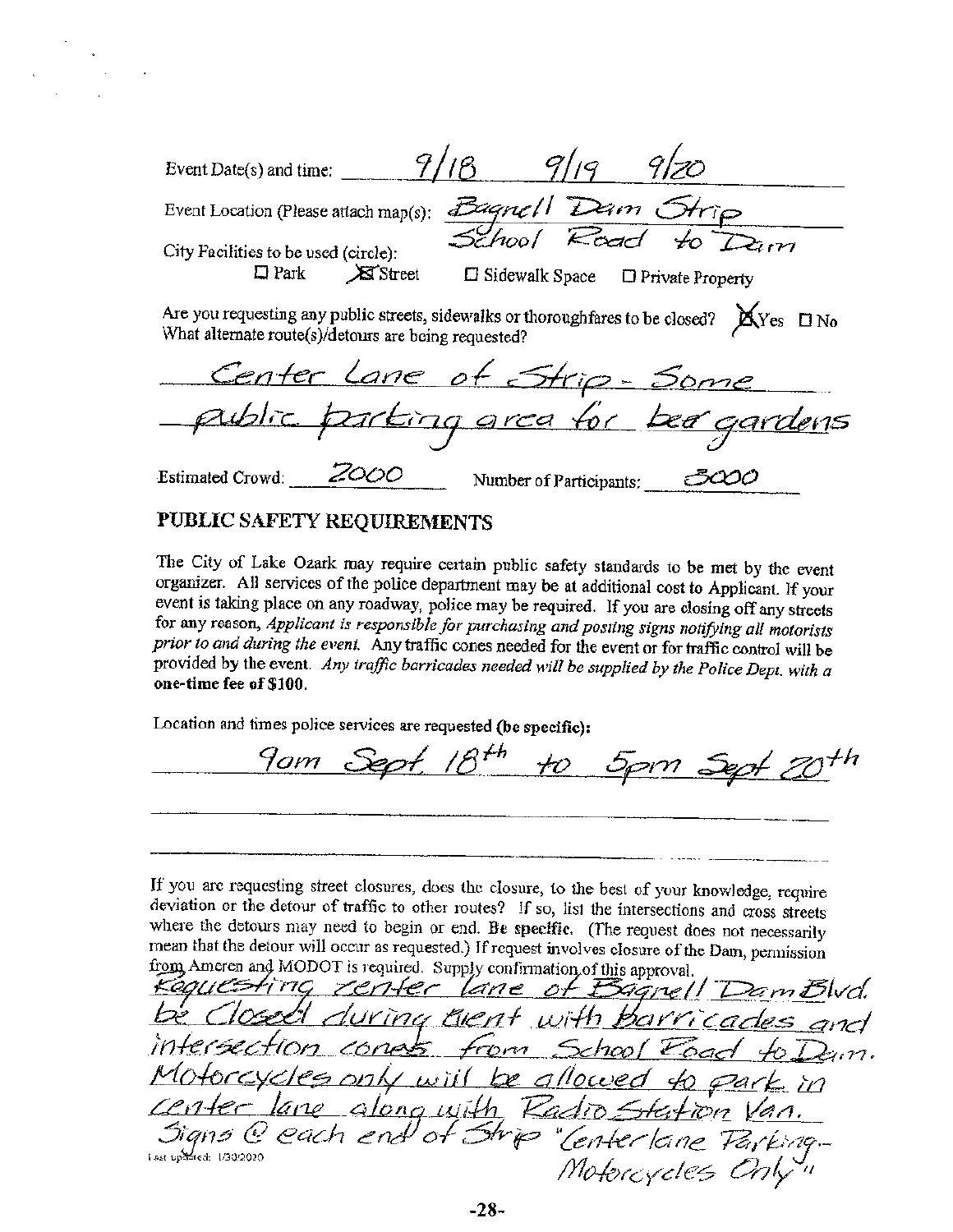What are your security and safety plans for the event? What are the safety plans in case of severe weather, emergency or major disaster? The Chief of Police of the Lake Ozark Police Department reserves the right to approve any and all security personnel to be used for the event. Accordingly, the names, addresses and dates of birth of all security personnel must be provided for private security.

Lake Ozark Police

# PARADE RULES

All parade participants are required to abide by the general public safety ordinances of the City of Lake Ozark, Missouri. Specifically, Section 235.040 prohibits the throwing of candy, promotional materials, literature or any other items from vehicles or otherwise onto public property, including public streets and right-of-way. Such items may only be distributed by persons walking along the parade route and handing the items to spectators. Additionally, any violation of the City's liquor ordinances may be cause for immediate removal from the parade and potentially may result in the issuance of a summons for an ordinance violation.

# DEPARTMENT OF PUBLIC WORKS

Are you requesting any barricades and/or fencing?  $\mathbb{X}$  Yes  $\square$  No If YES, there is a one-time fee of \$100.

| Are you supplying trash receptacles? | $Z_{\rm XNe}$<br>$\Box$ Yes |
|--------------------------------------|-----------------------------|

If yes, number and location (attach map).

The City reserves to right to require the event organizers to provide port-a-johns. There must be at least one (1) handicap accessible restroom. One (1) port-a-john or restroom is recommended for every 250 people in attendance. Please indicate the number of port-a-johns to be used and location(s) (attach map).

Clean Up Plan; (list your clean-up plans, cleanup is to include all trash pickup from streets and sidewalks. If cleanup is not done, City personnel will perform this at an additional fee to be determined. The cost of any clean-up by city personnel not covered by the deposit placed with the city; may at the City's discretion be billed directly to the event.

Last updated: 1/30/2020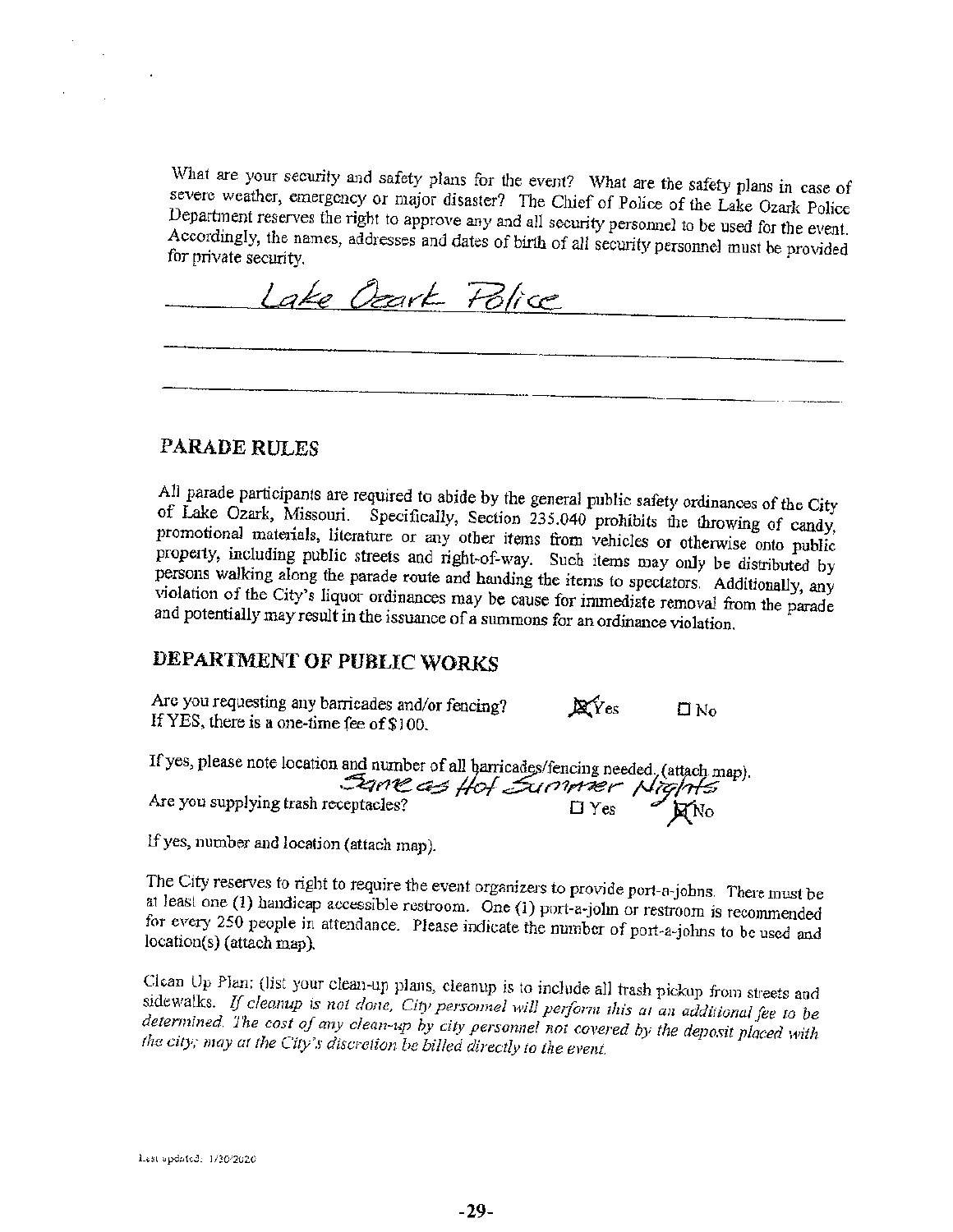# ENTERTAINMENT

Describe entertainmenl, including entertainers/bands to perform and what type of sound system(s) are to be used.

 $\frac{1}{2}$ <br>ertainmer<br>to be use<br> $\frac{1}{4}$ 

# VENDING AND SALES

Will there be any vending or retail sales?  $\square$  Yes  $\blacksquare$  NNO  $\square$  N/A<br>*Fixete Fragerty counters may have Vendors.* inte If yes, please be aware of the following requirement:  $\mu$ / $\mu$ /  $\mu$ Provicle forms if needed.

<u> 1990 - Jan Barnett, amerikan basal dan berasal di sebagai dan basal dan basal dan basal dan basal dan basal d</u>

If itinerant vendors will be participating in the special event, or if a participant mtends to sponsor or organize itinerant vendors for the special event, he or she shall contact the Missouri Department of Revenue at least three (3) weeks before the special event and give the date and time of the special event, the place it will be held, his or her address, phone number, and the number of itinerant vendors participating in die special event. The applicant or participant shall be responsible for furnishing the reporting forms and sales tax rate charts from the Missouri Department of Revenue to all itinerant vendors who participate in the special event. applicant or participant shall furnish to the Missouri Department of Revenue and the City of Lake Ozark, before the special event, with a list of all participating itinerant vendors, including their names, addresses, phone numbers and Missouri Tax ID Number.

Any itinerant vendor(s) failing to be disclosed and identified as herein required or fails to provide proof of possessing the appropriate tax reporting form and/or are found not to be collecting appropriate sales tax will be diyqualified from participation in the Special Event. Further, the event organizer may have the approval of their Special Event application revoked and/or their deposit forfeited to the City if any itinerant vendor is operating in violation of the provisions of this Section.<br>  $E_{A}$   $\tilde{B}_{A}$   $\tilde{C}_{A}$   $\tilde{C}_{A}$   $\tilde{C}_{A}$   $\tilde{C}_{A}$   $\tilde{C}_{A}$   $\tilde{C}_{A}$   $\tilde{C}_{A$ 

\* Will there be any liquor sales?  $\boxtimes$  Yes  $\square$  No  $\square$  N/A  $\blacktriangleleft$ 

If yes, please provide details: i.e. Beer Garden, by the drink, package, etc., and under what current, active City Liquor License wili you be operating?

Las' updalcd: 1/30/2020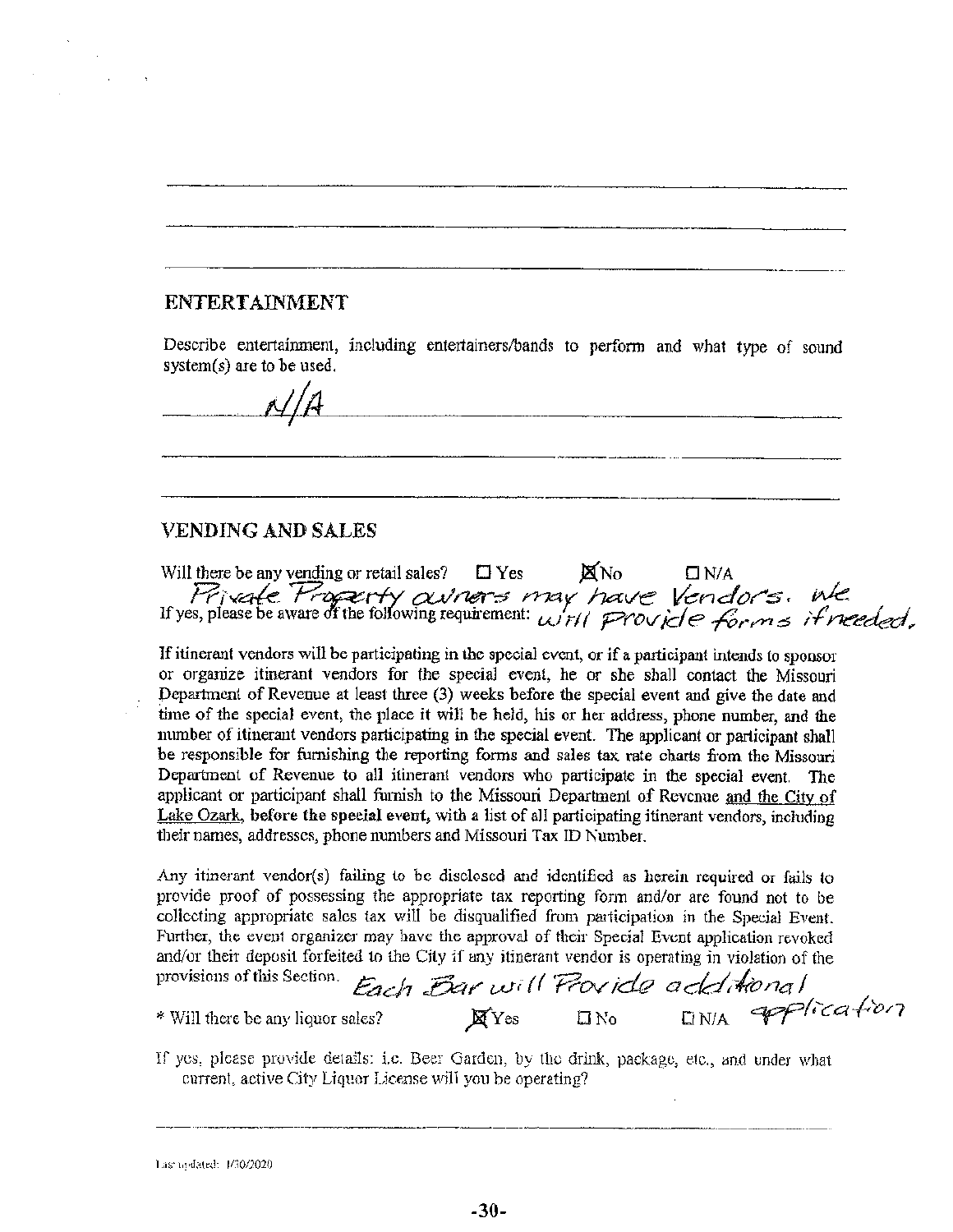|            |              | NOTE: Any and all sales of beer, liquor and wine must be approved by the Board of<br>Alderman. The approval (or denial) will be made at a Regular Board of Aldermen Meeting<br>PRIOR to the event. Applicant is required to obtain the appropriate City, County, Federal<br>and State liquor licenses. You are strongly encouraged to consult with the City Clerk to                                                                                                                                                                                                                                                                                                                                                  |
|------------|--------------|-----------------------------------------------------------------------------------------------------------------------------------------------------------------------------------------------------------------------------------------------------------------------------------------------------------------------------------------------------------------------------------------------------------------------------------------------------------------------------------------------------------------------------------------------------------------------------------------------------------------------------------------------------------------------------------------------------------------------|
|            |              |                                                                                                                                                                                                                                                                                                                                                                                                                                                                                                                                                                                                                                                                                                                       |
|            |              |                                                                                                                                                                                                                                                                                                                                                                                                                                                                                                                                                                                                                                                                                                                       |
|            |              |                                                                                                                                                                                                                                                                                                                                                                                                                                                                                                                                                                                                                                                                                                                       |
|            |              |                                                                                                                                                                                                                                                                                                                                                                                                                                                                                                                                                                                                                                                                                                                       |
|            |              |                                                                                                                                                                                                                                                                                                                                                                                                                                                                                                                                                                                                                                                                                                                       |
|            |              |                                                                                                                                                                                                                                                                                                                                                                                                                                                                                                                                                                                                                                                                                                                       |
|            | $\square$ No | XN/A                                                                                                                                                                                                                                                                                                                                                                                                                                                                                                                                                                                                                                                                                                                  |
|            |              |                                                                                                                                                                                                                                                                                                                                                                                                                                                                                                                                                                                                                                                                                                                       |
| $D$ Yes    | $\Box$ No    | <b>X</b> INA                                                                                                                                                                                                                                                                                                                                                                                                                                                                                                                                                                                                                                                                                                          |
| $\Box$ Yes |              | DNo RYMA                                                                                                                                                                                                                                                                                                                                                                                                                                                                                                                                                                                                                                                                                                              |
|            |              |                                                                                                                                                                                                                                                                                                                                                                                                                                                                                                                                                                                                                                                                                                                       |
| $\Box$ Yes |              | DNo KN/A                                                                                                                                                                                                                                                                                                                                                                                                                                                                                                                                                                                                                                                                                                              |
|            |              | determine what Liquor Licenses are required and are appropriate.<br>Any Special Event applicant that fails to comply with said licensing requirements may have the<br>approval of their Special Event application revoked and/or their deposit forfeited to the City.<br>Parking: Describe parking areas and transportation modes and times of operation to and from<br>Are all portions/ sections of the Special Event accessible for handicapped?<br>$\Box$ Yes<br>$\Box$ Yes $\Box$ No $\mathbb{X}\Omega_{N/A}$<br>Will publicity for the Special Event include accessibility information or who to contact with<br>Will assistive devices, printed material or sign language interpreters be provided on request? |

Is there any other information you feel is important regarding your event?

i<br>Serika di Salah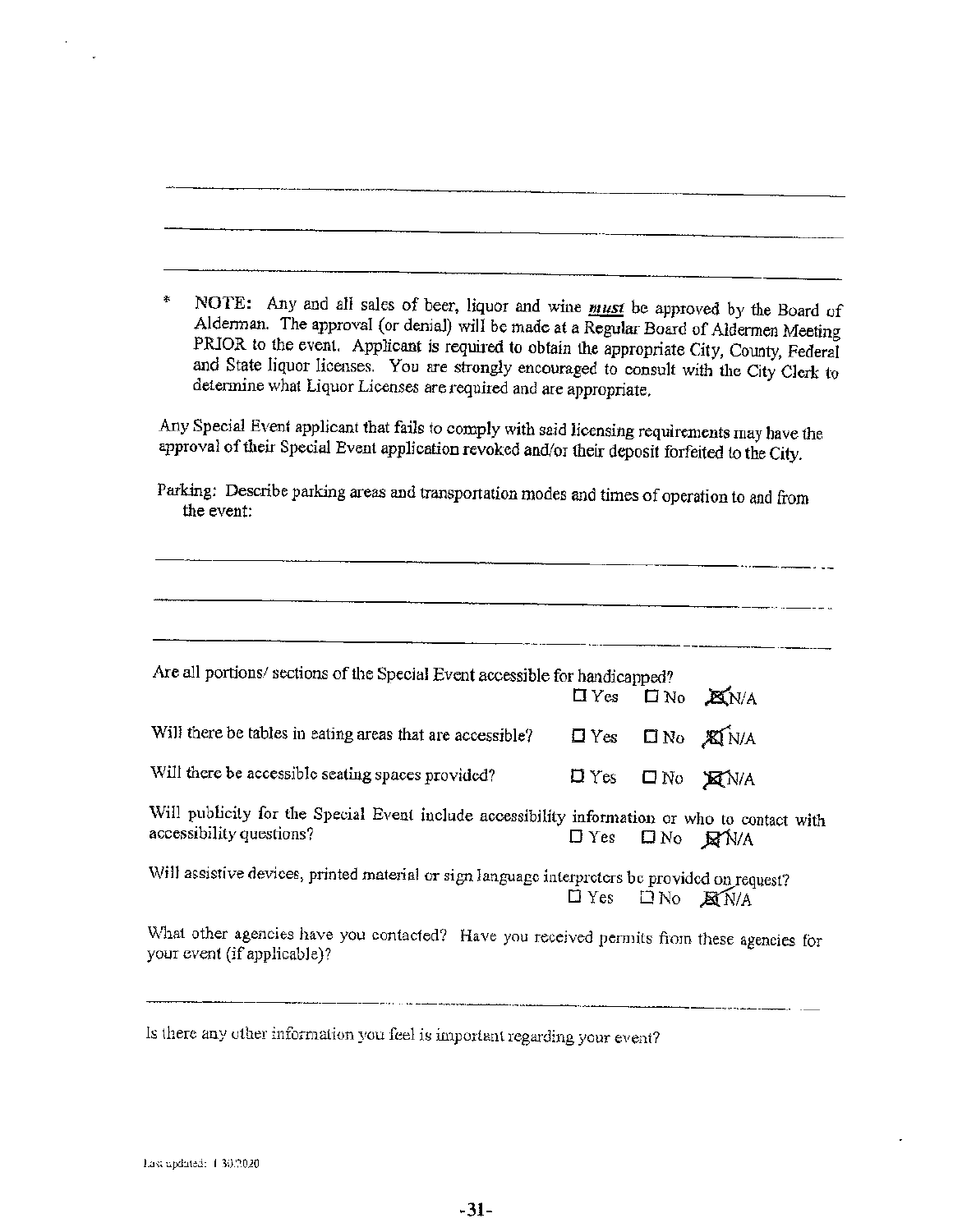# INSURANCE

Due to the increased risk of personal injury and/or property damage under certain circumstances. insurance will be required under the following conditions.

- 1. All sports competitiou events and any special event involving animals, fireworks, automobiles or other vehicles, including but not limited to watercraft, aircraft or motorcycles or the sale of food.
- 2. Where required, the applicant or, if applicable, the organization/sponsor holding the event shall maintain insurance in the amount specified below to cover the entire duration of the special event. The applicant shall attach hereto an attachment of certificate of insurance duly executed by the officers and authorized representatives of a responsible insurance company, evidencing the following minimum coverage(s) and specifically naming the City of Lake Ozark as an additional insured, which insurance shall be non-cancdable. except upon written notice to the City of Lake Ozark;

|                               | Individual        |                  |
|-------------------------------|-------------------|------------------|
|                               | <b>Occurrence</b> | <b>Aggregate</b> |
| Bodily injury including death | \$500,000.00      | \$1,000,000.00   |
| Property damage               | \$100,000.00      | \$250,000.00     |

All policies must be made on an occurrence basis. Claims-made policies are not acceptable.

3. Liquor liability. Where the applicant, on behalf of any other persons, organizations, firms or corporation on whose behalf the application is made, seeks to hold an event involving the sale of alcoholic beverages and has otherwise been granted all necessary permits for such purpose, he/she/it sliall provide and maintain a policy or policies of liquor liability protection within the limits of not less than one million dollars  $($1,000,000.00)$ . Such insurance shall be evidence on the certificate of insurance provided to the City as an attachment.

Las' iipdalcj 1/30/2020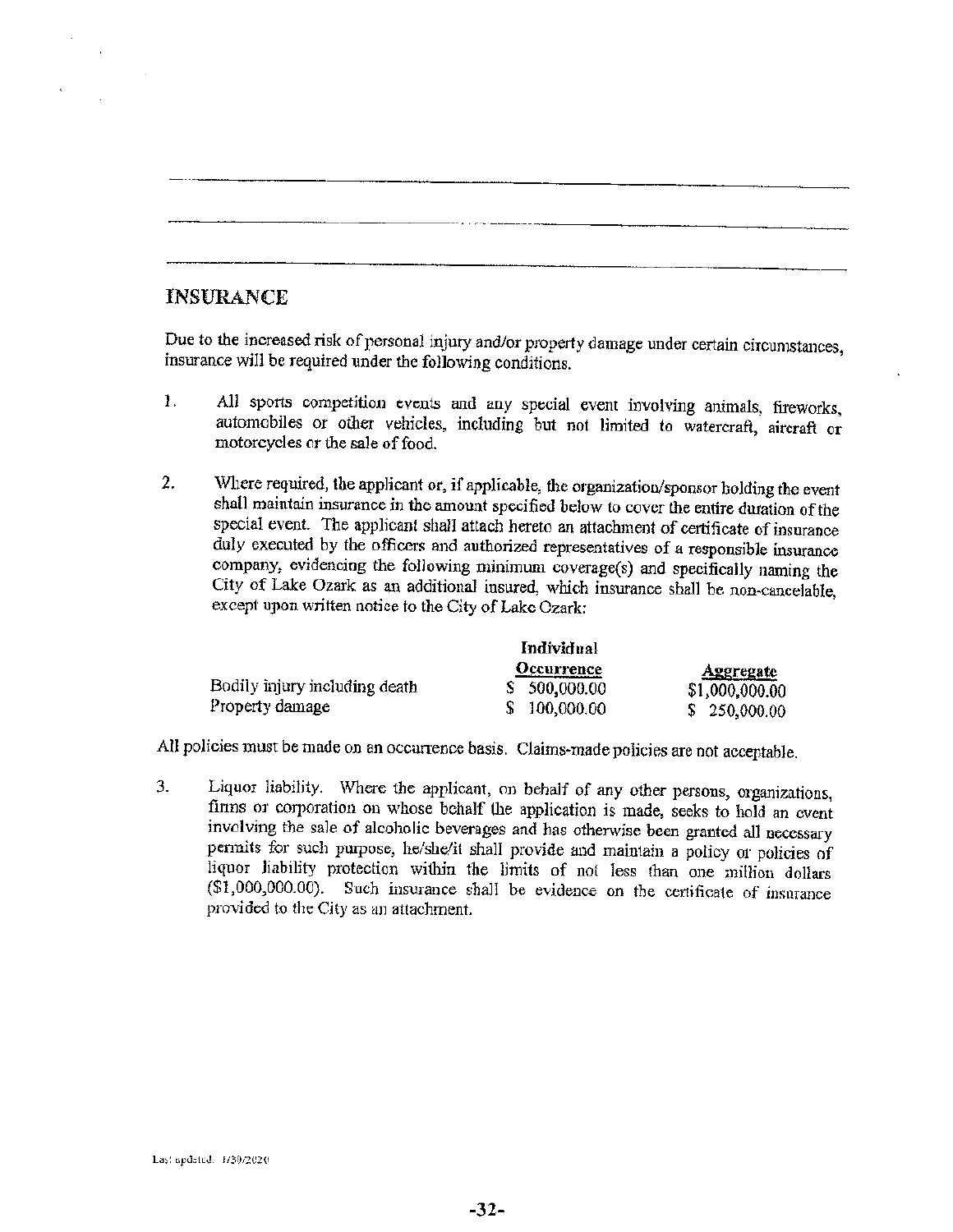## AFFIDAVIT OF APPLICANT

I hereby certify that the information contained in the foregoing application is tme and correct to the best of my knowledge and belief in that I have read, understand, and agreed to abide by the City of Lake Ozark's ordmances and regulations governing this proposed special event. I agree to comply with all other local, state and/or federal laws that are applicable to this special event.

I certify that I understand that allowing non-pennittcd or uascheduled activities to occur during my event may result in increased costs to me and/or the organization/sponsor due to unanticipated operational expenses.

I further certify that I, on behalf of myself and/or the organization/sponsor (for which I have submitted a letter indicating that I am authorized to act on his/her/its behalf), agree to be financially responsible for paying any costs md fees to the City of Lake Ozark that are incuired by the City or on behalf of the event.

If I cancel my event, I will notify fhe City of Lake Ozark as early as possible so as to reduce any cost of recovery. I understand that I will be charged for city services provided in advance of the event to the time of notification.

hature of Applicant Greg Sillens Frinted Name G.S.M. Benne Medic  $8/18$  . Date

This application must be signed prior to submission or it will not be considered compiete.

## INDEMNIFICATION STATEMENT

The undersigned represents, stipulates, contracts and agree that the sponsor of the special event pursuant to this application will jointly and severally indemnify and hold harmless the City of Lake Ozark against any liability, induding court costs and attorney's fees and attorney's fees on appeal, for any and all claims for damages to property, personal injury or death to persons arising from the sponkor's activities for the special event pennit.

dipre of Applicant as Authorized Representative gent for Sponsor Organization or for Self

8/18/20 Date

PLEASR HAVE A REPRESENTA'HVE PRESENT FOR THE MEETING

Last updated. 1/20/2020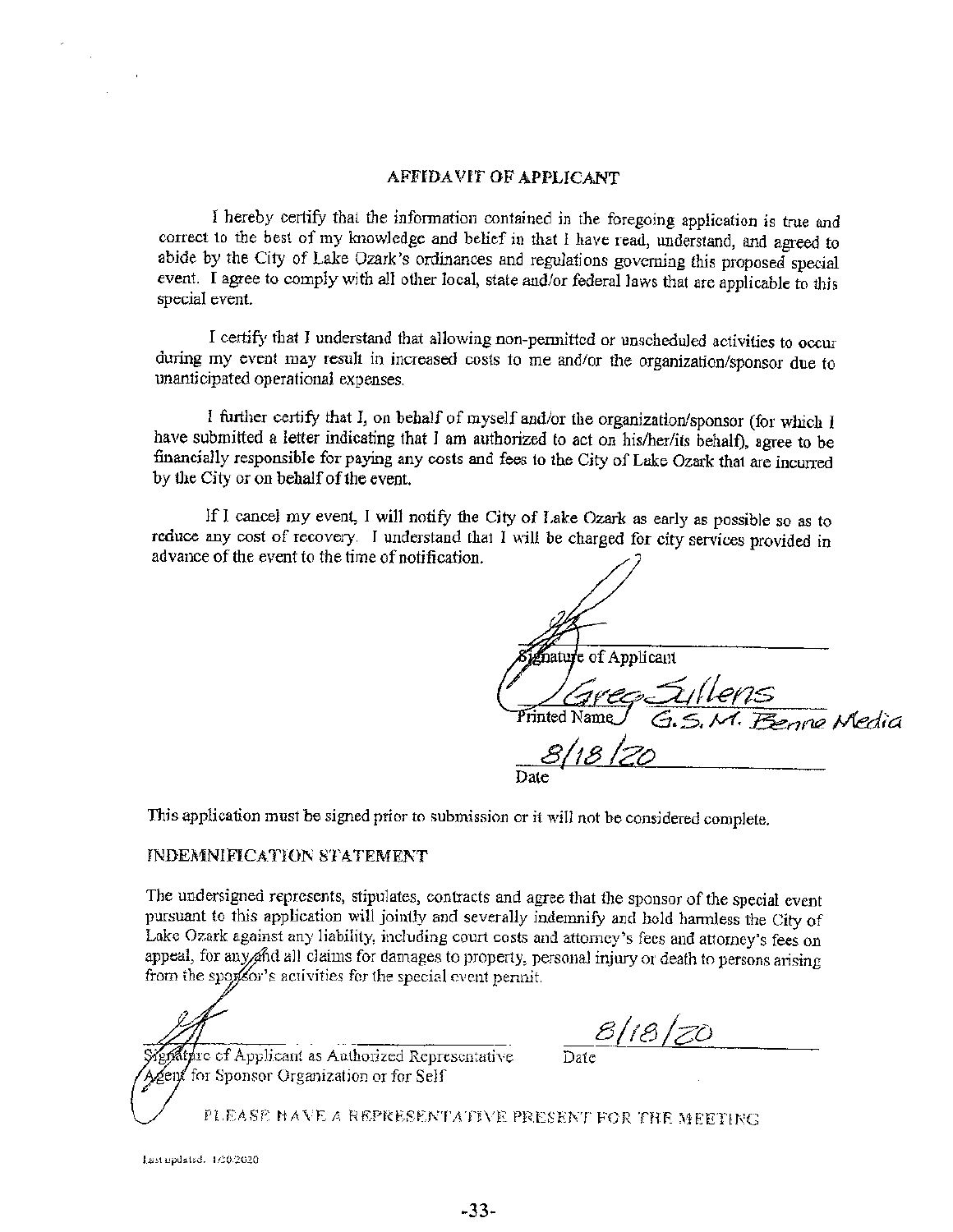|             |                                                                                                                                                                                                                                                                                                                                                                                                                                                                                                                         |     |                         |                                           |                                        |                           |                                               | <b>BENNE02</b>                                                 |                | OP ID: NB                       |
|-------------|-------------------------------------------------------------------------------------------------------------------------------------------------------------------------------------------------------------------------------------------------------------------------------------------------------------------------------------------------------------------------------------------------------------------------------------------------------------------------------------------------------------------------|-----|-------------------------|-------------------------------------------|----------------------------------------|---------------------------|-----------------------------------------------|----------------------------------------------------------------|----------------|---------------------------------|
|             | ACOR.                                                                                                                                                                                                                                                                                                                                                                                                                                                                                                                   |     |                         | <b>CERTIFICATE OF LIABILITY INSURANCE</b> |                                        |                           |                                               |                                                                |                | DATE (MM/DD/YYYY)<br>08/20/2020 |
|             | THIS CERTIFICATE IS ISSUED AS A MATTER OF INFORMATION ONLY AND CONFERS NO RIGHTS UPON THE CERTIFICATE HOLDER. THIS<br>CERTIFICATE DOES NOT AFFIRMATIVELY OR NEGATIVELY AMEND, EXTEND OR ALTER THE COVERAGE AFFORDED BY THE POLICIES<br>BELOW. THIS CERTIFICATE OF INSURANCE DOES NOT CONSTITUTE A CONTRACT BETWEEN THE ISSUING INSURER(S), AUTHORIZED<br>REPRESENTATIVE OR PRODUCER, AND THE CERTIFICATE HOLDER.                                                                                                        |     |                         |                                           |                                        |                           |                                               |                                                                |                |                                 |
|             | IMPORTANT: If the certificate holder is an ADDITIONAL INSURED, the policy(les) must have ADDITIONAL INSURED provisions or be endorsed.<br>If SUBROGATION IS WAIVED, subject to the terms and conditions of the policy, certain policies may require an endorsement. A statement on<br>this certificate does not confer rights to the certificate holder in lieu of such endorsement(s).                                                                                                                                 |     |                         |                                           |                                        |                           |                                               |                                                                |                |                                 |
|             | PRODUCER                                                                                                                                                                                                                                                                                                                                                                                                                                                                                                                |     |                         | 573-365-2002                              |                                        | CONTACT Mitchell C. Mills |                                               |                                                                |                |                                 |
|             | Mills & Sons Ins-Lake Ozark<br>P.O. Box 2643                                                                                                                                                                                                                                                                                                                                                                                                                                                                            |     |                         |                                           |                                        | PHONE<br>(A/C, No, Ext):  | 573-365-2002                                  | FAX<br>{A/C, No);                                              |                | 877-398-6010                    |
|             | Lake Ozark, MO 65049<br>Mitchell C. Mills                                                                                                                                                                                                                                                                                                                                                                                                                                                                               |     |                         |                                           | <b>ENAIL</b>                           |                           |                                               |                                                                |                |                                 |
|             |                                                                                                                                                                                                                                                                                                                                                                                                                                                                                                                         |     |                         |                                           |                                        |                           |                                               | <b>INSURER(S) AFFORDING COVERAGE</b>                           |                | <b>NAIC#</b>                    |
|             |                                                                                                                                                                                                                                                                                                                                                                                                                                                                                                                         |     |                         |                                           |                                        |                           | <b>INSURER A: Hartford Fire Insurance Co.</b> |                                                                |                | 19682                           |
|             | <b>INSURED</b><br>Benne Media, Etal                                                                                                                                                                                                                                                                                                                                                                                                                                                                                     |     |                         |                                           |                                        |                           |                                               | INSURER B: Sentinel Insurance Company                          |                |                                 |
|             | 160 Hwy 42<br>Kaiser, MO 65047                                                                                                                                                                                                                                                                                                                                                                                                                                                                                          |     |                         |                                           |                                        | INSURER C . The Hartford  |                                               |                                                                |                |                                 |
|             |                                                                                                                                                                                                                                                                                                                                                                                                                                                                                                                         |     |                         |                                           | <b>INSURER D:</b>                      |                           |                                               |                                                                |                |                                 |
|             |                                                                                                                                                                                                                                                                                                                                                                                                                                                                                                                         |     |                         |                                           | <b>INSURER E:</b><br><b>INSURER F:</b> |                           |                                               |                                                                |                |                                 |
|             | <b>COVERAGES</b>                                                                                                                                                                                                                                                                                                                                                                                                                                                                                                        |     |                         | CERTIFICATE NUMBER:                       |                                        |                           |                                               | <b>REVISION NUMBER:</b>                                        |                |                                 |
| INSR<br>LIB | THIS IS TO CERTIFY THAT THE POLICIES OF INSURANCE LISTED BELOW HAVE BEEN ISSUED TO THE INSURED NAMED ABOVE FOR THE POLICY PERIOD<br>INDICATED. NOTWITHSTANDING ANY REQUIREMENT, TERM OR CONDITION OF ANY CONTRACT OR OTHER DOCUMENT WITH RESPECT TO WHICH THIS<br>CERTIFICATE MAY BE ISSUED OR MAY PERTAIN. THE INSURANCE AFFORDED BY THE POLICIES DESCRIBED HEREIN IS SUBJECT TO ALL THE TERMS.<br>EXCLUSIONS AND CONDITIONS OF SUCH POLICIES. LIMITS SHOWN MAY HAVE BEEN REDUCED BY PAID CLAIMS.<br>TYPE OF INSURANCE |     | ADDL SUBR<br>INSD I WVD | <b>POLICY NUMBER</b>                      |                                        | POLICY EFF                | <b>POLICY EXP</b>                             |                                                                |                |                                 |
| с           | х<br>COMMERCIAL GENERAL LIABILITY                                                                                                                                                                                                                                                                                                                                                                                                                                                                                       |     |                         |                                           |                                        | <b>INM/DDAYYYY</b>        | (MM/DDAYYY)                                   |                                                                | <b>LIMIT'S</b> | 1,000,000                       |
|             | CLAIMS-MADE $\mathbf{X}$ occur                                                                                                                                                                                                                                                                                                                                                                                                                                                                                          |     |                         | <b>37SBAUX2136</b>                        |                                        |                           |                                               | <b>EACH OCCURRENCE</b><br>DAMAGE TO RENTED                     | s<br>Ŝ         | 300,000                         |
|             |                                                                                                                                                                                                                                                                                                                                                                                                                                                                                                                         |     |                         |                                           |                                        |                           |                                               | MED EXP (Any one person)                                       | s.             | 10,000                          |
|             |                                                                                                                                                                                                                                                                                                                                                                                                                                                                                                                         |     |                         |                                           |                                        |                           |                                               | PERSONAL & ADV INJURY                                          | \$             | 1.000.000                       |
|             | GEN'L AGGREGATE LIMIT APPLIES PER                                                                                                                                                                                                                                                                                                                                                                                                                                                                                       |     |                         |                                           |                                        |                           |                                               | <b>GENERAL AGGREGATE</b>                                       | \$             | 2,000,000                       |
|             | <b>FRO</b><br>x<br><b>POLICY</b><br>LOC                                                                                                                                                                                                                                                                                                                                                                                                                                                                                 |     |                         |                                           |                                        |                           |                                               | PRODUCTS - COMP/OP AGG                                         | s              | 2,000,000                       |
| в           | OTHER:                                                                                                                                                                                                                                                                                                                                                                                                                                                                                                                  |     |                         |                                           |                                        |                           |                                               |                                                                |                |                                 |
|             | <b>AUTOMOBILE LIABILITY</b><br>Χi                                                                                                                                                                                                                                                                                                                                                                                                                                                                                       |     |                         |                                           |                                        |                           |                                               | <b>COMBINED SINGLE LIMIT</b><br>(Ea accident)                  | 5              | 1.000.000i                      |
|             | ANY AUTO<br>OWNED<br>AUTOS ONLY<br>SCHEDULED<br>AUTOS                                                                                                                                                                                                                                                                                                                                                                                                                                                                   |     |                         | 37UECNJ0452                               |                                        |                           | 09/01/2020 09/01/2021                         | BODILY INJURY (Per person)                                     | s              |                                 |
|             | <b>NON-OWNED</b><br><b>AUTOS ONLY</b>                                                                                                                                                                                                                                                                                                                                                                                                                                                                                   |     |                         |                                           |                                        |                           |                                               | <b>BODILY INJURY (Per accident)</b><br>PROPERTY DAMAGE         | 5              |                                 |
|             |                                                                                                                                                                                                                                                                                                                                                                                                                                                                                                                         |     |                         |                                           |                                        |                           |                                               |                                                                | 2              |                                 |
| с           | UMBRELLA LIAB<br><b>OCCUR</b>                                                                                                                                                                                                                                                                                                                                                                                                                                                                                           |     |                         |                                           |                                        |                           |                                               | EACH OCCURRENCE                                                | \$<br>s        | 5,000,000                       |
|             | <b>EXCESS LIAB</b><br><b>CLAIMS-MADE</b>                                                                                                                                                                                                                                                                                                                                                                                                                                                                                |     |                         | 37SBAUX2136                               |                                        |                           | 09/01/2020 09/01/2021                         | <b>AGGREGATE</b>                                               | \$             | 5,000,000                       |
|             | 10000<br>X<br>DED.<br>RETENTION \$                                                                                                                                                                                                                                                                                                                                                                                                                                                                                      |     |                         |                                           |                                        |                           |                                               |                                                                | \$             |                                 |
| А           | WORKERS COMPENSATION<br>AND EMPLOYERS' LIABILITY<br><u>Y/N</u>                                                                                                                                                                                                                                                                                                                                                                                                                                                          |     |                         |                                           |                                        |                           |                                               | OTH-<br>$X \perp_{\text{STATUTE}}^{\text{PER}}$                |                |                                 |
|             | ANY PROPRIÉTOR/PARTNER/EXECUTIVE<br>OFFICER/MEMBER EXCLUDED?<br>(Mandatory in NH)<br>N                                                                                                                                                                                                                                                                                                                                                                                                                                  | N/A |                         | 37WBCZG5730                               |                                        | 07/15/2020 07/15/2021     |                                               | E.L. EACH ACCIDENT                                             |                | 500,000                         |
|             | If yes, describe under                                                                                                                                                                                                                                                                                                                                                                                                                                                                                                  |     |                         |                                           |                                        |                           |                                               | E.L. DISEASE - EA EMPLOYEE   \$                                |                | 500,000                         |
|             | DESCRIPTION OF OPERATIONS below                                                                                                                                                                                                                                                                                                                                                                                                                                                                                         |     |                         |                                           |                                        |                           |                                               | E.L. DISEASE - POLICY LIMIT                                    |                | 500,000                         |
|             |                                                                                                                                                                                                                                                                                                                                                                                                                                                                                                                         |     |                         |                                           |                                        |                           |                                               |                                                                |                |                                 |
|             |                                                                                                                                                                                                                                                                                                                                                                                                                                                                                                                         |     |                         |                                           |                                        |                           |                                               |                                                                |                |                                 |
|             | DESCRIPTION OF OPERATIONS / LOCATIONS / VEHICLES (ACORD 101, Additional Remarks Schedule, may be attached if more space is required)                                                                                                                                                                                                                                                                                                                                                                                    |     |                         |                                           |                                        |                           |                                               |                                                                |                |                                 |
|             | Bike Fest Sept 18-20, 2020                                                                                                                                                                                                                                                                                                                                                                                                                                                                                              |     |                         |                                           |                                        |                           |                                               |                                                                |                |                                 |
|             |                                                                                                                                                                                                                                                                                                                                                                                                                                                                                                                         |     |                         |                                           |                                        |                           |                                               |                                                                |                |                                 |
|             |                                                                                                                                                                                                                                                                                                                                                                                                                                                                                                                         |     |                         |                                           |                                        |                           |                                               |                                                                |                |                                 |
|             |                                                                                                                                                                                                                                                                                                                                                                                                                                                                                                                         |     |                         |                                           |                                        |                           |                                               |                                                                |                |                                 |
|             |                                                                                                                                                                                                                                                                                                                                                                                                                                                                                                                         |     |                         |                                           |                                        |                           |                                               |                                                                |                |                                 |
|             |                                                                                                                                                                                                                                                                                                                                                                                                                                                                                                                         |     |                         |                                           |                                        |                           |                                               |                                                                |                |                                 |
|             | <b>CERTIFICATE HOLDER</b>                                                                                                                                                                                                                                                                                                                                                                                                                                                                                               |     |                         | CYLAK02                                   |                                        | <b>CANCELLATION</b>       |                                               |                                                                |                |                                 |
|             |                                                                                                                                                                                                                                                                                                                                                                                                                                                                                                                         |     |                         |                                           |                                        |                           |                                               | SHOULD ANY OF THE ABOVE DESCRIBED POLICIES BE CANCELLED BEFORE |                |                                 |
|             |                                                                                                                                                                                                                                                                                                                                                                                                                                                                                                                         |     |                         |                                           |                                        |                           |                                               | THE EXPIRATION DATE THEREOF, NOTICE WILL BE DELIVERED IN       |                |                                 |
|             | City of Lake Ozark                                                                                                                                                                                                                                                                                                                                                                                                                                                                                                      |     |                         |                                           |                                        |                           |                                               | ACCORDANCE WITH THE POLICY PROVISIONS.                         |                |                                 |
|             | PO Box 370                                                                                                                                                                                                                                                                                                                                                                                                                                                                                                              |     |                         |                                           |                                        | AUTHORIZED REPRESENTATIVE |                                               |                                                                |                |                                 |
|             | Lake Ozark, MO 65049                                                                                                                                                                                                                                                                                                                                                                                                                                                                                                    |     |                         |                                           |                                        | Mitchell C. Mills         |                                               |                                                                |                |                                 |

ACORD 25 (2016/03) © 1988-2015 ACORD CORPORATION. All rights reserved.

The ACORD name and logo are registered marks of ACORD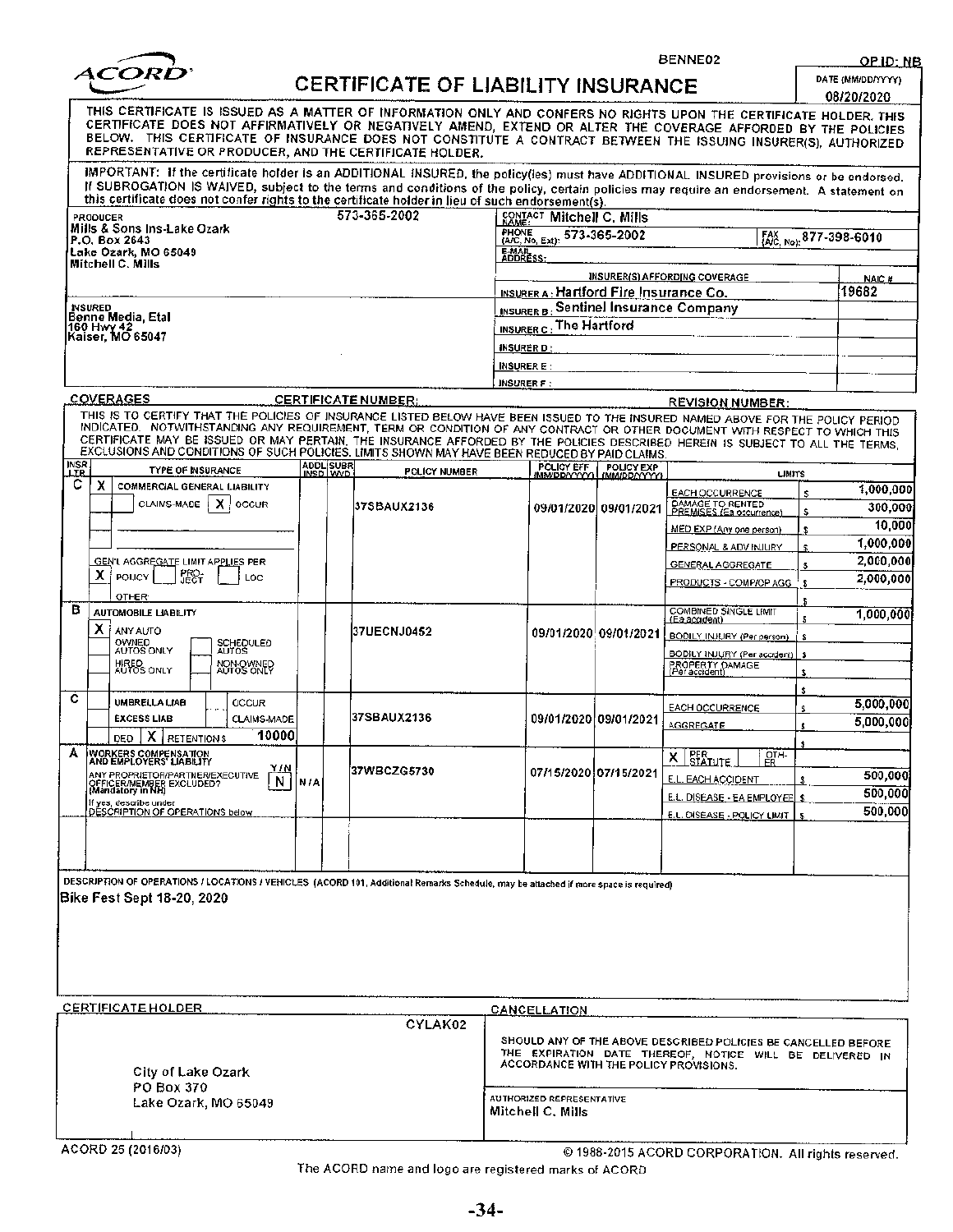| ${\bold C}$ feep<br><sup>p</sup> æerre                                                                                           |
|----------------------------------------------------------------------------------------------------------------------------------|
|                                                                                                                                  |
| APPLICATION AND REVOCABLE LICENSE FOR USE OF                                                                                     |
| PROPERTY(TEMPORARY OUTDOOR CONSUMPTION PERMIT)                                                                                   |
| Upon the approval of this application by the City of Lake Ozark, a revocable license affecting the property                      |
| described and for the purpose designated herein is hereby granted to the Licensee herein named subject to all of                 |
| Name of Licensee/applicant (if multiple applicants, list all on a separate page)                                                 |
| Address (if multiple applicants, list all on a separate page)<br>astino(p.<br>of Cake                                            |
| 45047<br>Phone (if multiple applicants, ilst all on a separate hage)<br>O Highway                                                |
| Fax (if multiple applicants, tist all on a separate page)<br>Email address<br>573-348-1958                                       |
| 573-348.1923<br>Name of contact person for licensee (if multiple applicants, itst all on a separate page)<br>geullens@mik9274Com |
| Number of persons expected to attend<br>rea Sullens                                                                              |
| మెంం<br>$\boldsymbol{\star}$<br>Purpose for use of facility<br>5000                                                              |
| License period of use (provide date and times)                                                                                   |
| From $\varphi$<br>Description of property to be used (see attached legal description or map)<br>to                               |
|                                                                                                                                  |
| <u>Fin front of each bar on Bagrel</u><br>Status of licensee                                                                     |
| $\Box$ Individual<br>$\Box$ Partnership<br><b>XCorporation/Association</b>                                                       |
| By acceptance, the Licensee agrees to abide and be bound by the conditions contained herein:                                     |
| Signature (if gmy pfe applicants, all must sign on a soparate page)<br>Date                                                      |
| me General Eules                                                                                                                 |
| If Licensee is a corporation or association, the following certificate must be executed<br>14 nager                              |
|                                                                                                                                  |
| $\frac{1}{\sqrt{2\pi}}$ certify that I am the Secretary/ $\sqrt{2\pi}$                                                           |
| of the corporation/association named as the Licensee herein; that the person who signed this application and                     |
| license agreement on behalf of the Licensee is an agent of said Licensee and was duly authorized to sign for and                 |
| on behalf of said corporation or association; and that such act by said agent is within the scope of his/her                     |
| (Corporate Scal)                                                                                                                 |
|                                                                                                                                  |
| emm Bene                                                                                                                         |
|                                                                                                                                  |
| City Use Only<br>□ Approved<br>D Not approved                                                                                    |
| D Approved with restrictions listed below:<br>Restrictions:                                                                      |
|                                                                                                                                  |
|                                                                                                                                  |
|                                                                                                                                  |
| City Administrator or designee<br>Date                                                                                           |
| Deposit and Fees Required<br>Security deposit:                                                                                   |
| Administrative fees:                                                                                                             |
| Law enforcement fees: \$                                                                                                         |
| Total fees:                                                                                                                      |
| Remit payment to the City of Lake Ozark                                                                                          |
|                                                                                                                                  |
| See reverse side for conditions of this license agreement                                                                        |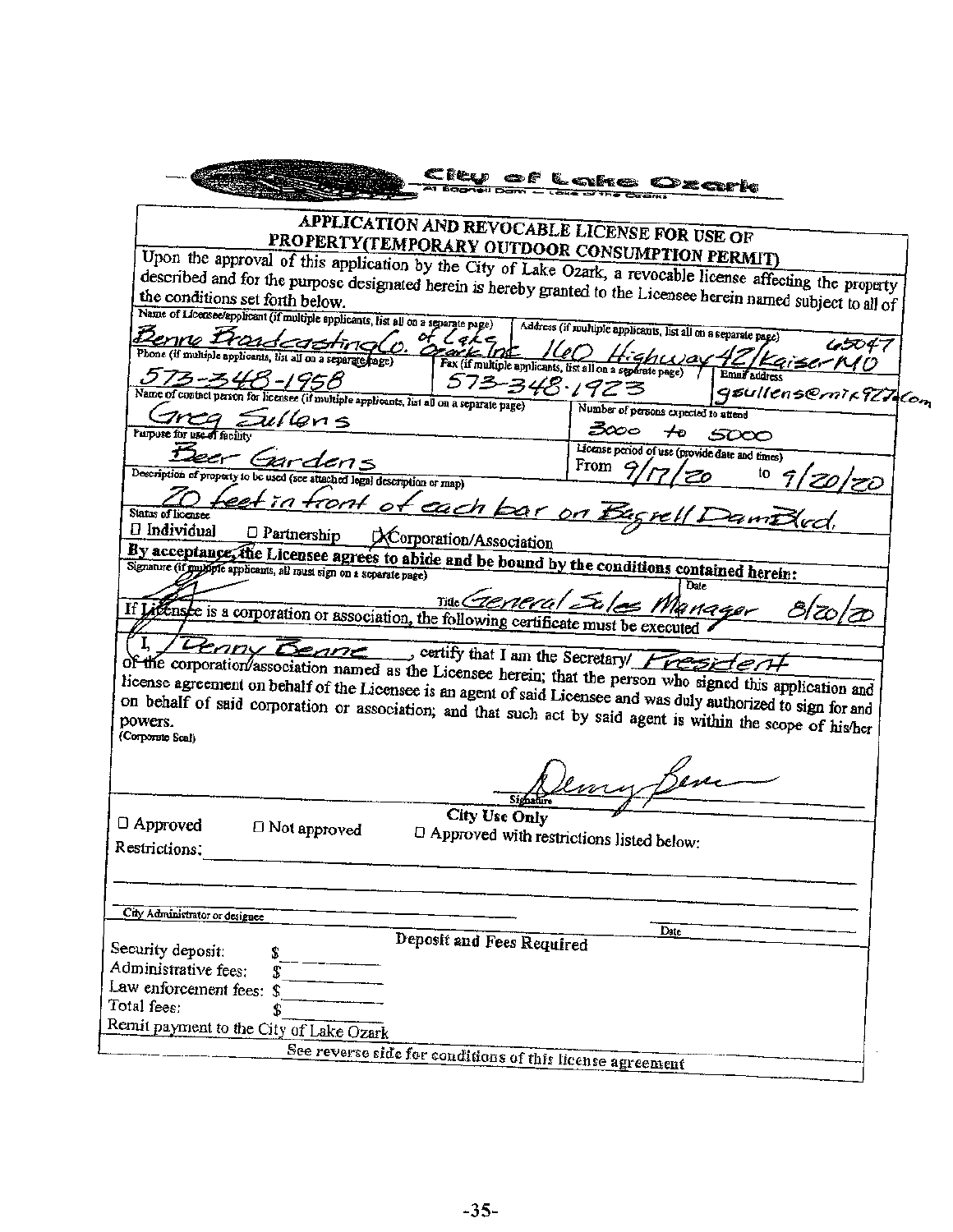This page intentionally left blank

 $\sim 10^7$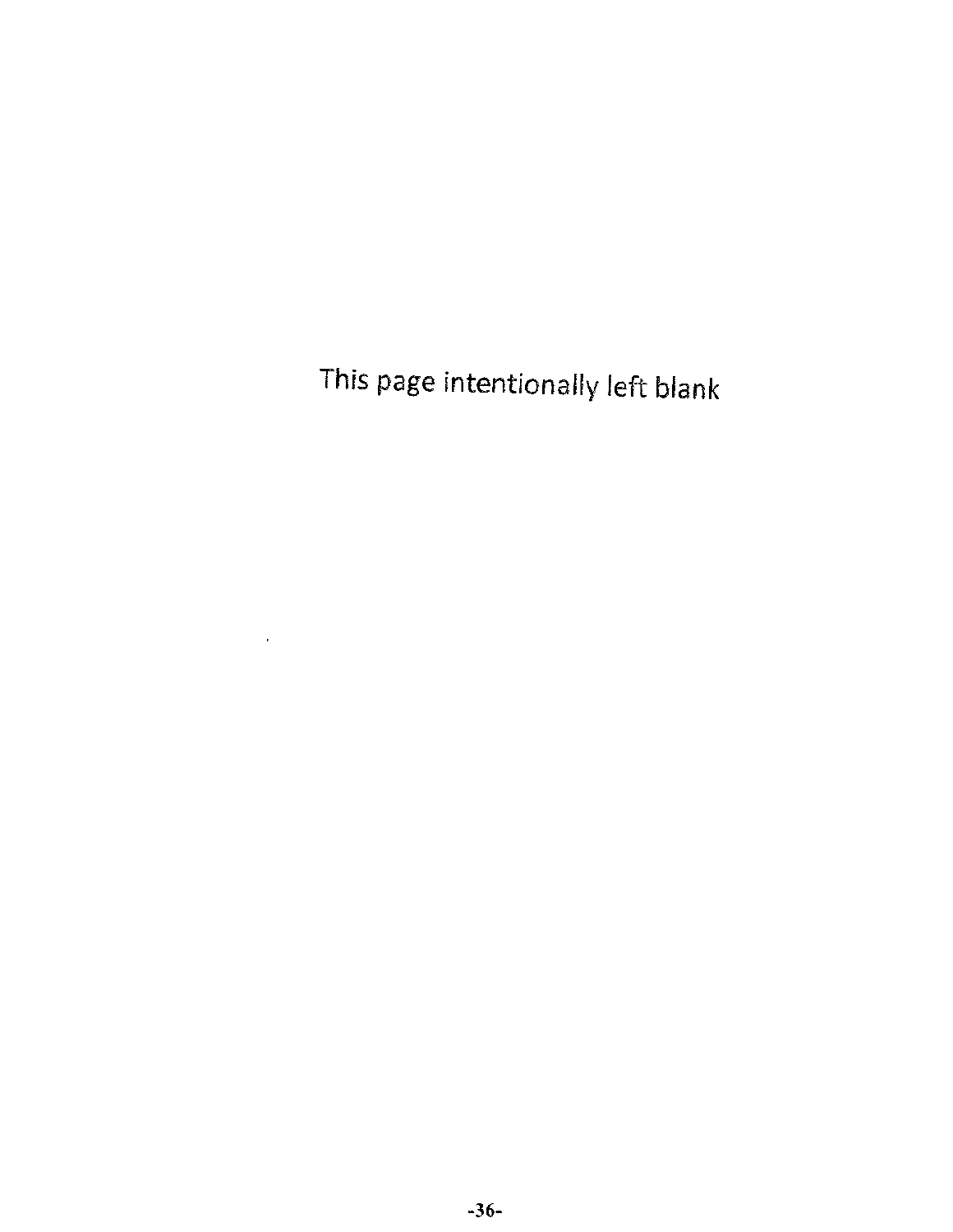# **CITY OF LAKE OZARK** A Missouri Municipality of the 4th Class

# BILL NO.: 2020-26 **ORDINANCE NO.: 2020-**

# AN ORDINANCE APPROVING AGREEMENT BETWEEN THE CITY OF LAKE OZARK, MISSOURI AND CERTAIN ESTABLISHMENTS LICENSED TO SELL LIQUOR BY THE DRINK AND AUTHORIZING THE MAYOR OR HIS DESIGNATED AGENT TO EXECUTE THE SAME

WHEREAS, § 205.340 of the Lake Ozark Municipal Code prohibits the possession and consumption of alcohol by persons upon the streets, alleys, sidewalks, and other public property within the City ("Public Property"); and,

WHEREAS, pursuant to § 205.341 of the Lake Ozark Municipal Code, the Board of Aldermen of the City may approve, subject to specified conditions, the possession and consumption of alcohol by persons upon Public Property for certain public events; and,

WHEREAS, the Licensees have requested that the Board of Aldermen of the City approve the possession and consumption of alcohol by persons upon Public Property as set out in Exhibit 1 attached hereto for the 2020 Lake Bike Fest to be held on September 18, 19, and 20, 2020 in the City ("the Event"); and,

WHEREAS, the Board of Aldermen of the City has agreed to approve the Licensees' request for the allowance of the possession and consumption of alcohol upon Public Property for the Event, subject to the terms set forth in the Agreement attached hereto.

# NOW, THEREFORE, BE IT BE ORDAINED BY THE BOARD OF ALDERMEN OF THE CITY OF LAKE OZARK, MISSOURI AS FOLLOWS:

Section 1. Adoption and Execution. The Agreement, attached hereto as Exhibit 1, is hereby adopted and approved. The Mayor or his designated agent is authorized to execute said Agreement for and on behalf of the City.

Section 2. Effective Date. This ordinance shall take effect and be in full force immediately after its adoption by the Board of Aldermen of the City of Lake Ozark.

Intentionally Blank Blow This Line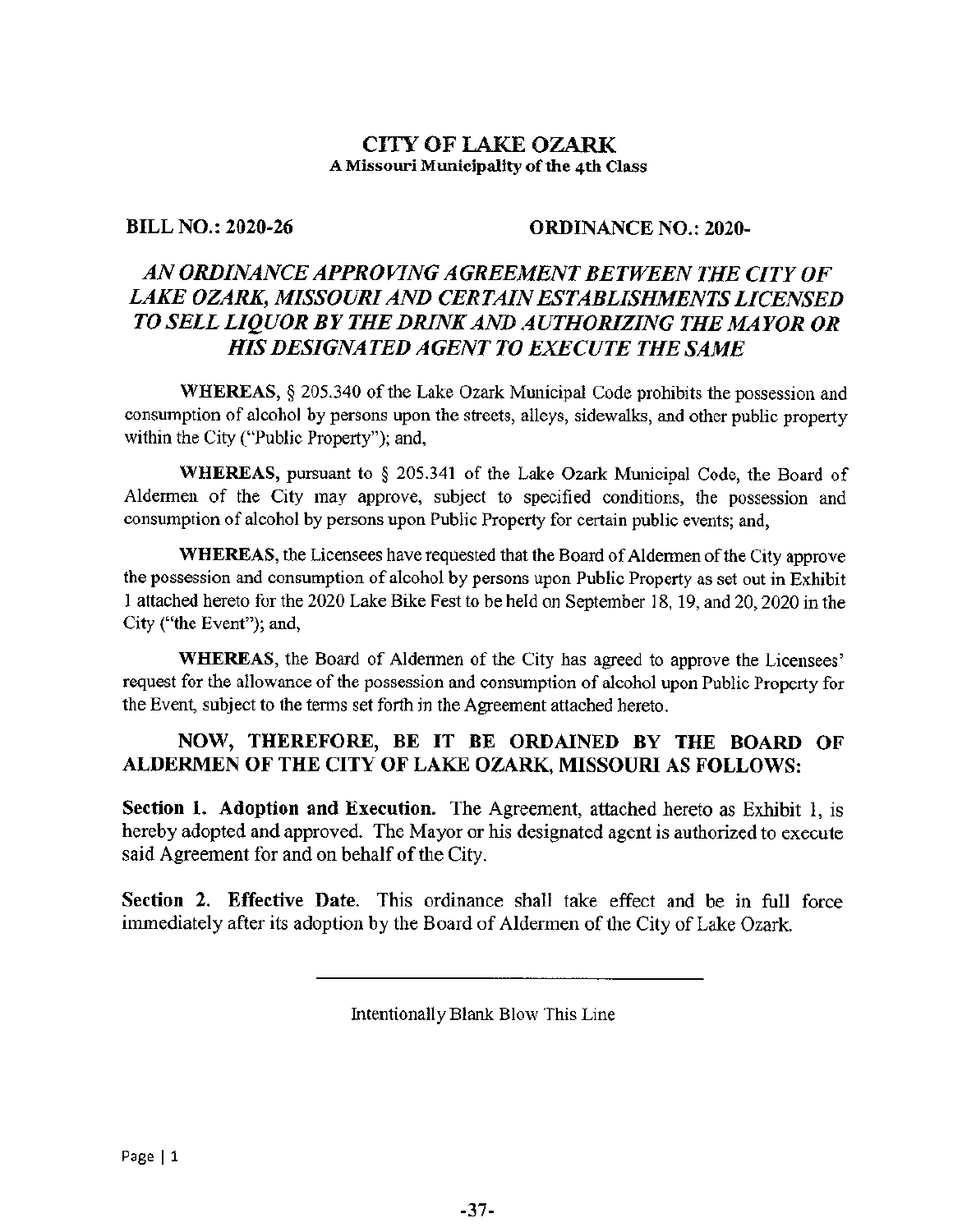First Reading:

Second Reading:

DULY READ AND APPROVED THIS \_\_\_\_\_ DAY OF AUGUST 2020.

| Alderman Maples   | Aye | or        | Nay |
|-------------------|-----|-----------|-----|
| Alderman Klautzer | Aye | <b>or</b> | Nay |
| Alderman Thompson | Aye | <b>OT</b> | Nay |
| Alderman Neels    | Aye | or        | Nay |
| Alderman Giampa   | Aye | <b>OT</b> | Nay |
| Alderman Jaycox   | Aye | or        | Nay |

APPROVE: ATTEST:

Gerry Murawski, Mayor Kathy Vance, City Clerk

<u>and the community</u>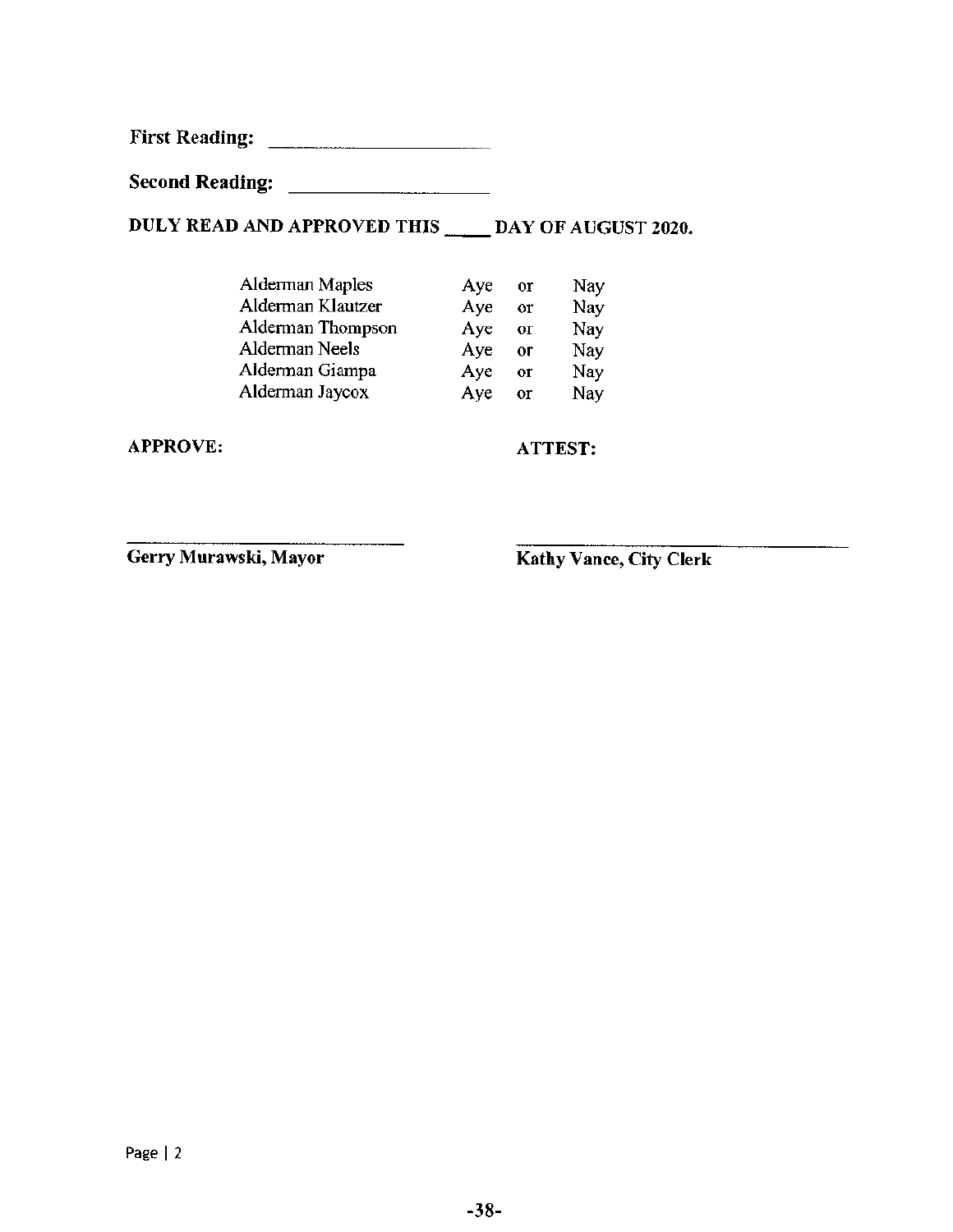## AGREEMENT

THIS AGREEMENT is made and entered into on this \_\_ day of September, 2020 by and between the City of Lake Ozark, Missouri, a political subdivision of the State of Missouri, hereinafter referred to as the "City", and Casablanca, Marty Byrde's, Lucky's, Barstool Mountain, Dam Good Slice, Blondie's Burger Bar, Alley Cats on the Strip, Rock Island Line, SNAFU, High Noon Pub, Lucy's, Tucker Shuckers, Malted Monkey and Ice Hole, LLC, hereinafter collectively referred to as the "Licensees".

WITNESSETH:

WHEREAS, § 205.340 of the Lake Ozark Municipal Code prohibits the possession and consumption of alcohol by persons upon the streets, alleys, sidewalks, and other public property within the City ("Public Property"); and,

WHEREAS, pursuant to § 205.341 of the Lake Ozark Municipal Code, the Board of Aldermen of the City may approve, subject to specified conditions, the possession and consumption of alcohol by persons upon Public Property for certain public events; and,

WHEREAS, the Licensees have requested that the Board of Aldermen of the City approve the possession and consumption of alcohol by persons upon Public Property for the "2020 Bike Fest on the Strip" to be held September 18, 19 & 20, 2020 in the City ("the Event"); and,

WHEREAS, the Board of Aldermen of the City has agreed to approve the Licensees' request for the allowance of the possession and consumption of alcohol upon Public Property for the Event, subject to the terms set forth in this Agreement;

NOW, THEREFORE, the parties have agreed and do hereby agree as follows:

1. Outdoor Consumption Permit. The City hereby approves the possession and consumption of alcohol by Licensees, their guests, invitees and patrons upon Public Property for the Event on the following terms:

- (a) The possession and consumption of alcohol upon Public Property for the Event shall be allowed in a designated area to be known as the Event Area. The Event Area must be legally described and delineated on a map as to clearly define the Event Area. The map must be attached hereto and made a part of this Agreement.
- (b) The Event Area must be fenced to the satisfaction of the City to ensure compliance with this Agreement, the ordinances of the City, and the laws of the State of Missouri.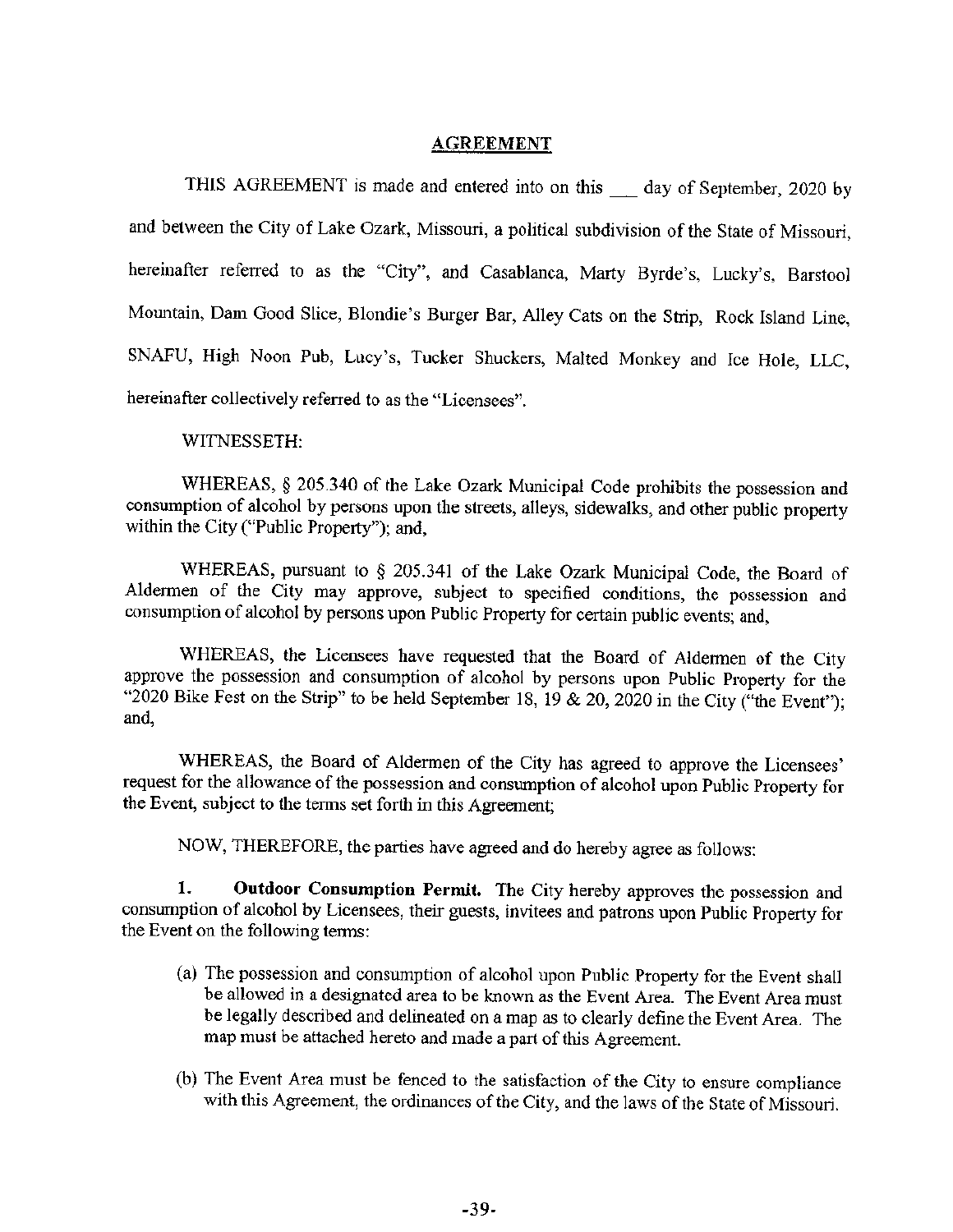- (c) The Licensees shall be responsible for the posting of signs that clearly designate the Event Area, which shall also include following:
	- (1) Anyone disrupting the Event or found to be in violation of the ordinances of the City or the laws of the State of Missouri will be required to leave the Event Area immediately and shall not be permitted to return.
- (d) All establishments that sell alcohol by the drink at retail, which are located within the Event Area, must execute this Agreement and the Revocable License Agreement reference in paragraph l(e) below.
- (e) All Licensees must execute the Revocable License Agreement, a copy of which is attached hereto and incorporated herein by this reference, with the City.
- (f) The Licensees are authorized to fence the areas, directly in front of their establishents located within the Event Area on Bagnell Dam Blvd. for the period of September 18, 2020 at 9:00 am to September 20<sup>th</sup> at 5:00 pm. The Licensees shall be responsible for setting up and removing street barricades for the Event.
- (g) The Licensees may prohibit the sale of food or beverages within the Event Area, except as allowed by the Licensees.
- (h) The Licensees may prohibit any commercial activity, including the distribution of commercial advertisements within the Event Area, except for those allowed by the Licensees.
- (i) The Licensees may remove from the Event Area any person or persons who are disrupting the activities of the Event. The term "disrupting" shall include, but not be limited to, loud noise, obstructing the views of others, obstructing the flow of pedestrian traffic, or interfering with the Licensees' staff or volunteers; provided however, the term "disrupting" does not allow the Licensees to prohibit the distribution of petitions, pamphlets or speech (political or free speech) which is not disruptive.
- (j) The Licensees may sell alcohol in the Event Area provided the Licensees are properly licensed by the State and County, and are responsible to obtain those applicable licenses from the State and County prior to the Event. This Agreement negates the requirement to obtain a Caterer's License from the City for the Event.
- (1) Anyone found violating the terms of this Agreement, the ordinances of the City or the laws of the State of Missouri must be required to leave the Event Area immediately and shall not be permitted to return.
- (m) The Licensees shall be responsibe for removing all trash and debris from their respective areas and shall post a security deposit with the City in an amount of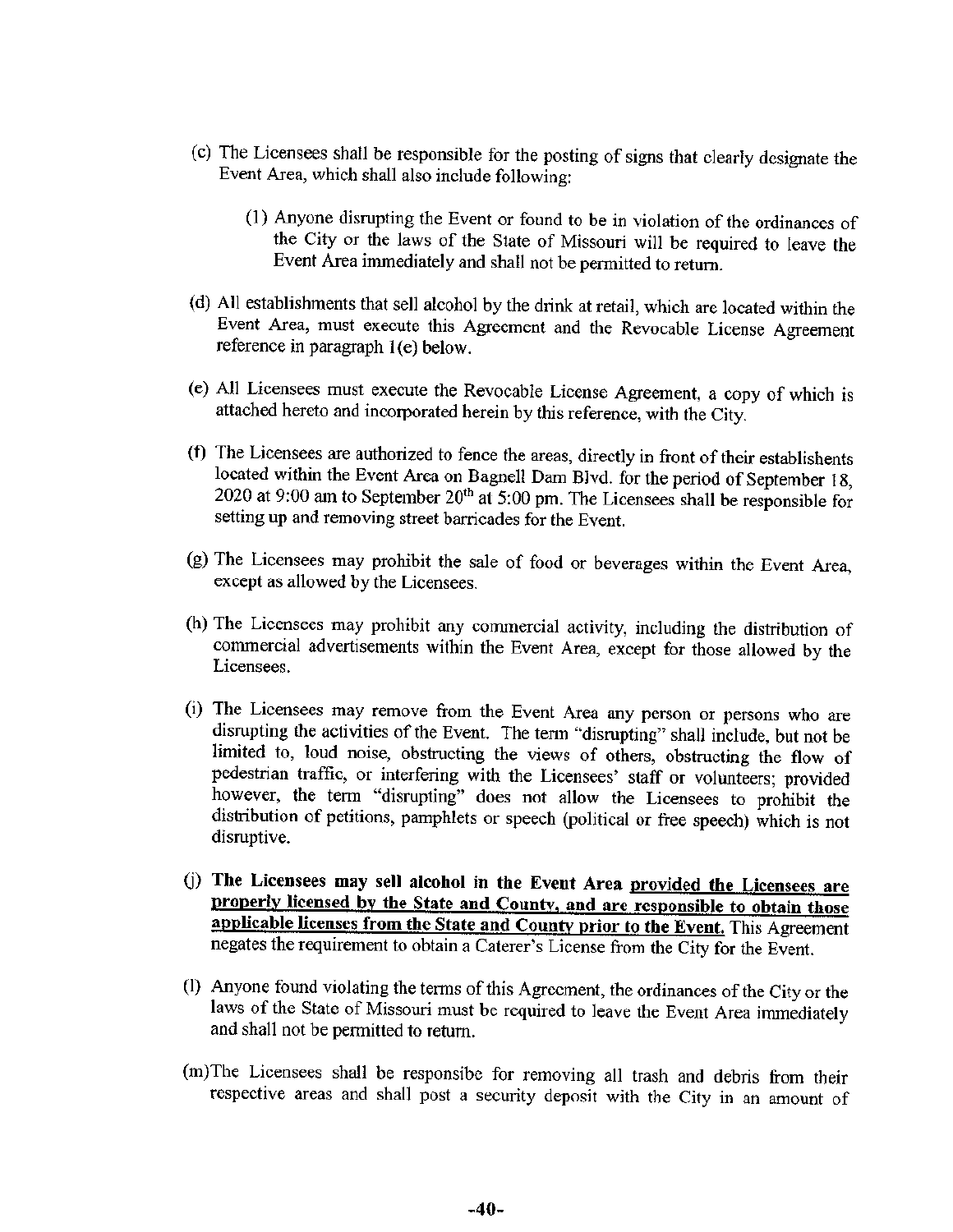\$500. 00 to cover the costs of clean up for the Event and for any damage caused to Public Property during the Event.

- (n) At least one Licensees must be a resident or licensed business owner of the City.
- (o) The Licensees will be responsible for providing sufficient security personnel to ensure compliance with the Agreement, the ordinances of the City, and the laws of the State of Missouri as they relate to the sale and consumption of alcohol and to ensure that all of Licensees' guests, invitees and patrons, who are in possession of or consuming alcohol, remain inside the Event Area.
- (p) Excluding the interior of the business premises of all Licensees, no glass containers of any type shall be allowed in the Event Area.
- (q) The Licensees shall reimburse the City for the costs associated with law enforcement personnel deemed necessary to police the Event over and above the normal force for the time period in question. The rate would be \$35 per hour per officer.

2. Duration of Agreement. The rights granted Licensees under this Agreement with respect to the Event Area shall be revoked, terminated and no longer be in effect upon: (a) the end of the Event or no later than 5:00 p.m. on September 20, 2020; (b) the Licensees<sup>5</sup> cessation, cancelation or abandonment of the Event; or (c) the City's determination that the Licensees' have materially breached the terms of this Agreement or have violated the ordinances of the City or the laws of the State of Missouri as it relates to the Event. In the event the City determines that the Licensees have materially breached the terms of this Agreement or have violated the ordinances of the City or the laws of the State of Missouri as it refates to the Event. the City shall notify the Licensees in writing of the revocation and termination of this Agreement and the Licensees shall immediately close the Event Area.

3. No Assignment. The Licensees shall not assign or delegate any interest in this Agreement. Any rights granted under this Agreement are granted solely'to the Licensees and to no other person or entity.

4. Amendments. Any change in this Agreement whether by modification and/or supplementation, must be accompanied by a formal amendment signed and approved by the duly authorized representatives of the Licensees and the City.

5. Authority to Execute. The signers of the Agreement warrant that they are acting officially and properly on behalf of their respective institutions, if applicable, and have been duly authorized, directed and empowered to execute this Agreement.

6. Severability. If any clause or provision of the Agreement is found to be void or unenforceable by a court of proper jurisdiction, the remaining provisions not void or unenforceable shall remain in full force and effect.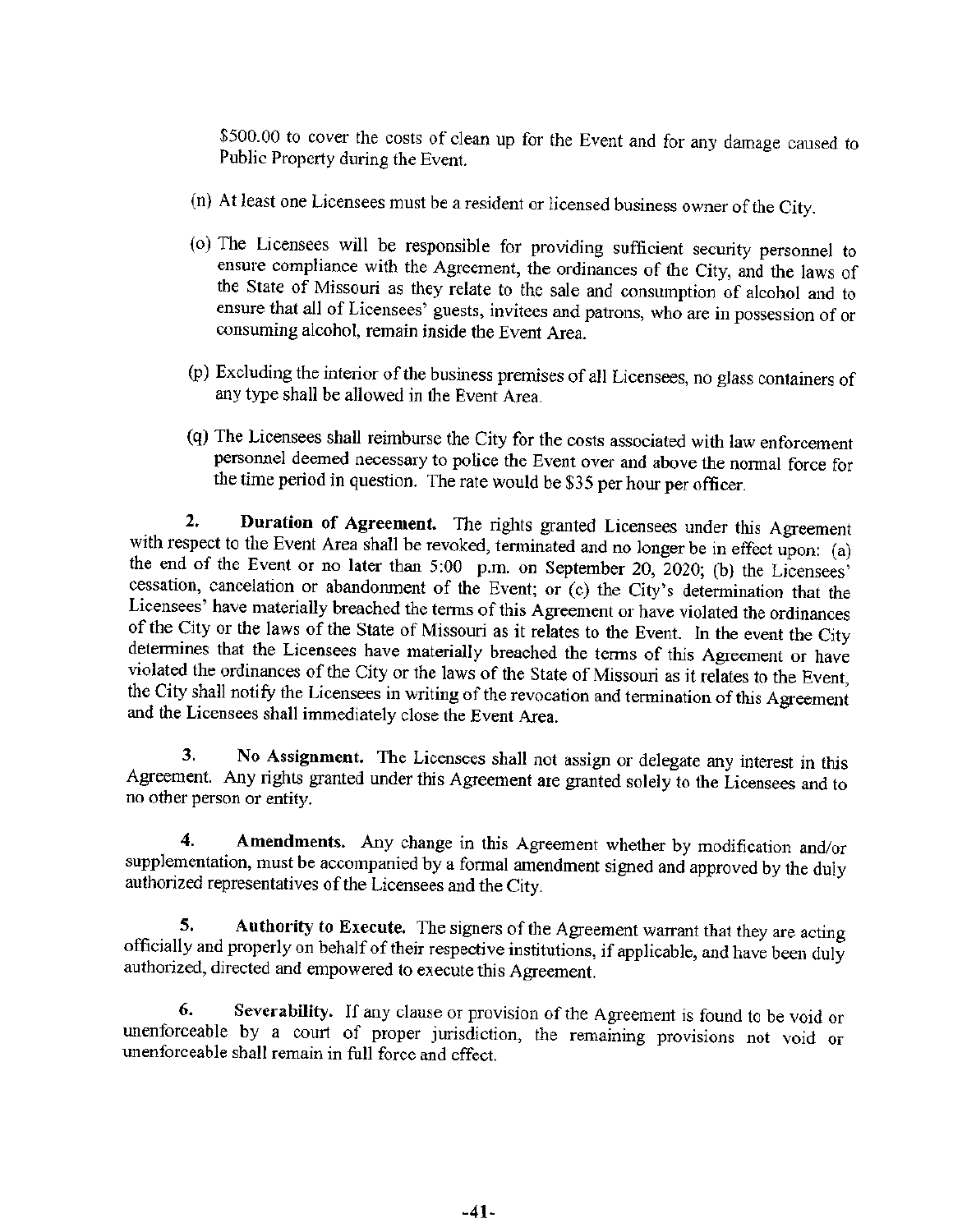7. Survivability. If the City suffers any damage because of the Licensees' violation of the terms of this Agreement, the parties agree that the City shall have the right to pursue any action at law, suit in equity or other judicial proceeding against the Licensees with respect to said damage and that such causes of action shall survive the duration of this Agreement.

8. Missouri Law to Govern. This Agreement shall be construed according to the laws of the State of Missouri.

9. Venue. Any action at law, suit in equity or other judicial proceeding to enforce or construe this Agreement, or respecting its alleged breach, shall be instituted only-in the Circuit Court of Miller County, Missouri.

10. Notices. Any notice or communication required or permitted to be given hereunder shall be in writing and shall be deemed given after delivery by United States mail, postage prepaid, or upon receipt by person or facsimile delivery addressed as follows: City of Lake Ozark, P.O. Box 370, Lake Ozark, MO 65049 and to the Licensees, at the address on'file with the City of Lake Ozark, or at such other places as the parties may designate in accordance with this Agreement.

11. Entire Agreement: This Agreement represents the entire understanding between the parties regarding this subject and supersedes all prior written or oral communications between the parties regarding this subject.

12. Counterparts. This Agreement may be executed in any number of counterparts, each of which shall be deemed an original, but all of which shall constitute one and the same instrument.

For the City:

Gerry Murawski, Mayor

Dated: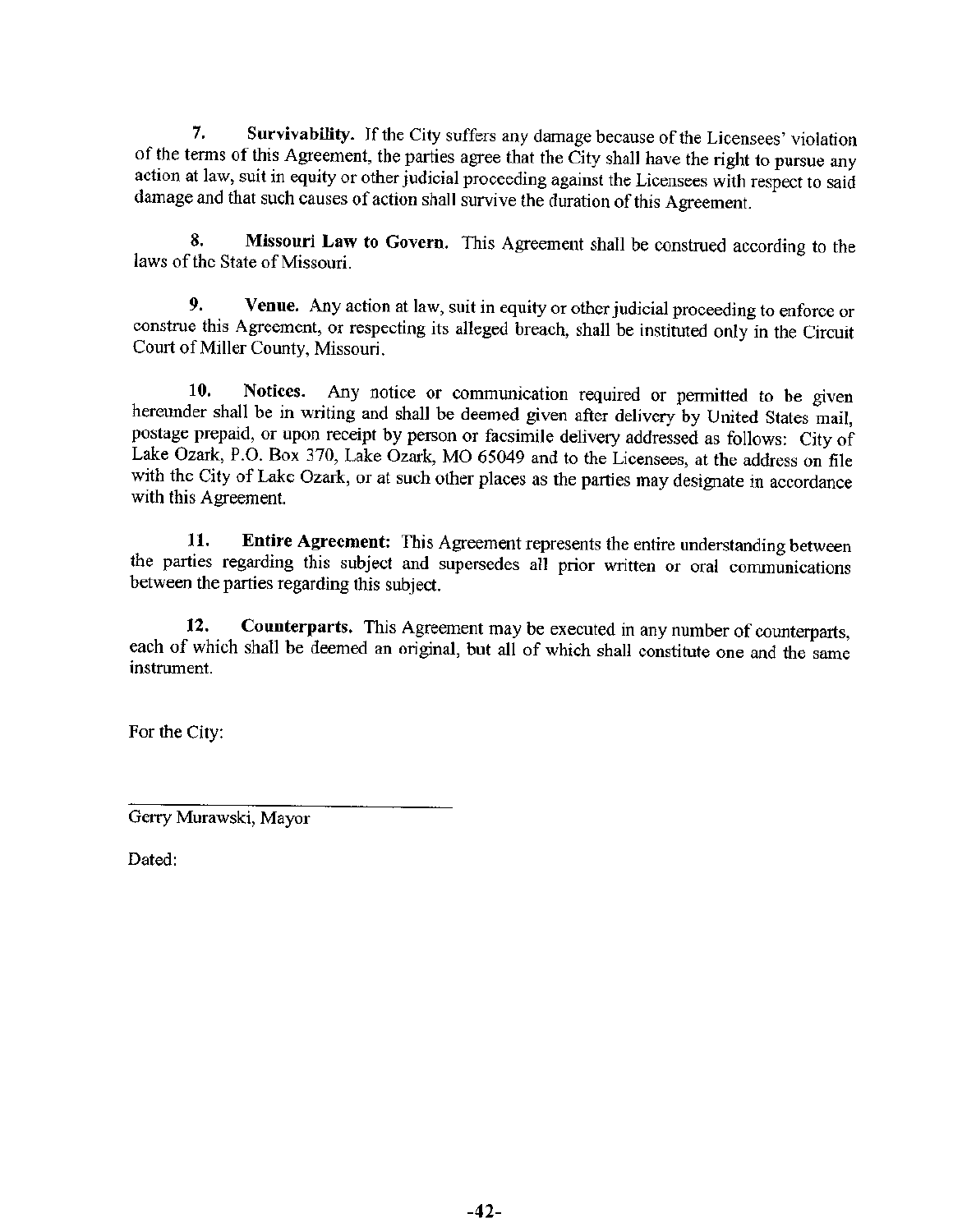# **CITY OF LAKE OZARK** A Missouri Municipality of the 4th Class

# BILL NO.: 2020-27 **ORDINANCE NO.: 2020-**

# AN ORDINANCE AMENDING SECTION 700. 120 OF THE CODE OF THE CITY OF LAKE OZARK, MISSOURI

WHEREAS, § 700.120 of the Municipal Code of the City of Lake Ozark, Missouri provides that it is unlawful in the City of Lake Ozark to dispose of any waste on public or private property in an unsanitary manner, including garbage and other objectionable waste; and

WHEREAS, the City of Lake Ozark has an interest in the health and safety of its citizens and visitors in maintaining the City in a sanitary condition to limit the spread of disease and infestations of animals attracted to garbage; and

WHEREAS, the City's economy is driven by tourism and beautification of the City aids in attracting visitors to our community; and

WHEREAS, the City of Lake Ozark presently requires all businesses within the City to have regular trash pickup service; and

WHEREAS, the City of Lake Ozark contracts with Waste Corporation of Missouri, LLC as the City's approved solid waste disposal company to obtain bulk service at a competitive rate for its citizens.

# NOW, THEREFORE, BE IT ENACTED BY THE BOARD OF ALDERMEN, OF THE CITY OF LAKE OZARK, MISSOURI, THAT § 700.120 OF THE CODE OF THE CITY OF LAKE OZARK, MISSOURI BE AMENDED TO ADD THE FOLLOWIG SUBSECTION C:

Section 1 of this Ordinance. Section 700.120 C. of the Code of the City of Lake Ozark shall be added to the existing Code and read as follows:

c. Each single-family residence within the City of Lake Ozark, Missouri shall have weekly trash pickup service with the City's approved and contracted solid waste disposal service. In those areas that are zoned for multi-family housing, the property owner may provide a common dumpster of sufficient size to adequately hold the anticipated volume of solid waste generated by those individuals authorized to use said common dumpster. However, in no event shall any residential address within the City not have access to a solid waste receptacle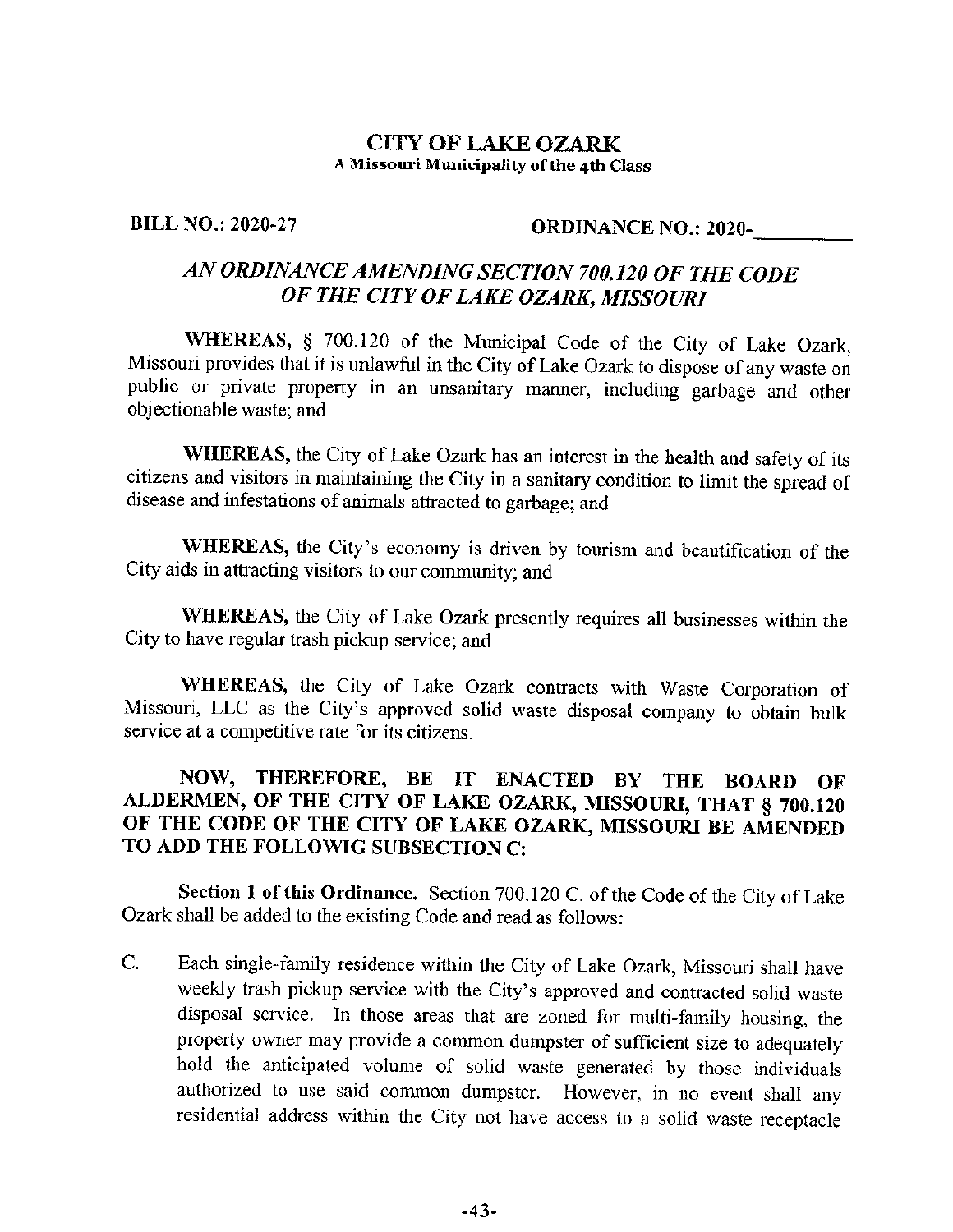approved by the City's solid waste removal contractor. Any person violating this ordinance shall be subject to a fine under Section No. 100. 130 of the Municipal Code of the City of Lake Ozark not to exceed \$75. 00.

Section 2 of this Ordinance. All other provisions of Section 700. 120 of the Code for the City of Lake Ozark not amended or modified by this Ordinance shall continue in force and effect.

Section 3 of this Ordinance. This Ordinance shall take effect and be in full force from and after its passage by the Board of Aldermen of the City of Lake Ozark.

# ${END}$

First Reading:

Second Reading:

DULY READ AND APPROVED THIS \_\_\_\_\_\_\_ DAY OF AUGUST.

| Alderman Klautzer | Aye | - or      | Nay |
|-------------------|-----|-----------|-----|
| Alderman Jaycox   | Aye | or        | Nay |
| Alderman Giampa   | Aye | <b>or</b> | Nay |
| Alderman Neels    | Aye | <b>or</b> | Nay |
| Alderman Maples   | Aye | <b>or</b> | Nay |
| Alderman Thompson | Aye | <b>or</b> | Nay |

ATTEST:

# MAYOR: CITY CLERK:

Gerry Murawski Kathy Vance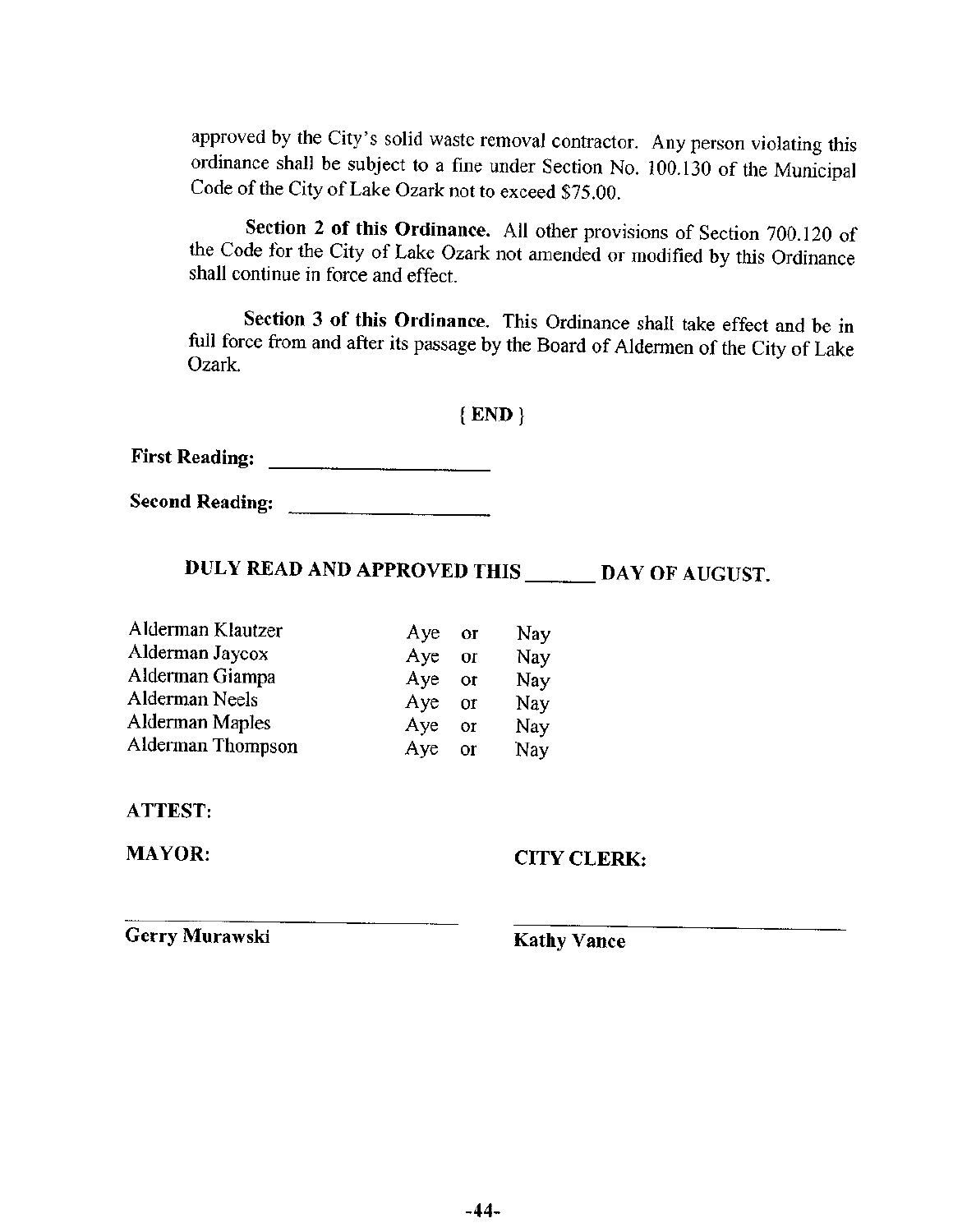# authorizes the City's staff to pursue implementation of the study's recommendations through available grants, other financial assistance, and/or authorized funds within the

adopts the Outdoor Waring Siren System Planning Study of Miller Companies, and

THIS RESOLUTION is hereby adopted by the City of Lake Ozark, Missouri on this \_ day of August 2020.

APPROVE: ATTEST:

Gerald Murawski, Mayor Kathy Vance, City Clerk

City's approved budget.

WHEREAS, the City's staff has sought the services of the Miller Companies to conduct a comprehensive Outdoor Warning Siren System Planning Study, a copy'of which is attached hereto as Exhibit 1; and

accept and adopt the Outdoor Warning Siren System Planning Study and utilize said study to seek

grants and/or other financial assistance to implement the recommendations therein.

WHEREAS, the City's staff believes it to be in the best interest of the public safety to

NOW THEREFORE, BE IT RESOLVED BY THE CITY OF LAKE OZARK. NOW THEREFORE, BE IT RESOLVED BY THE CITY OF LAKE OZARK MISSOURI, AS FOLLOWS:

The Board of Alderman of the City of Lake Ozark, Missouri hereby accepts and

WHEREAS, part of the infrastructure is dedicated to the safety and wellbeing of the citizens of visitors to the City of Lake Ozark; and

# OF MILLER COMPANIES WHEREAS, the City has constructed, owns, operates, and maintains a system of infrastructure; and

CITY OF LAKE OZARK A Missouri Municipality of the 4th Class

Resolution No. 2020R-23

RESOLUTION APPROVING AND ACCEPTING OUTDOOR WARNING SIREN SYSTEM PLANNING STUDY

-45-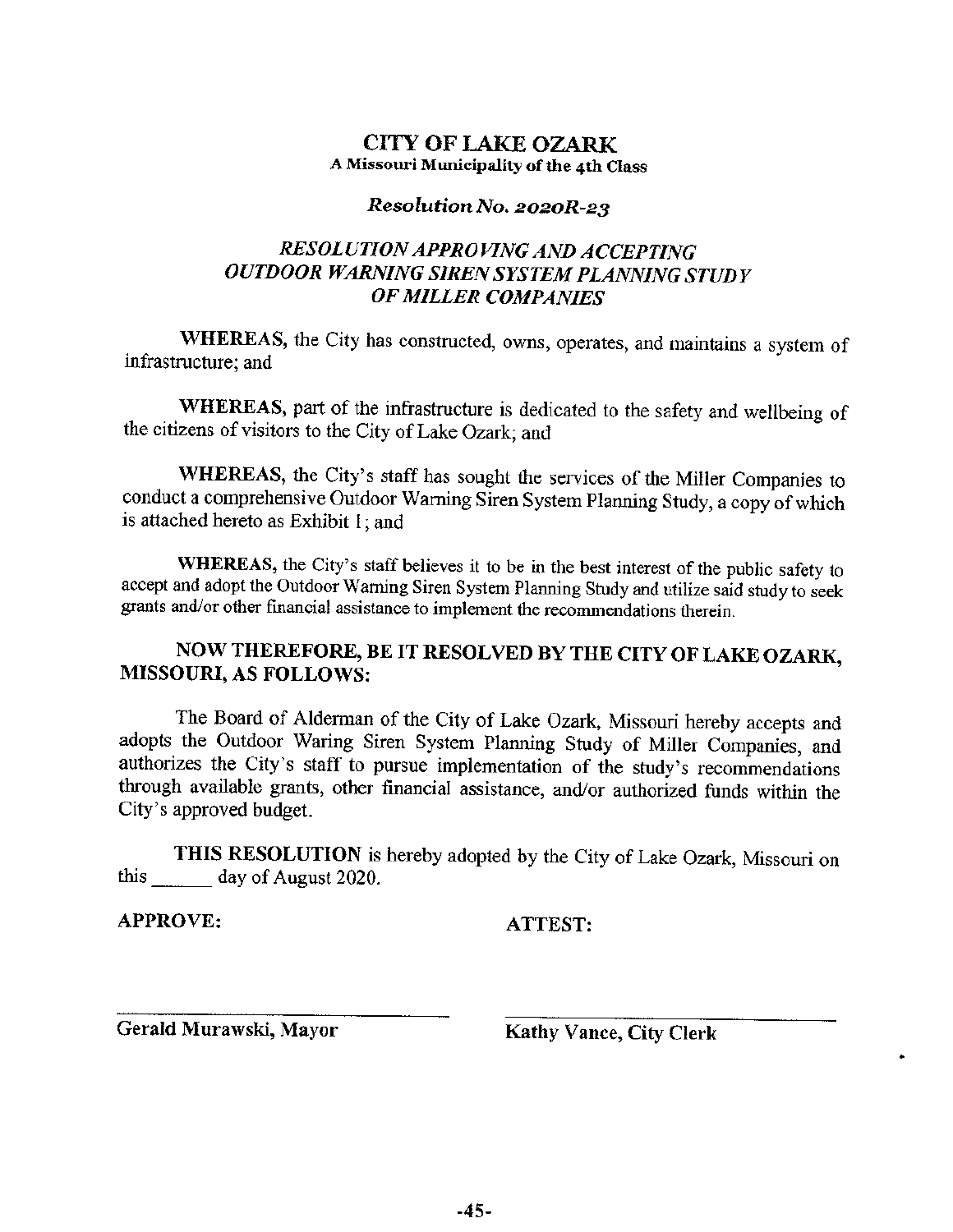This page intentionally left blank

 $\mathcal{L}_{\text{max}}$  . The set of  $\mathcal{L}_{\text{max}}$ 

 $\mathcal{L}(\mathcal{A})$  .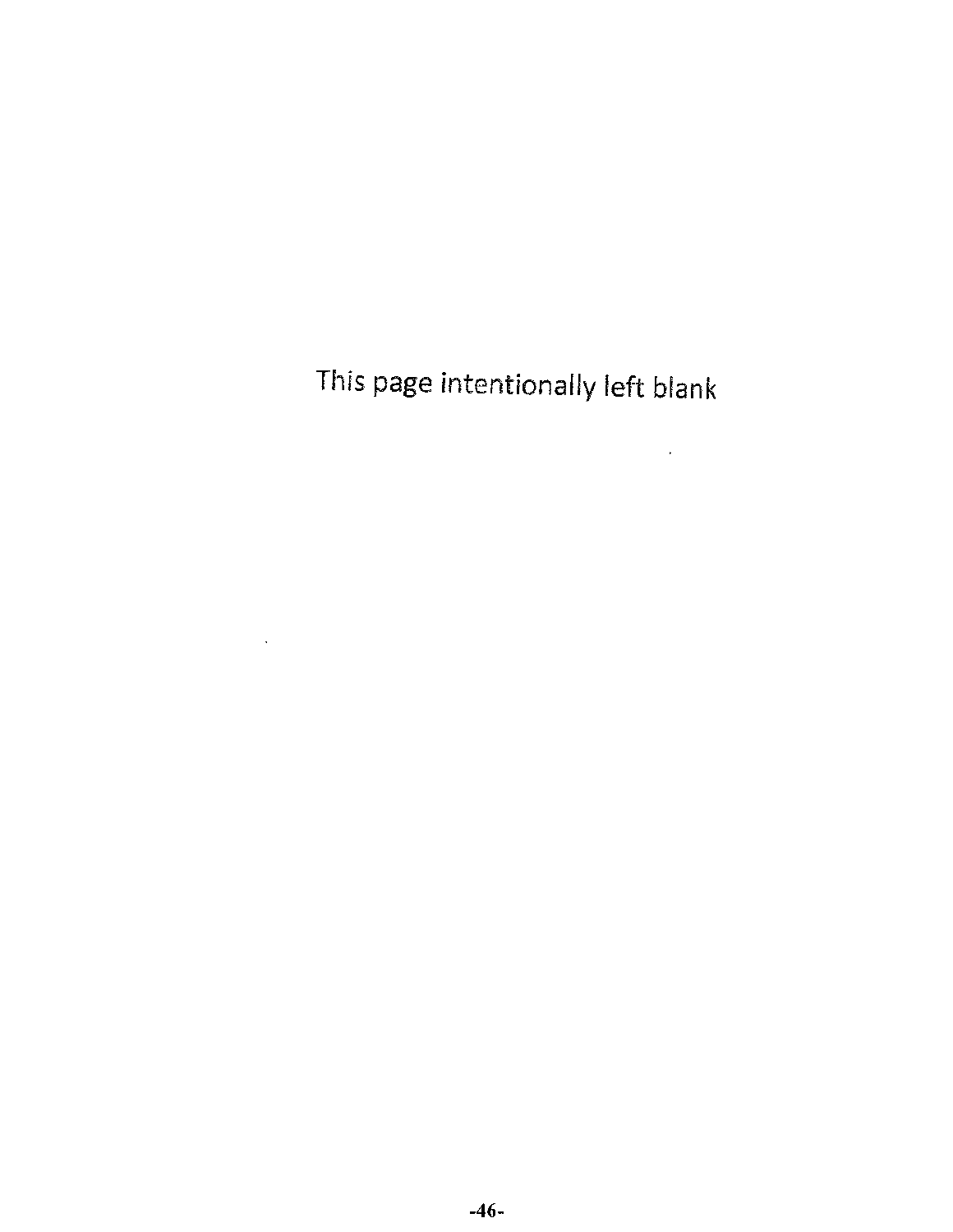# **CITY OF LAKE OZARK** A Missouri Municipality of the 4th Class

# Resolution No. 2020R-24

# RESOLUTION AUTHORIZING DESTRUCTION OF CITY RECORDS

WHEREAS, to the City, in the course of its operations, generates and maintains voluminous records subject to various retention policies; and

WHEREAS, continued storage of records beyond the required retention periods results in the unnecessary utilization of space and staff resources to maintain; and

WHEREAS, City professional staff have identified twenty one (21) boxes of documents (Exhibit A), that exceed the required retention requirements; and

WHEREAS, City professional staff has requested Board authorization to destroy the contents of said boxes through shredding.

# NOW THEREFORE, BE IT RESOLVED BY THE CITY OF LAKE OZARK, MISSOURI, AS FOLLOWS:

The Board of Alderman of the City of Lake Ozark, Missouri hereby approves and authorizes the Mayor or his designated employee of the City to destroy the identified court and accounting documents that exceed the required periods of retention.

THIS RESOLUTION is hereby adopted by the City of Lake Ozark, Missouri on this \_ day of August, 2020.

APPROVE: ATTEST:

Gerry Murawski, Mayor Kathy Vance, City Clerk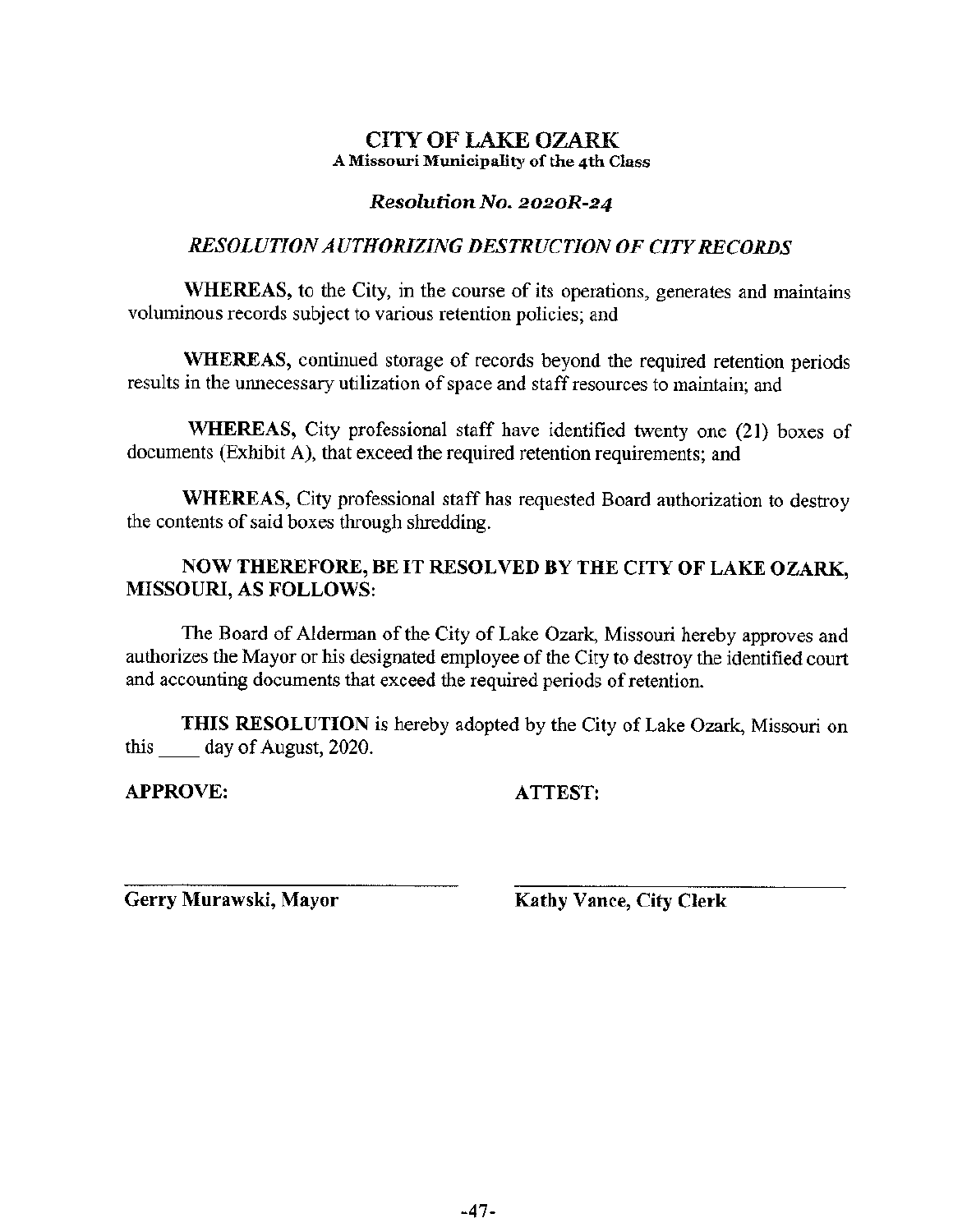This page intentionally left blank

 $\mathcal{L}^{\mathcal{L}}$  and  $\mathcal{L}^{\mathcal{L}}$  and  $\mathcal{L}^{\mathcal{L}}$ 

 $\mathcal{L}^{\text{max}}_{\text{max}}$  ,  $\mathcal{L}^{\text{max}}_{\text{max}}$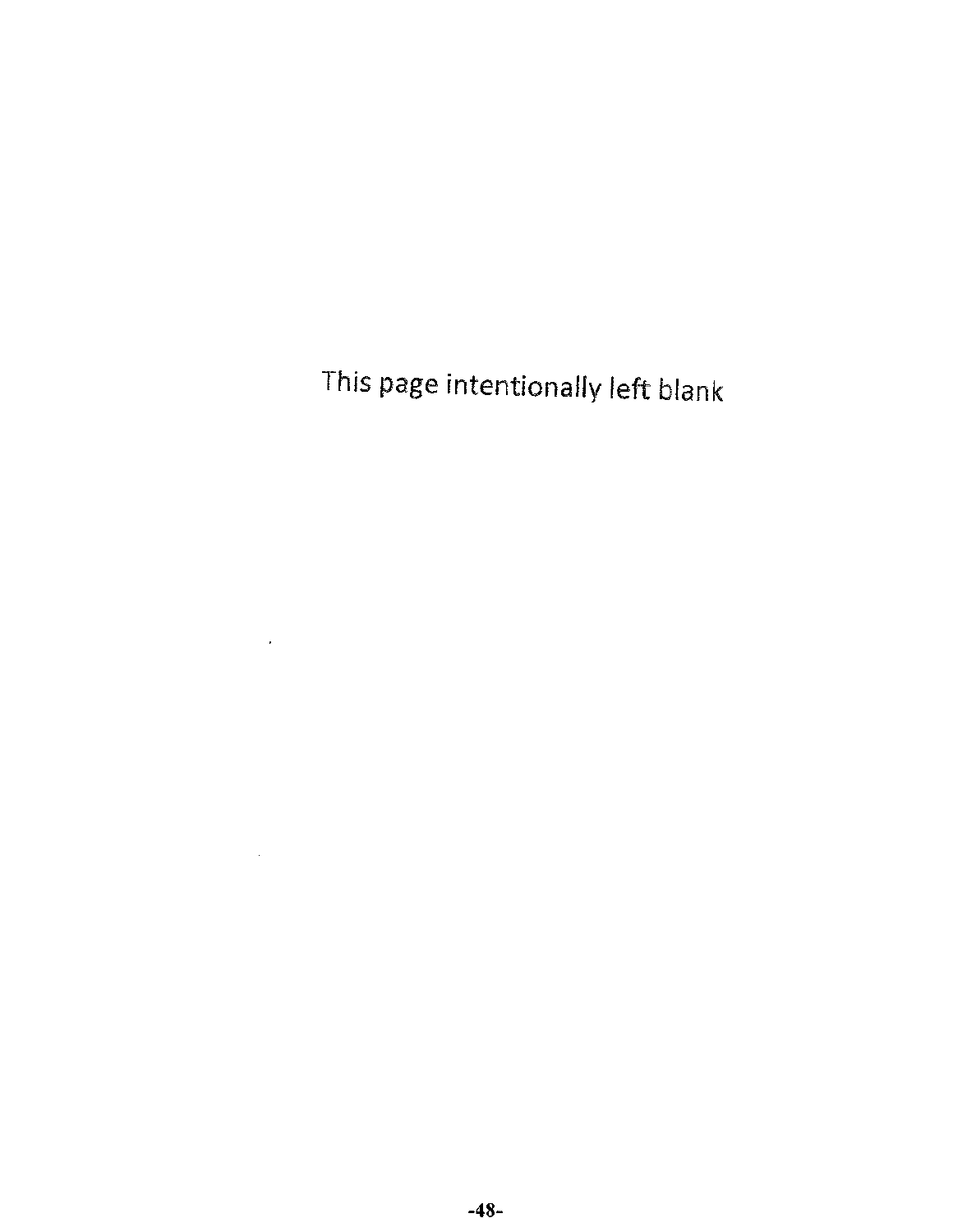# 9 BOXES

- 2 boxes miscellaneous tax record requests (2013-2015)
- 1 box of miscellaneous staff files
- 6 boxes of daily cash collection receipts (2018)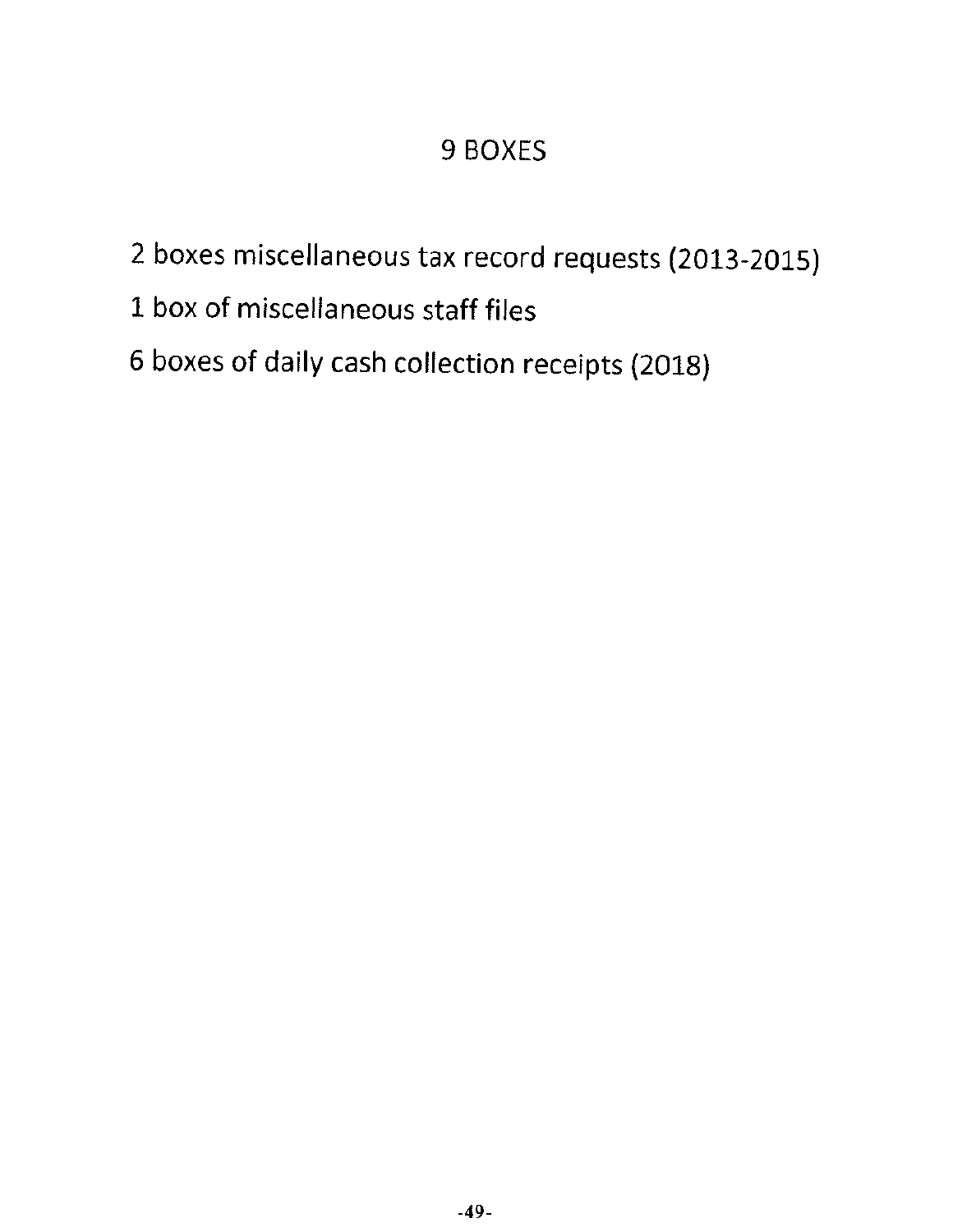# FILES TO SHRED: TOTAL 7 BOXES

2016-2017 BILLING PACKETS 2012-2017 COMPLETED SERVICE ORDERS 2010-2015 ADJUSTMENT MEMOS 2009-2015 DEPOSIT REFUND MEMOS 2009-2011 ACCOUNT AUDIT MEMOS 2013-2015 WCA MEMOS 2013-2014 AGING REPORTS 2014-2016 POSTAGE REPORTS 1995-2014 OLD UTILITY APPLICATIONS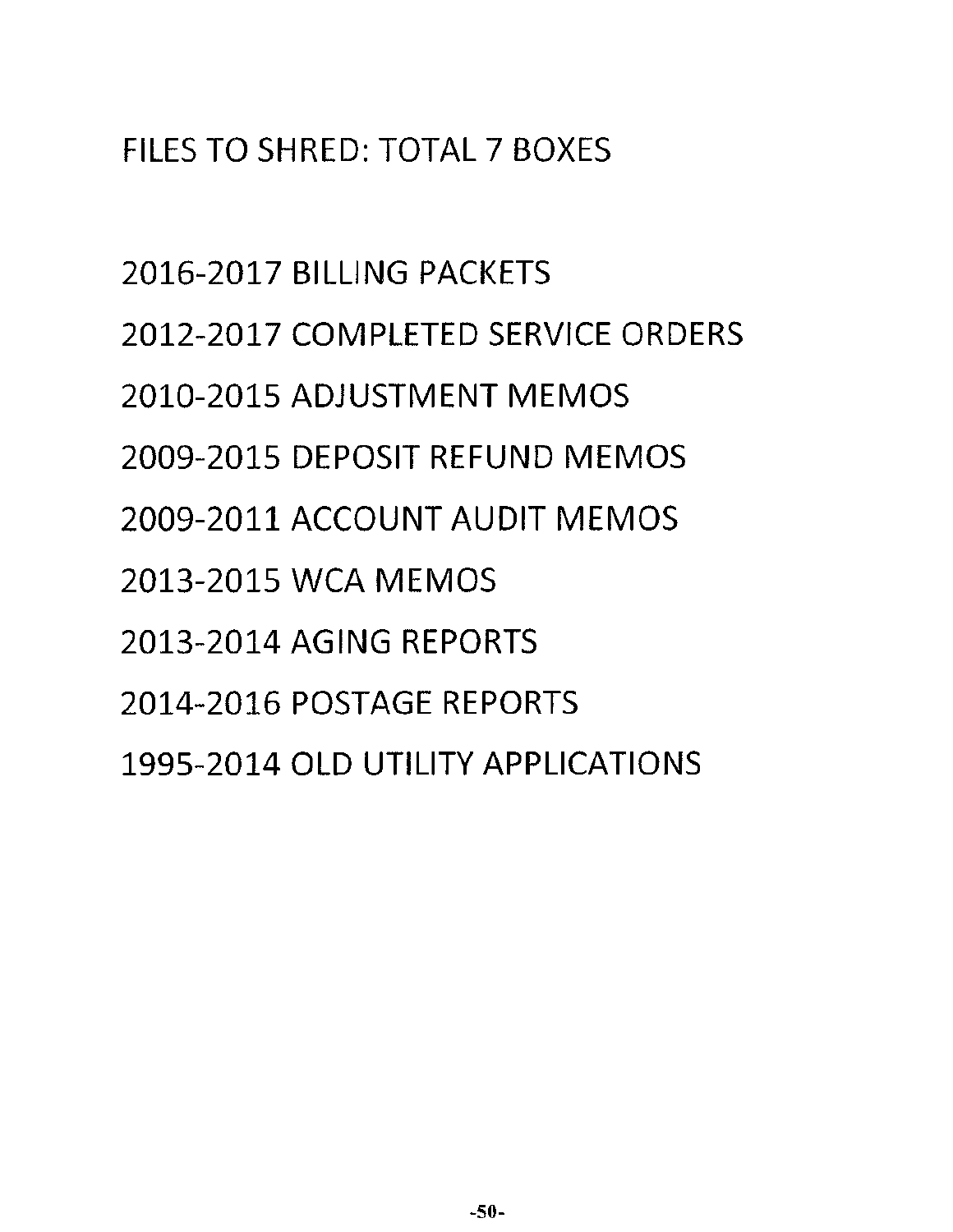|      | 3 boxes of old blueprints      |                             |
|------|--------------------------------|-----------------------------|
|      |                                |                             |
| Year | <b>Address</b>                 | <b>Architect/Contractor</b> |
|      | 2004 81 BEACON HILL            | PDAG                        |
|      | 2012 220 OSAGE HILL RD         | <b>HARMS</b>                |
|      | 2014 115 ARROWHEAD DR.         | <b>HARMS</b>                |
|      | 2008 240 CHERRY HILL AVE.      | <b>DRAFTING &amp;DESIGN</b> |
|      | 2010 OSAGR NATIONAL LOT 94     | <b>WINTERS PRODUCTION</b>   |
|      | 2007 130 RUDDER RD.            | <b>WINTERS PRODUCTIONS</b>  |
|      | 2007 8 ISLEWORTH               | <b>MIDWEST ENGINEERS</b>    |
|      | 2007 12 CHERRY HILL ESTATES    | <b>LANDMARK DESIGNS</b>     |
|      | 2004 104 OAKMONT               | <b>NELSON DESIGN GROUP</b>  |
|      | 2006 71 BLUEBIRD               | <b>WINTERS PRODUCTIONS</b>  |
|      | 2006 230 CHERRY HILL AVE       | <b>MESA CONTRACTORS</b>     |
|      | 2009 WELSH RD.                 | <b>WINTERS PRODUCTIONS</b>  |
|      | 2008 37 BEACON POINT           | <b>WINTERS PRODUCTION</b>   |
|      | 2009 292 OAKRIDGE DR.          | <b>GRID DESIGN</b>          |
|      | 2006 250 CHERRY HILL AVE.      | HDS/JAMES ZIRKEL            |
|      | 2008 72 BAY HILL CT.           | <b>WINTERS PRODUCTION</b>   |
|      | 2012 1103 BEACON POINT CIRCLE  | DAVIDSON                    |
|      | 2014 505 OSAGE RIVER BRIDGE RD | <b>HARMS</b>                |
|      | 2005 104 ARROWHEAD ESTAES      | <b>HARMS</b>                |
|      | 2007 89 WELCH RD.              | <b>WINTERS PRODUCTIONS</b>  |
|      | 2008 241 CHERRY HILL VILLAGE   | <b>WINTERS PRODUCTIONS</b>  |
|      | 2010 272 OAKMONT               | <b>WINTERS PRODUCTIONS</b>  |
|      | 2009 103 ARROWHEAD DR.         | <b>HARMS</b>                |
|      | 2007 403 EAGLE VIEW VILLAS     | A-E-C                       |
|      | 2005 84 BEACON HILL DR         | <b>MET INC</b>              |
|      | 2005 1135 BEACON POINT CIRCLE  | WINTERS PRODUCTION          |
|      | 2006 65 BEACON HILL DR         | <b>MESA CONTRACTORS INC</b> |
|      | 2004 7 KNOX POINT CIRCLE       | <b>BAKER DWC</b>            |
|      | 2007 137 CHERRY HILL CT        | <b>HARMS</b>                |
|      | 2008 104 ARROWHEAD ESTATES     | <b>HARMS</b>                |
|      | 2009 110 BOGEY HILL DR.        | <b>CLC DESIGN</b>           |
|      | 2010 53 BOBWHITE LN            | <b>DAVIDSON</b>             |
|      | 2007 258 CHERRY HILL VILLAGE   | W.L. MARTEN HOME            |
|      | 2013 127 ARROWHEAD DR          | <b>CHRISTENSON</b>          |
|      | 2014 106 WINGED FOOT           | <b>WIGGINS</b>              |
|      | 2011 234 DAKOTA DUNES DR.      | <b>HARMS</b>                |
|      | 2007 269 OAKMONT               | AHMAN DESIGN                |
|      | 2011 624 OSAGE RIVER BRIDGE    | <b>MEEKS</b>                |
|      | 2005 323 CHERRY HILL DR.       | <b>WARD</b>                 |
|      | 2005 109 OAKMONT               | <b>FRANKEN CONSTRUCTION</b> |
|      | 2011 73 BEACON HILL DR.        | <b>AHMAN DESIGNS</b>        |
|      | 2011 10 EMERALD LANE           | TPW.                        |
|      | 2004 129 MOCKINGBIRD LN.       | OWNER                       |
|      | 2008 109 HORSESHOE BEND        | <b>4 SEASONS HOME</b>       |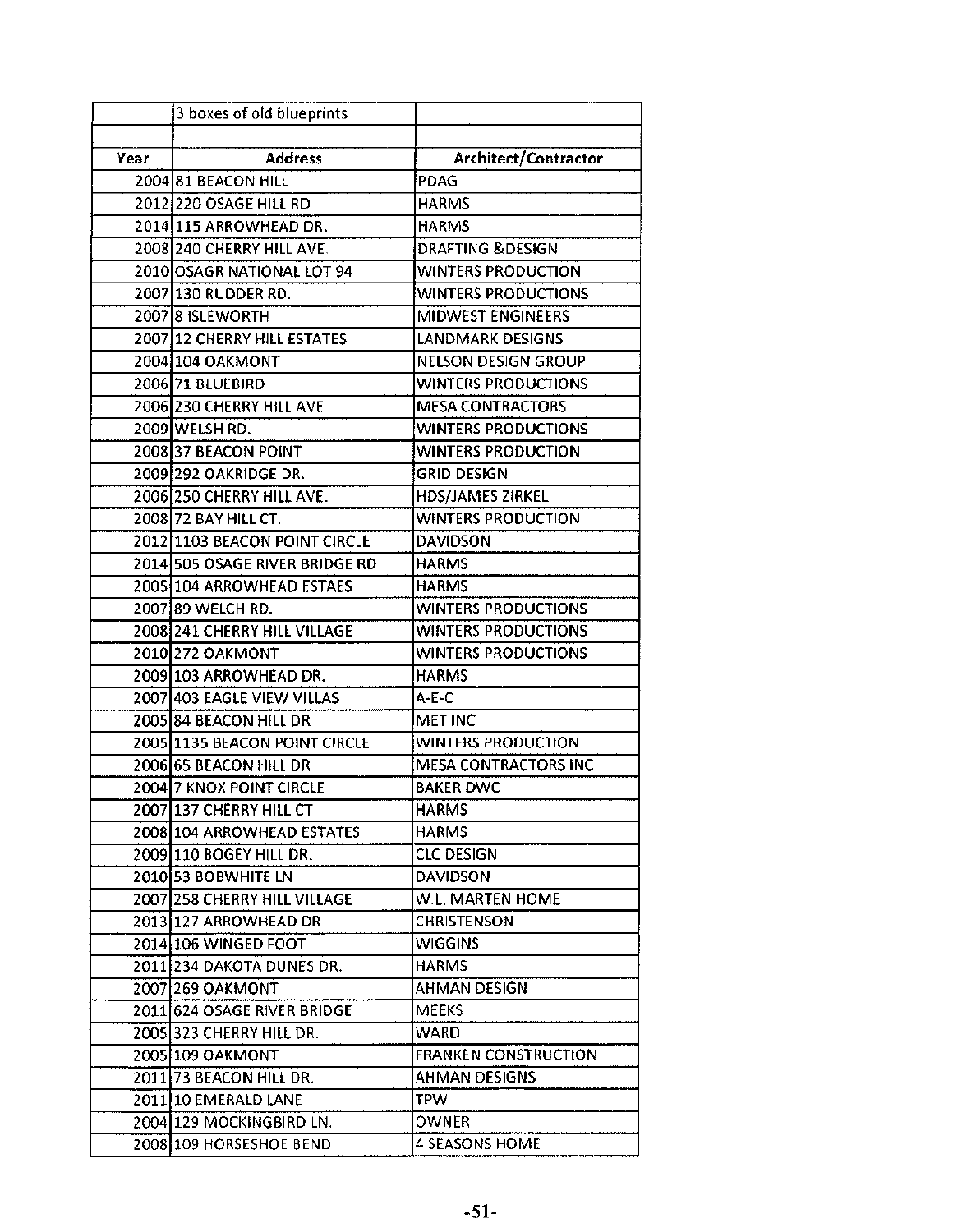| 2012 123 MOCKINGBIRD          | <b>SELF</b>                |
|-------------------------------|----------------------------|
| 2012 32 ROSCO ROAD            | <b>MEEKS</b>               |
| 2014 118 MOCKINGBIRD LN       | <b>BETZ &amp;ASSOC</b>     |
| 2013 1153 BEACON POINT CIRCLE | SELF                       |
| 2006 401 EAGLE VIEW           | <b>HARMS</b>               |
| 2014 199 WHITFIELD ROAD       | <b>WINTERS PRODUCTIONS</b> |
| 2011 43 ARROWHEAD BEACH       | WAGNER                     |
| 2009 86 EAGLE CREST           | <b>GRIM</b>                |
| 2008 134 CHERRY HILL AVE      | <b>HARMS</b>               |
| 2013 271 OAKMONT              | <b>MEEKS</b>               |
| 2014 104 ARROWHEAD DR.        | <b>HARMS</b>               |
| 2008 191 BORDERS              | <b>FINK</b>                |
| 2014 37 LOOKOUT               | АНС                        |
| 2007 188 FLYNN                | ANCELL                     |
| 2006 22 BEACON PT.            | <b>DAVIDSON</b>            |
| 2010 334 CHERRY HILL LANE     | <b>HARMS</b>               |
| 2011 BEACON RIDGE             | <b>PRO BUILD</b>           |
| 2012 76 EAGLE CREST           | <b>SCHAEFFER</b>           |
| 2011 100 WINGED FOOT          | <b>MEEKS</b>               |
| 2012 273 OAKMONT              | <b>HARMS</b>               |
| 2012 109 BOGEY DR             | R.I.                       |
| 2014 142 CHERRY HILL CT.      | <b>BACKSENN</b>            |
|                               |                            |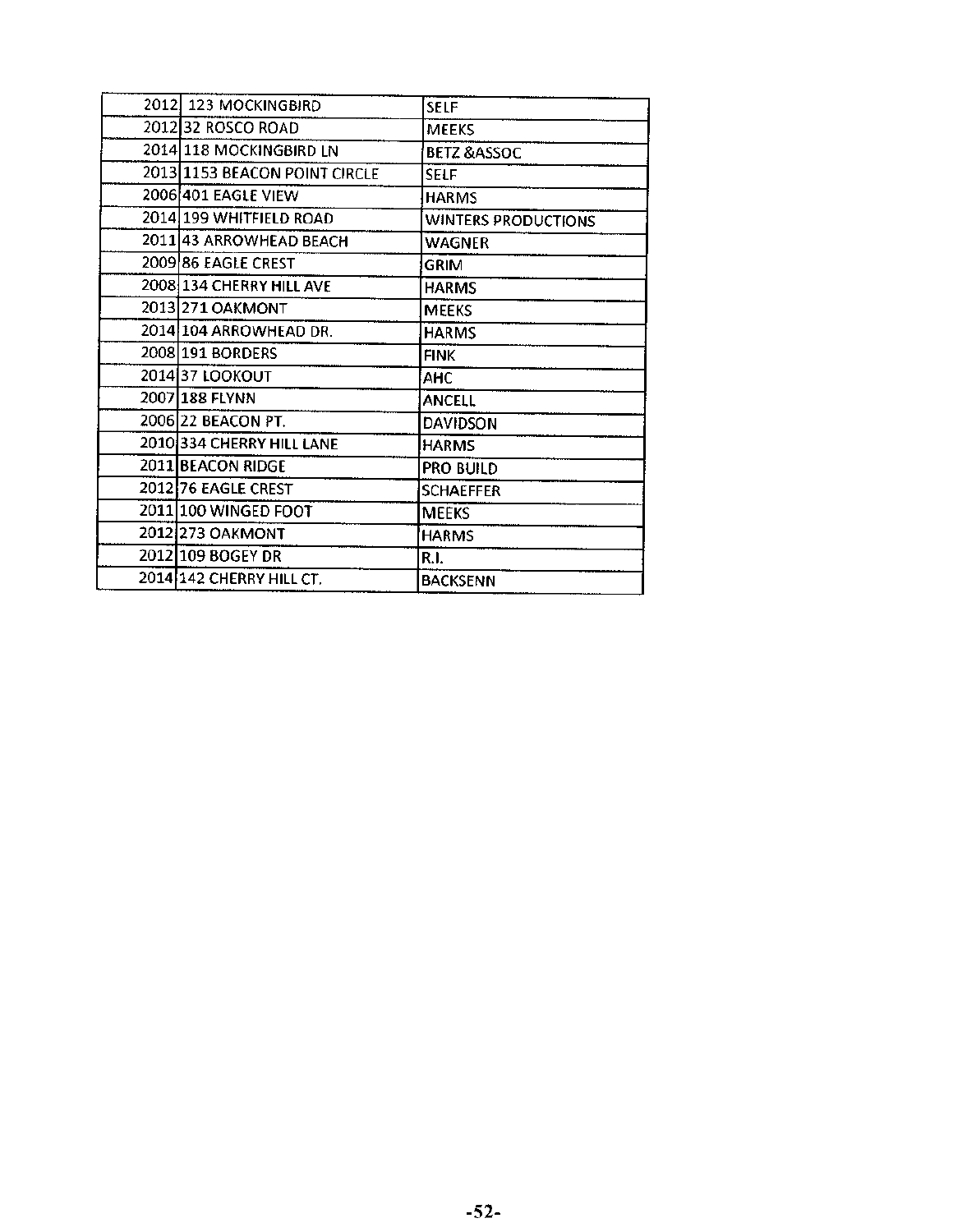# **BOX 1** P&Z

| DATE         | BRIEF DESCRIPTION OF DOCUMENTATION FOR DESTRUCTION |
|--------------|----------------------------------------------------|
| 1995 to 2008 | <b>BUILDING PERMIT COPIES</b>                      |
| 1999         | DISASTER DAMAGE INSPECTION REPORTS                 |
| 1995 to 2008 | <b>MONTHLY REPORT</b>                              |
| 1995 to 2008 | <b>STAFF REPORTS</b>                               |
| 2003         | <b>INTRO TO FEMA BOOKLET</b>                       |
| 1995 to 2008 | <b>ZONING VIOLATION COPIES</b>                     |
| 1995 to 2008 | <b>BUILDING CODE VIOLATION COPIES</b>              |
| 1995 to 2008 | EXTRA COPIES OF AGENDAS AND MINUTES                |
| 1984 to 1985 | <b>OLD RESUMES</b>                                 |

 $\mathcal{L}^{\text{max}}_{\text{max}}$  and  $\mathcal{L}^{\text{max}}_{\text{max}}$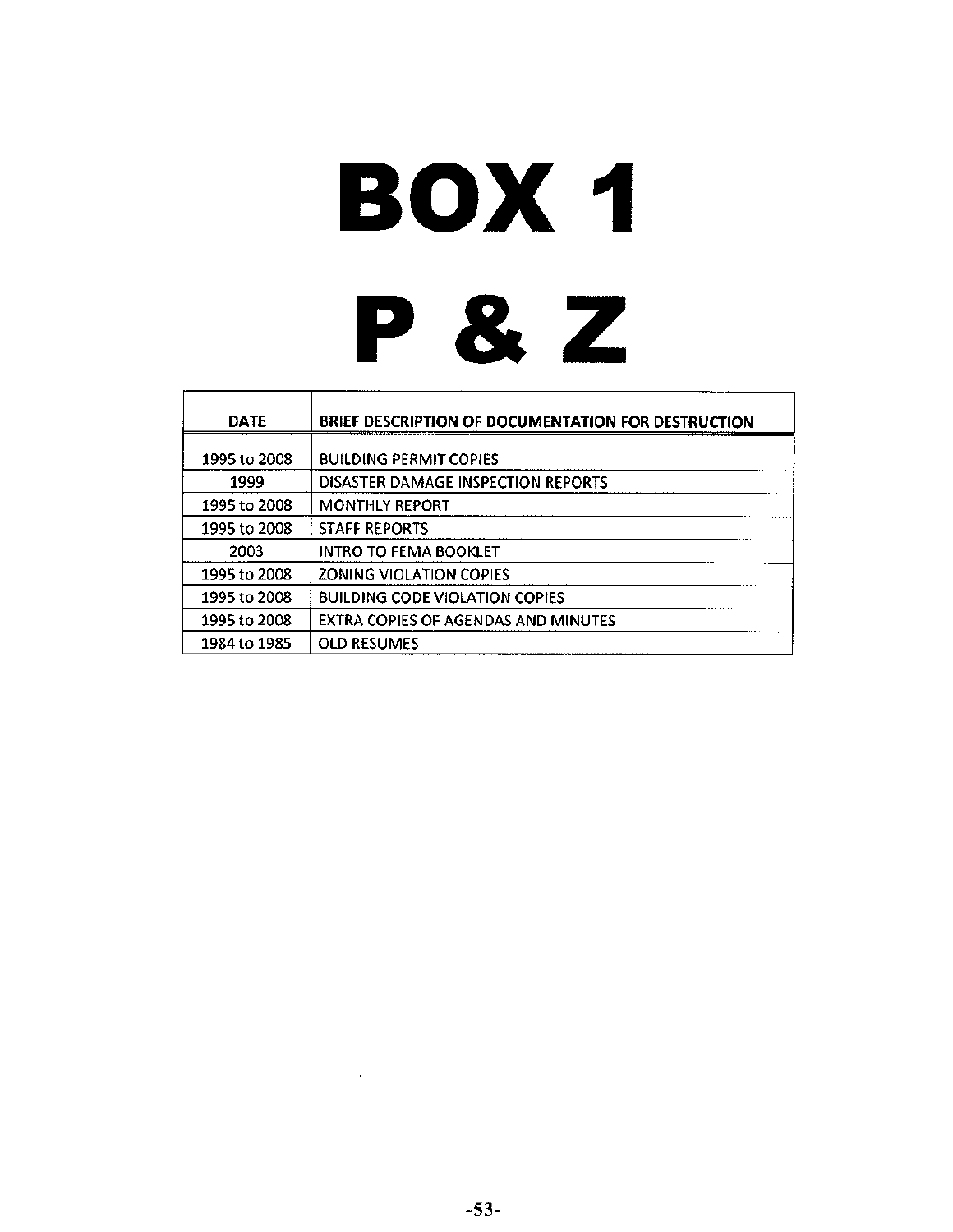# **BOX 2** P&Z

| DATE            | BRIEF DESCRIPTION OF DOCUMENTATION FOR DESTRUCTION |
|-----------------|----------------------------------------------------|
| 2001-2004, 2008 | <b>MONTHLY REPORT</b>                              |
| 2001-2004, 2008 | <b>STAFF REPORTS</b>                               |
| 2001-2004, 2008 | EXTRA COPIES OF AGENDAS AND MINUTES                |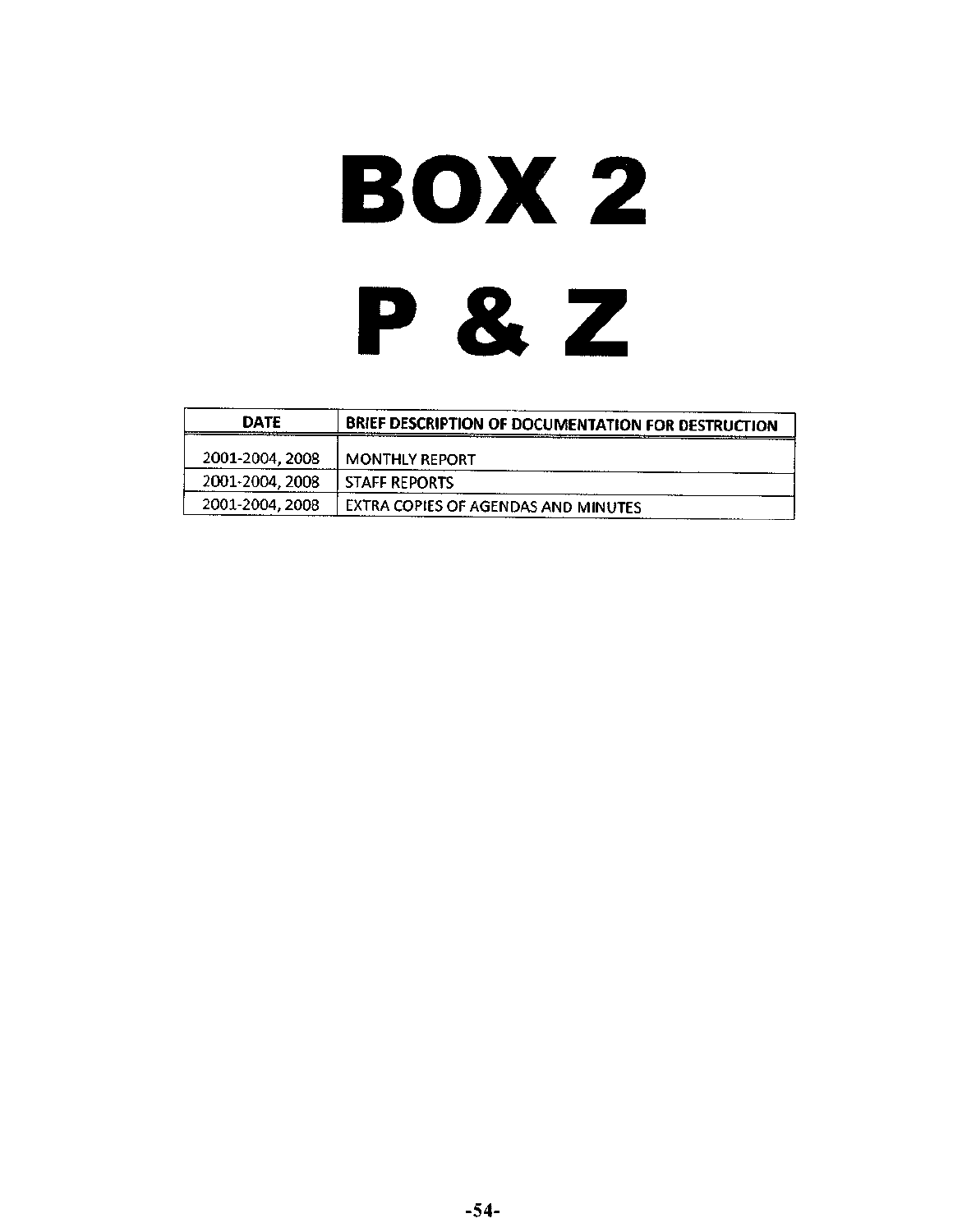WHEREAS, the Lake of the Ozarks Council of Local Governments has offered to

NOW THEREFORE, BE IT RESOLVED BY THE CITY OF LAKE OZARK,

The Board of Alderman of the City of Lake Ozark, Missouri hereby authorizes the Mayor or his designee to proceed with updating the City's Comprehensive Plan in conjunction with the gratis services offered by the Lake of the Ozarks Council of Local Governments in the proposal attached hereto as Exhibit 1.

THIS RESOLUTION is hereby adopted by the City of Lake Ozark, Missouri on this day of August 2020.

APPROVE: ATTEST:

Gerry Murawski, Mayor Kathy Vance, City Clerk

MISSOURI, AS FOLLOWS:

GOVERNMENTS GRATIS PROPOSAL TO UPDATE THE COMPREHENSIVE PLAN OF THE CITY OF LAKE OZARK

**CITY OF LAKE OZARK** A Missouri Municipality of the 4th Class

Resolution No. 2020R-25

RESOLUTION ACCEPTING THE LAKE OF THE OZARKS COUNCIL OF LOCAL

WHEREAS, the City of Lake Ozark is a vibrant and growing community requiring a city government capable of responding to changes in economic conditions; and capable of expanding public safety, utility and transportation infrastructure in a planned and

# coordinated way, while taking into account and allocating limited resources.

WHEREAS, the City presently has a Comprehensive Plan to address the issues referenced herein; however, said plan has not been updated for several years and is outdated; and

WHEREAS, the City is a member of the Lake of the Ozarks Council of Local Governments; and

update the City's Comprehensive Plan as per Ex. 1 attached hereto.

-55-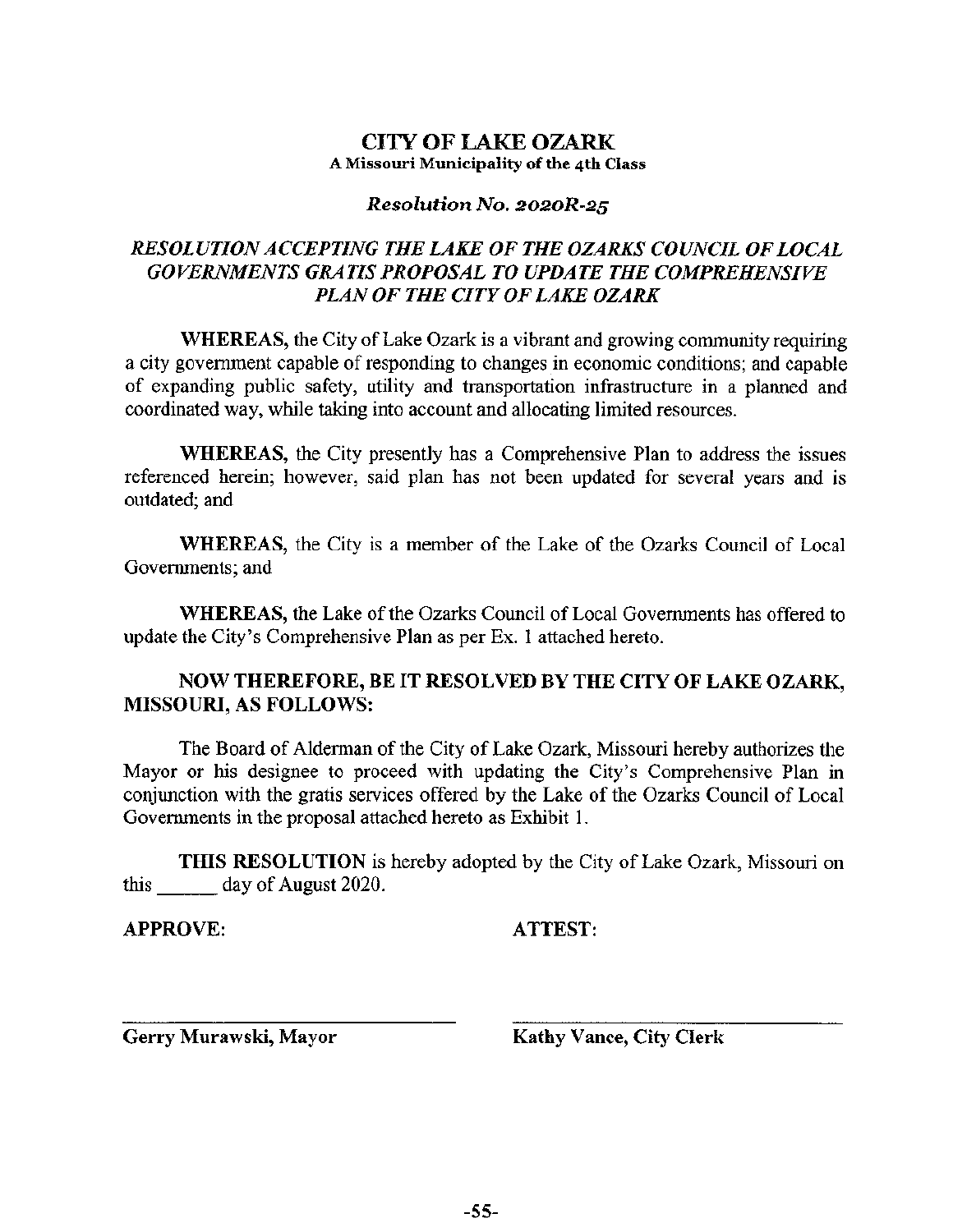$\mathcal{L}(\mathcal{A})$  and  $\mathcal{L}(\mathcal{A})$  . The set of  $\mathcal{L}(\mathcal{A})$  $\label{eq:2.1} \mathcal{L}(\mathcal{L}^{\mathcal{L}}_{\mathcal{L}}(\mathcal{L}^{\mathcal{L}}_{\mathcal{L}})) = \mathcal{L}(\mathcal{L}^{\mathcal{L}}_{\mathcal{L}}(\mathcal{L}^{\mathcal{L}}_{\mathcal{L}})) = \mathcal{L}(\mathcal{L}^{\mathcal{L}}_{\mathcal{L}}(\mathcal{L}^{\mathcal{L}}_{\mathcal{L}}))$ 

 $\epsilon$ 

This page intentionally left blank

 $\label{eq:2.1} \frac{1}{\sqrt{2}}\int_{\mathbb{R}^3}\frac{1}{\sqrt{2}}\left(\frac{1}{\sqrt{2}}\right)^2\left(\frac{1}{\sqrt{2}}\right)^2\left(\frac{1}{\sqrt{2}}\right)^2\left(\frac{1}{\sqrt{2}}\right)^2\left(\frac{1}{\sqrt{2}}\right)^2.$ 

 $\mathcal{L}(\mathcal{L}^{\mathcal{L}})$  and  $\mathcal{L}(\mathcal{L}^{\mathcal{L}})$  and  $\mathcal{L}(\mathcal{L}^{\mathcal{L}})$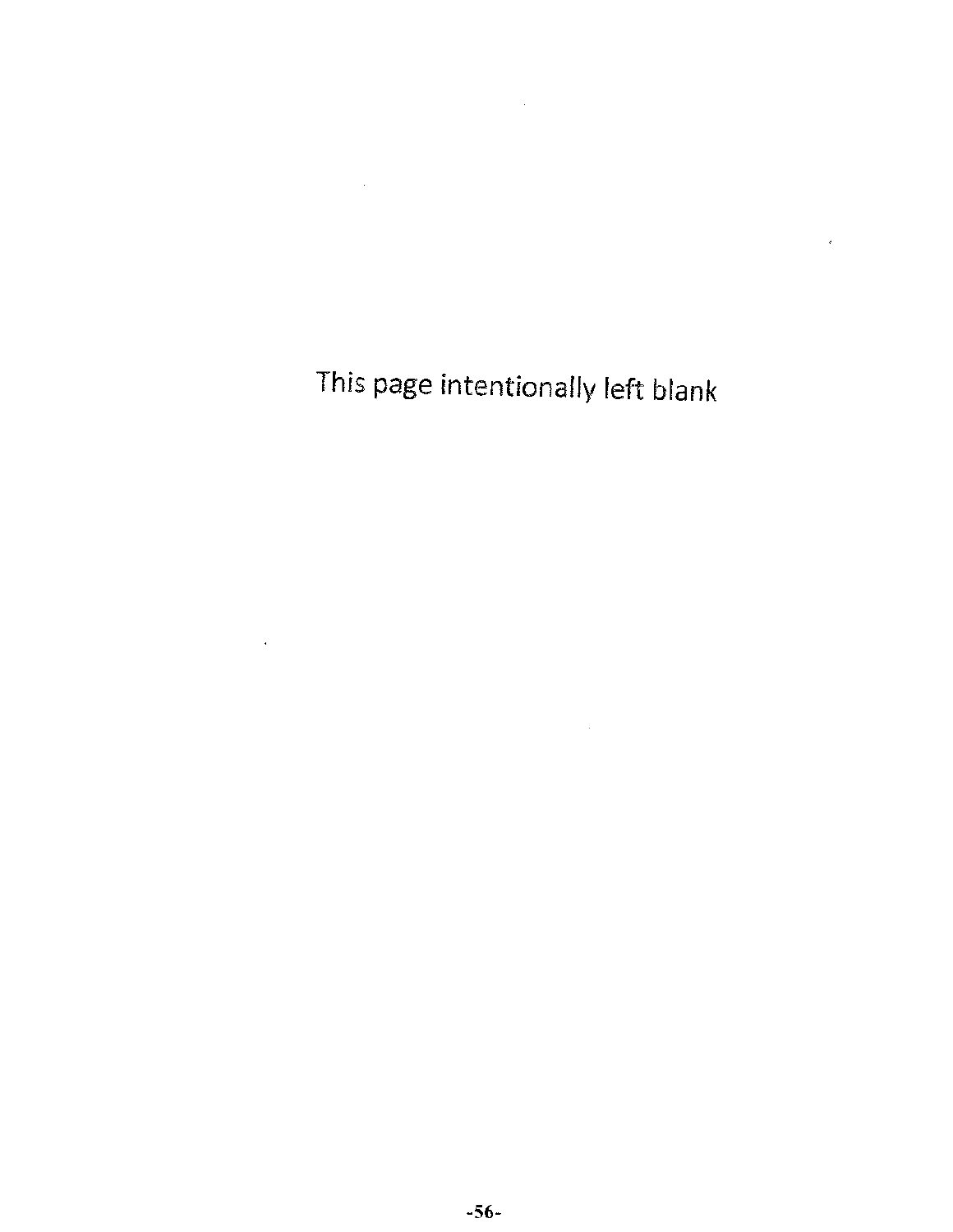# City of Lake Ozark Comprehensive Plan Update Proposal

Lake of the Ozarks Council of Local Governments (LOCLG) would like to offer the following proposal for comprehensive planning services. We have been a leader in planning efforts in Missouri, including transportation planning and economic development services, since being established in 1969. We have made every effort to provide your community with an effective yet highly efficient proposal that we feel will more than meet your needs.

### PROCESS & TENTATIVE TIMELINE

Months 1-2: Organization and Information Gathering. The LOCLG staff will work with city staff and other local organizations to gather information pertinent to the planning effort. Staff will collect demographic and socioeconomic data through public sources such as the Census Bureau. A Planning Committee composed of community volunteers will be established during this phase. (Estimated work hours: 140)

Month 2: Orientation Meeting & Survey. This public meeting of the Planning Committee will inform the community of the general purpose and process of planning. Staff will present relevant data collected to-date and finalize a public survey to be distributed to residents of the community. Staff will create base maps to use throughout the planning process. (Estimated work hours: 60)

Months 3-4: Survey Results & SWOT. The Planning Committee will meet to review results from the community survey. LOCLG staff with city staff will facilitate a SWOT analysis to identify what the community's strengths and weaknesses are in order to begin identifying community goals. (Estimated work hours: 40)

Months 4-5: land Use Planning & Goals Meeting. Staff will facilitate this meeting to discuss possible future land use scenarios and build consensus among the committee to develop a future land use map. This meeting will also begin the process of setting simple and concise goals for the community based on the survey results and gathered information. (Estimated work hours: 40)

Months 5-6: Objectives and Strategies Meeting #1. The LOCLG staff will provide suggestions to the committee for establishing objectives and strategies for each goal building off the previous meeting. (Estimated work hours: 35)

Months 6-7: Objective and Strategies Meeting #2. This will provide an opportunity to continue discussion of any remaining topics not covered in the previous meeting and fine tune all of the objectives and strategies. (Estimated work hours: 30)

Months 7-8: Writing the Plan. The LOCLG staff will write the full and complete document. City staff will review and make comments and suggest edits as needed. (Estimated work hours: 120)

Month 8: Public Open House - Draft Plan Review. Comments will be received at the meeting and revisions made to the document based on public input. (Estimated work hours: 30)

Month 9-10: Final Plan Presentation. The Plan will be presented to the Planning & Zoning Commission for their comments and endorsement. (Estimated work hours: 30)

Next Board Meeting: Adoption of Plan. (Estimated work Hours: 20)

**First**  $\mathbf{1}$